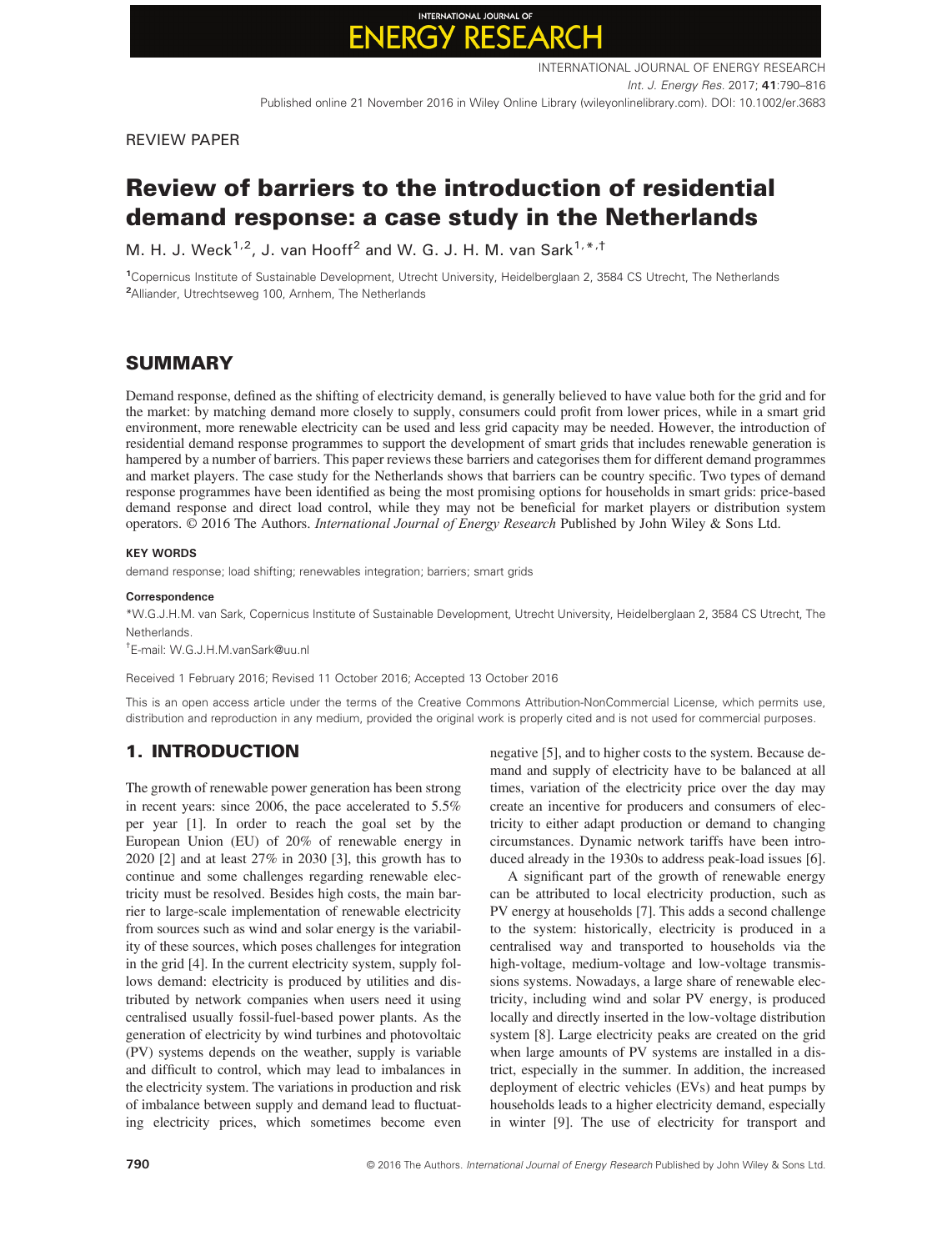heating is part of 'the electrification of everything' [10] and will lead to much higher electricity peaks on the network. Smart energy management including accurate forecasting of supply and demand is necessary to support the development of decentralised power generation in smart grid environments [11–16].

The combined increase in local electricity production and higher electricity demand could force large investments in distribution networks to create additional grid capacity [17]. Because these developments mainly take place at households, this problem is especially relevant for the residential sector and less for the commercial or industry sector. Electricity storage could solve both problems, as a storage device such as a battery could either supply or take up electricity and thereby balance demand and supply and reduce peaks, but present high cost prohibits this [18].

Another solution would be to let demand follow supply, which is termed 'demand response'. In general, it supplies consumers 'with control signals and/or financial incentives to lower or adjust their consumption at strategic times' [19], meaning that consumers are encouraged to either increase or decrease their electricity demand, depending on whether there is an abundance or shortage of electricity, respectively. Demand response programmes can reduce fluctuations in electricity flows and price and thereby reduce costs for the system as a whole. Concomitantly, through the reduction of the peaks in electricity demand, demand response programmes can reduce electricity peaks in the (distribution) grid, which leads to lowering the risk for overloading the network. Also, because the electricity peak in the grid determines the maximum capacity of the electricity grid, a lower peak could mean that a lower grid capacity is needed. If the needed maximum capacity of the network is kept lower, investments by distribution system operators (DSOs) to enlarge the capacity by the owners and operators of the grid can be deferred. Hence, demand response can be beneficial to electricity producers, DSOs and consumers, because it stabilises and lowers prices.

Model studies in smart grid environments show different results for the ability of demand response programmes to reduce the demand peak: peak reduction has been estimated to be 5% [20] and 20% [21] and for some local areas even between 35% and 67% [22]. Real-life cases show similar varying outcomes: sometimes the reduction is between 3% and 6% [23], 10–14% [24] and 35% [25], and in some cases, it can be as high as 50% [26]. The decrease depends strongly on the chosen programme [27].

Demand response programmes in residential areas have been offered in the USA to hundreds of thousands of consumers [28,29]. In the Netherlands, development of demand response directed to consumers is lagging behind compared to that in the USA, while day and night tariffs existed since the 1960s, which was meant to shift day loads to the night in order to leave coal-fired power plants running. Some experimental tariff systems have been tested in practice, even some already in the 1980s related to wind power [30], but were never adopted [31]. In some of the smart grid field experiments in which Dutch network companies, energy suppliers and information technology companies work together to advance the development of smart grids, demand response is tested. Only limited research has been carried out so far to identify potential barriers for demand response introduction in residential areas in the context of smart grid development.

An overview of some categories of barriers specific to the United States has been reported [32,33]. Research has been performed on barriers to demand response in Europe as well, but only on programmes organised by aggregators, and those studies either have a European perspective [34] or focus on other European countries [35] or only give a short situation overview [19]. An in-depth analysis of what obstructs the introduction of demand response programmes is lacking.

In this paper, we thus add to the present state-of-the-art in that we perform an in-depth analysis of the barriers to the introduction of demand response programmes in support of smart grid development in residential areas. Identification and review of the barriers is carried out in an original way: we formulate the barriers as hypotheses, and a distinction is made for different demand response types and stakeholders. First, a thorough document review has been performed to identify a global overview. Second, these barriers have been discussed with Dutch experts from the energy sector, linking them to the situation in the Netherlands.

Note that different stakeholders may conceive barriers in a different way. In fact, a barrier for one stakeholder may be beneficial for another. Rather than identifying barriers as arguments against introduction of demand response to accommodate smart grids, one could argue that social acceptance [36] is crucial, especially considering the 'problem' that demand response should solve, namely variability in supply and demand by decentralised power generation and consumption from systems owned by consumers. In fact, consumers are becoming 'prosumers' (producing consumers) of electricity, and they can respond at will to the surplus of electricity generated, perhaps focusing on direct use of PV power to increase their self-consumption, which will become economically interesting with decreasing feedin tariffs or abolishment of net metering.

This paper is further organised as follows. Section 2 provides an overview of demand response programmes, while Section 3 describes the barriers found in more detail, and hypotheses are formulated. Section 4 presents results, which are discussed in Section 5. Section 6 closes the paper by drawing conclusions. Recommendations are formulated as well, such that a faster development of demand response in smart grid environments for households can be realised, in particular in the Netherlands.

#### 2. DEMAND RESPONSE PROGRAMME OVERVIEW

#### 2.1. Categories of demand response

Many demand response programmes have been described in literature. In order to create an overview, a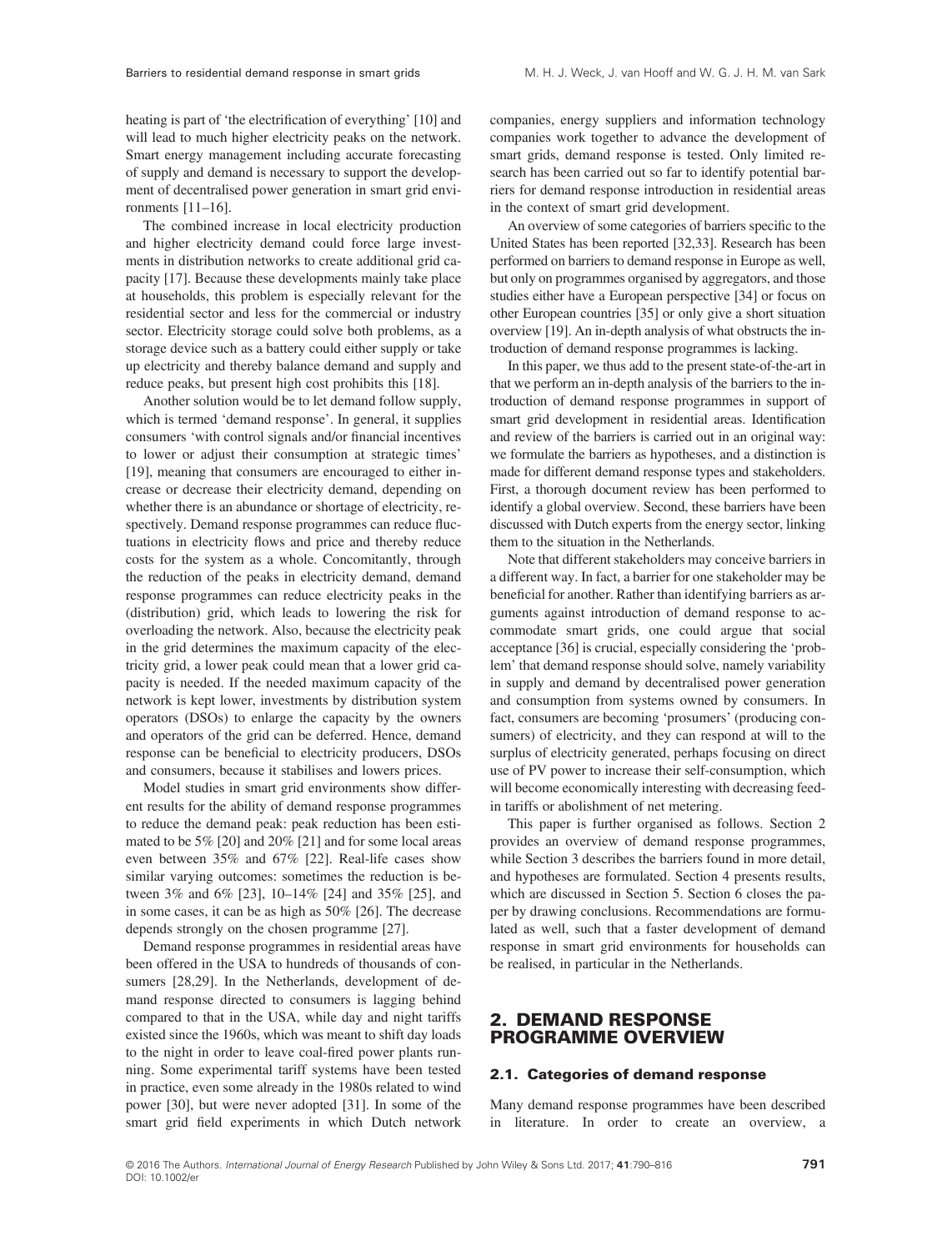categorisation method is needed. Even though multiple classifications have been proposed [37–42], the categorisation of demand response by the US Department of Energy [43] is the most widely used. It makes a distinction between tariff options and programme options, where the former is also described as price-based demand response and the latter as incentive-based demand response [43]. Based on this classification, shown in Figure 1, an overview of demand response programmes is given in the following, including some information from model studies and real-world experiments about their performance. A further subdivision is shown as well, which will be discussed in subsections that follow.

#### 2.2. Price-based demand response

Price-based demand response includes dynamic pricing programmes, in which the price of electricity is not fixed but varies in time. The most important options are timeof-use (TOU) rates, critical peak pricing (CPP) and realtime pricing (RTP) [43]. These programmes all have the same goal: to reduce electricity use during certain periods. This is performed by setting a higher-than-normal price during these periods. In a centralised electricity supply system, TOU pricing has been introduced to increase overall demand at certain low-demand times (e.g. to let electric water heaters run at night) to create higher base load, and not to reduce peak demand.

#### 2.2.1. Time of use

Time-of-use rates work by dividing a day in multiple periods and making the electricity price different for each period. In periods in which electricity demand is high, prices are set higher than normal. In periods in which demand is low, the electricity price is set lower than normal. This creates a financial incentive for consumers to shift their electricity use from a period with a high demand (and therefore high price) to a period with a low demand (and therefore low price). An example of TOU rates is given in Figure 2.

Time-of-use rates are the most widely applied demand response method. In the USA, over two million customers had TOU rates [39,44]. The majority of customers enrolled have been offered TOU rates as a default option, while the opt-out rates are low [28]. TOU rates are also offered to consumers in other countries, ranging from China to many European countries including France, Italy, Spain and the UK [34,45,46]. In the Netherlands, the widely used option to have a separate electricity price for the day and the night (albeit with minimal price difference of about  $0.01 \in kWh$ ) is a price-based demand response measure.

The results of implementing TOU rates vary. Model experiments show a decrease in peak use from 50% to 7.6%, without benefits to consumers: instead, the cost for consumers increased [41,42]. This is caused both by higher (average) prices and by a larger electricity use. The latter is induced by the lower tariffs during the offpeak period. The effect of demand response programmes



Figure 1. Overview of two categories of demand response and further classification (based on [40,43]). [Colour figure can be viewed at [wileyonlinelibrary.com\]](http://wileyonlinelibrary.com)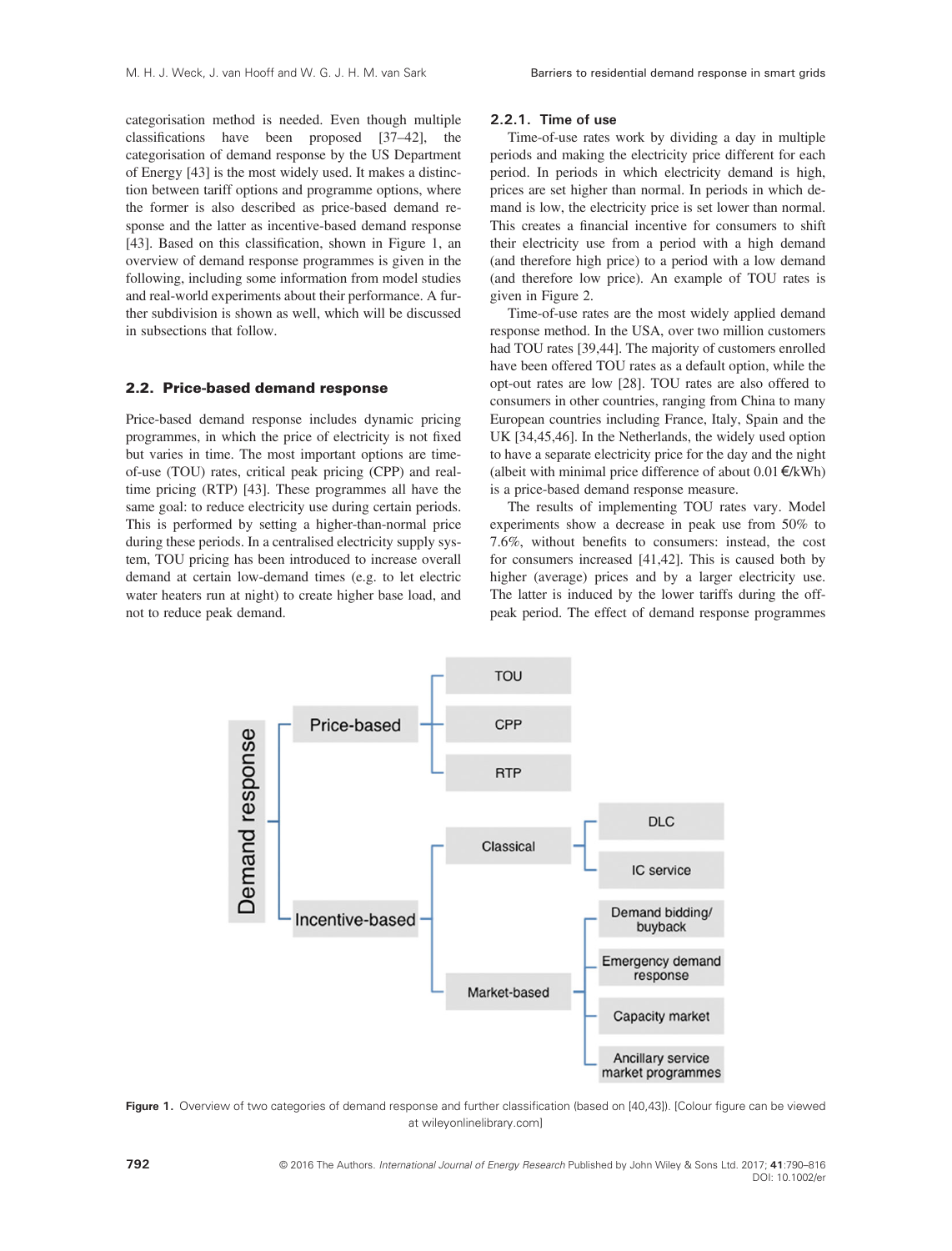

Figure 2. Price-based demand response examples: price in eurocents per kilowatt-hour per day. [Colour figure can be viewed at [wileyonlinelibrary.com\]](http://wileyonlinelibrary.com)

Hour:

on total electricity use is uncertain regarding its overall energy savings potential [46]. Furthermore, the outcomes of these models are very dependent on price responsiveness, that is, the reaction of consumers to the higher or lower prices. This includes both price elasticity (the change in electricity use due to changes in the electricity price) and substitution elasticity (the shifting of use to a different period) [47]. The price responsiveness of consumers to variable electricity prices also differs on the time horizon: for example, in the long run, users can improve their responsiveness with automation of appliances [48]. It furthermore varies per consumer class and region [38]. For all price-based demand response programmes, price elasticity is an important parameter. However, its real value is not only not constant and very dependable on other factors but also unknown. Earlier research showed values ranging from  $-0.05$  to  $-1.1$ , meaning a

10% increase of price can lead to a decrease of the electricity use between 0.5% and 11% [49]. Experiments in the real world showed TOU rates leading to a reduction in peak use of 3% to 6% [50].

#### 2.2.2. Critical peak pricing

Critical peak pricing works by raising the price of electricity strongly during certain peak periods with an intended effect to reduce demand. These events are not known beforehand: in most programmes, these periods are communicated to the users shortly in advance. However, the duration and (maximum) number of these periods are determined in advance and known to the end user [26]. Users are compensated for the temporary higher tariffs by offering them a lower base tariff. An example of CPP is given in Figure 2. It is stated that CPP is the most suited pricing method to reduce peaks [26].

Model outcomes depend strongly on the chosen price responsiveness, but real experiments have proven CPP is far more efficient than TOU rates in reducing peak demand. However, the exact amount of reduction varies greatly, ranging from 13% to 20% without automation and of at least 30% with automation [50,51]. Even values of 50% have been reported in practice [26]. But it should be noted that peak reduction obviously happens only during the peak periods, while TOU rates reduce the peak every day [27]. Furthermore, model studies have indicated that the cost for consumers can be high, because some electricity use cannot be shifted to another period and the electricity price during the peak period is usually much higher [41,42]. Finally, CPP and TOU rates can be combined [50], which is used on a large scale in France and could be a promising option for the Netherlands [26].

#### 2.2.3. Real-time pricing

Real-time pricing is similar to TOU in the sense that it includes both periods with a lower-than-normal price and periods with a higher-than-normal price; however, the exact timing of the periods and the prices are not known in advance [52]. Only a maximum price and a minimum price are set in advance, and the price can vary continuously between these limits. An example of RTP is given in Figure 2. In some RTP programmes, a price period with a fixed duration (for example of 1 h) is included, and the tariffs are communicated to the customer 1 day in advance, creating a form that has some characteristics of TOU rates and is known as quasi-RTP [53]. Models showed RTP is more efficient in peak-load reduction than TOU rates and leads to a higher economic benefit for both consumers and producers [54,55], but results depend strongly on the elasticity of demand [47]. However, it is found that even when customers are highly responsive (e.g. by using automation) monetary savings can be low [53,56,57]. Furthermore, it is noted that consumers are usually not enthusiastic about RTP [58]. Real-life studies in the United States show load reduction ranging from 12% to 33% of consumers' aggregate peak demand [59].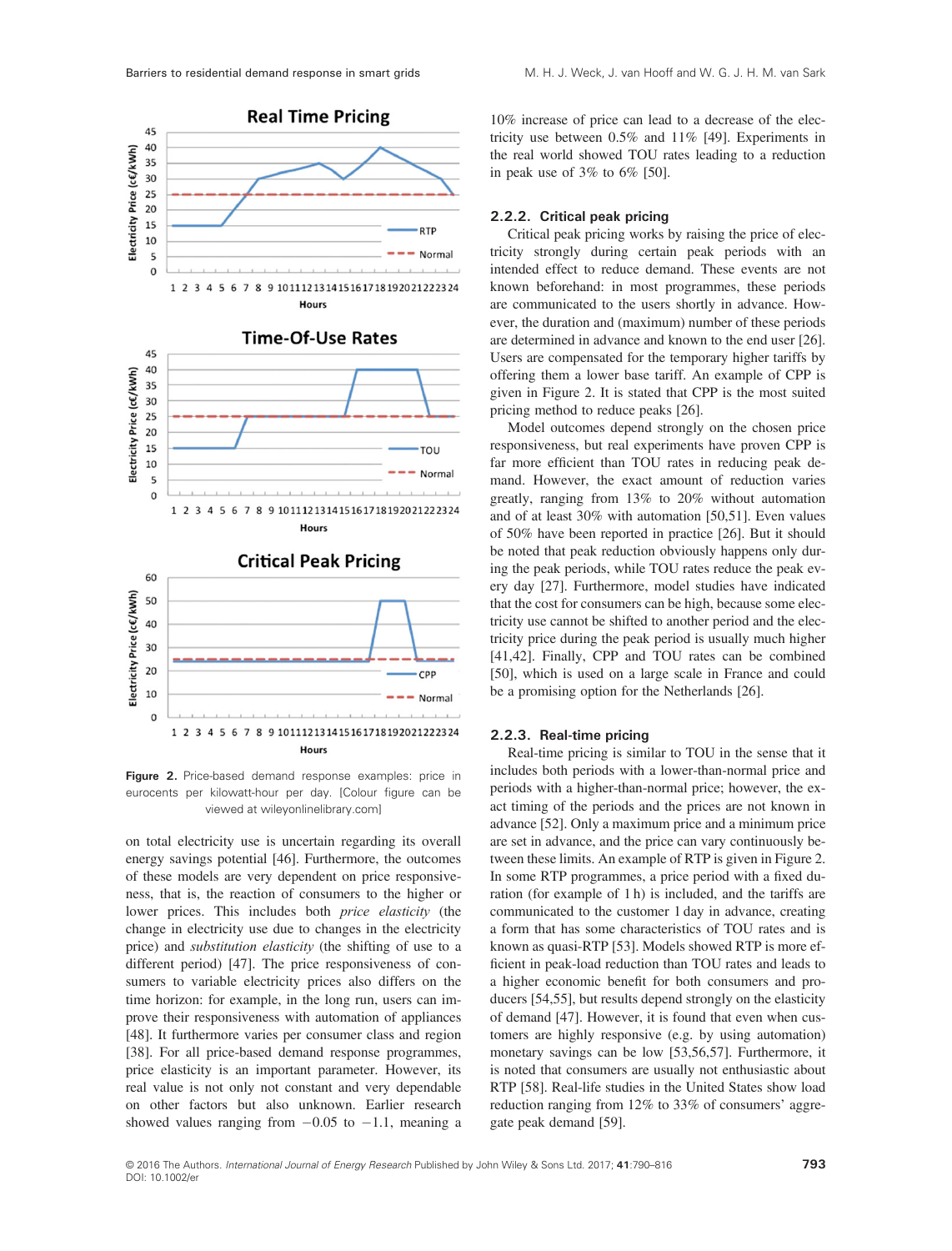#### 2.3. Incentive-based demand response

Incentive-based demand response is described as 'an agreed fixed rate payment for customer participation that reflects the savings associated with switching off during peak price events' [38]. Most authors follow the distinction of the US Department of Energy [43] and include six programmes under this name. These six programmes can be roughly divided further into two types: classical and market based (Figure 1) [40]. In classical forms of incentive-based demand response programmes, consumers are paid for their participation. Classical programmes include direct load control (DLC) and interruptible/curtailable load. The other programmes can be considered market based. In the USA, incentive-based demand response involves over five million customers [28] and is responsible for around 90% of the available flexibility [60].

#### 2.3.1. Direct load control

Direct load control gives an electricity supplier or system operator the possibility to reduce load by remotely shutting down household appliances on a short notice [43]. A distinction can be made between controllable load, which does not impact consumer lifestyle, and critical load, which cannot be controlled [61]. The former includes space cooling and heating and appliances such as washing machines and water heaters, but charging of EVs could also be possible [16]. The most commonly used appliances in these programmes are air conditioners, water heaters and swimming pool pumps [62]. DLC programmes can also include an override option to consumers, which gives them the option to keep using their appliance, although this is seldom used by consumers [51].

Direct load control is mostly offered to small-scale users, such as households or small businesses [38], especially in the USA. The largest example is the On Call programme from the Florida Power & Light Company, which has more than 800 000 participants [63]. Many other utilities offer similar programmes [43]. Often payment is done in the form of a fixed reward, which is independent of the number of events in which the utility makes use of its possibility to control an appliance. In Europe, many experiments are underway with DLC (e.g. [64,65]), but it is not applied on a large scale (yet).

#### 2.3.2. Interruptible/curtailable service

Interruptible/curtailable service is a programme in which users get rewarded for reducing their load to a certain, predefined level for a short period of time, such as an hour. Users that do not comply may be fined or removed from the programme. This type of programme has usually been offered only to large electricity users [43]. Interruptible/curtailable service has been applied on a large scale in the USA, where it was the most important source of demand response when measured by peak-load reduction in the USA, with a potential of over 10 GW [43]. But the number of entities offering this type of demand response programme is decreasing [39]. It has also been applied in China and Europe, but on a much smaller scale and mostly to industry [45,46].

#### 2.3.3. Market-based demand response

Market-based demand response programmes include demand bidding/buyback, emergency demand response, capacity market and ancillary services market programmes [40]. These programmes offer users the ability to sell their flexibility on a market. Users are paid for their performance, thus receiving a price per amount of load reduction (per unit of power (kW) or energy (MWh)). The price is determined on the market, so this type of demand response will mostly be used during critical periods in which the price is high. Market-based programmes vary in multiple ways, such as on which market the flexibility is sold, if a capacity tariff is paid and whether fines are levied for non-compliance.

#### 3. BARRIER SELECTION **METHODOLOGY**

All electricity consumers, whether these are residential, commercial or industrial, can make use of demand response programmes. However, not all programmes are suitable for demand response at households.

Our methodology therefore was designed in the following manner. We first made a selection of various demand response options as reviewed in Section 2 and selected only those that were suited for the Dutch case.

Second, a deductive approach based on literature research leads to the identification of 17 barriers that would obstruct the introduction of the two selected categories of demand response options for Dutch households. The barriers in each category were further classified based on whether the barrier was applicable to the situation in which the demand response programme would be organised by a market player, a DSO or both. In the latter case, the barrier was classified as a general barrier. An overview of the classification is given in Figure 3. Finally, every barrier has been labelled based on the classification of barriers by Greening [32] and Hirst [33] and are related to customers, regulatory, technical or institutional.

The third step in our methodology consisted of conducting interviews with experts in the field, based on a questionnaire. This was considered necessary as although various authors had identified barriers to demand response, many of these demand response options are not yet applied on a large scale but only tested in experiments and field studies. Expert interviews have been performed to validate the outcome of the literature study by discussing these with experts. A semi-structured interview was held with 13 selected experts from the Dutch energy sector, as in this way, it was possible to test the outcomes of the first part as well as to give room for extra input from the experts. The selection of interviewees has been based on the goal to get a broad spectrum of experts, from multiple backgrounds and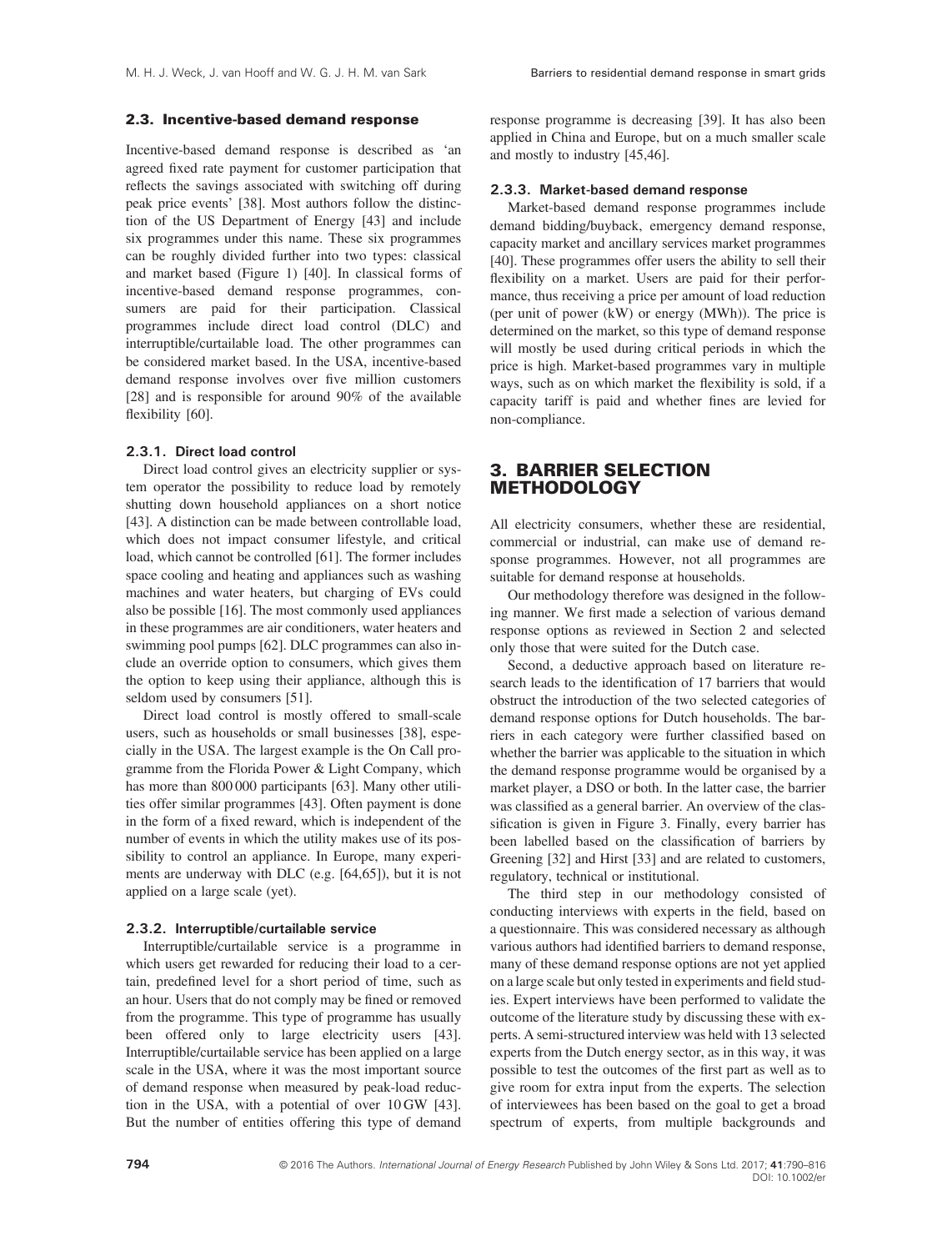

Figure 3. Classification of barriers. [Colour figure can be viewed at [wileyonlinelibrary.com](http://wileyonlinelibrary.com)]

multiple organisations. A list of the organisations at which the interviewees were employed is given in Table I. Note that consumers were not interviewed, as this was not deemed necessary at this stage of the research. Also, no consumer organisation exists that specifically targets electricity issues.

An interview questionnaire was made in which the selected barriers were formulated as hypotheses and discussed to test their validity. The hypotheses are developed and described in Section 4.2. Interview transcripts were made, and all relevant statements of experts made in the recorded interviews were coded; that is, labels were attached to bits of text to distil it and to give a handle for comparing text [66]. The categories to which a statement has been coded are either one of the earlier identified barriers or, when a problem or barrier that was not yet covered was brought up by an interviewee, a new category. Coding was performed using NVIVO 10 software [67]. The coding categories are called 'nodes' in this software and are defined as 'a collection of references about a specific theme, place, person or other area of interest' [68]. Analysis of the nodes (barriers) was performed and in the end has led to

Table I. Overview of companies of at which interviewees were employed.

| Company             | Type of organisation         |
|---------------------|------------------------------|
| Alliander           | Distribution system operator |
| CE Delft            | Consultancy                  |
| E.D. Mij            | Electricity supplier         |
| Eemflow Energy      | Consultancy                  |
| Eneco               | Electricity supplier         |
| Fnexis              | Distribution system operator |
| Greenchoice         | Electricity supplier         |
| NL Noodvermogenpool | Aggregator                   |
| Stedin              | Distribution system operator |
| TenneT TSO          | Transmission system operator |
| TNO                 | Research institute           |

either acceptance or rejection of specific hypotheses; results are presented in Section 4.3.

## 4. RESULTS

#### 4.1. Selection of demand response programmes

In Section 2, demand response programmes have been identified and described. Not all demand response programmes are equally suited for households. Two categories, that is, market-based demand response and interruptible/curtailable service have inherent disadvantages that make these programmes unsuited for household demand response, as will be discussed here.

Market-based demand response rewards the consumer per amount of demand reduction provided. For example, when a consumer receives a signal to reduce electricity use, he or she is rewarded for the amount of kilowatt-hour not used. But this amount of electricity not used is difficult to determine. Because the electricity use of a household varies strongly over time, and comparing with the moment before the signal is received is not a suitable way to determine the reduction. A better way would be to determine what would have been the electricity use without the signal: by subtracting this from the real use, the amount of reduction becomes clear. If the electricity use would be relatively constant, for example, in the case of a factory with a continuous industrial process, this could be fairly well estimated. But for an individual household, this is almost impossible. Electricity use varies per minute, per hour, per day, per month and per year and is subject to random actions, which makes the prediction of an individual consumer's baseline (i.e. the reference curve showing the expected electricity use of the customer in time without the influence of any signals or incentives) unreliable [55]. Furthermore, even if a baseline is created, the consumer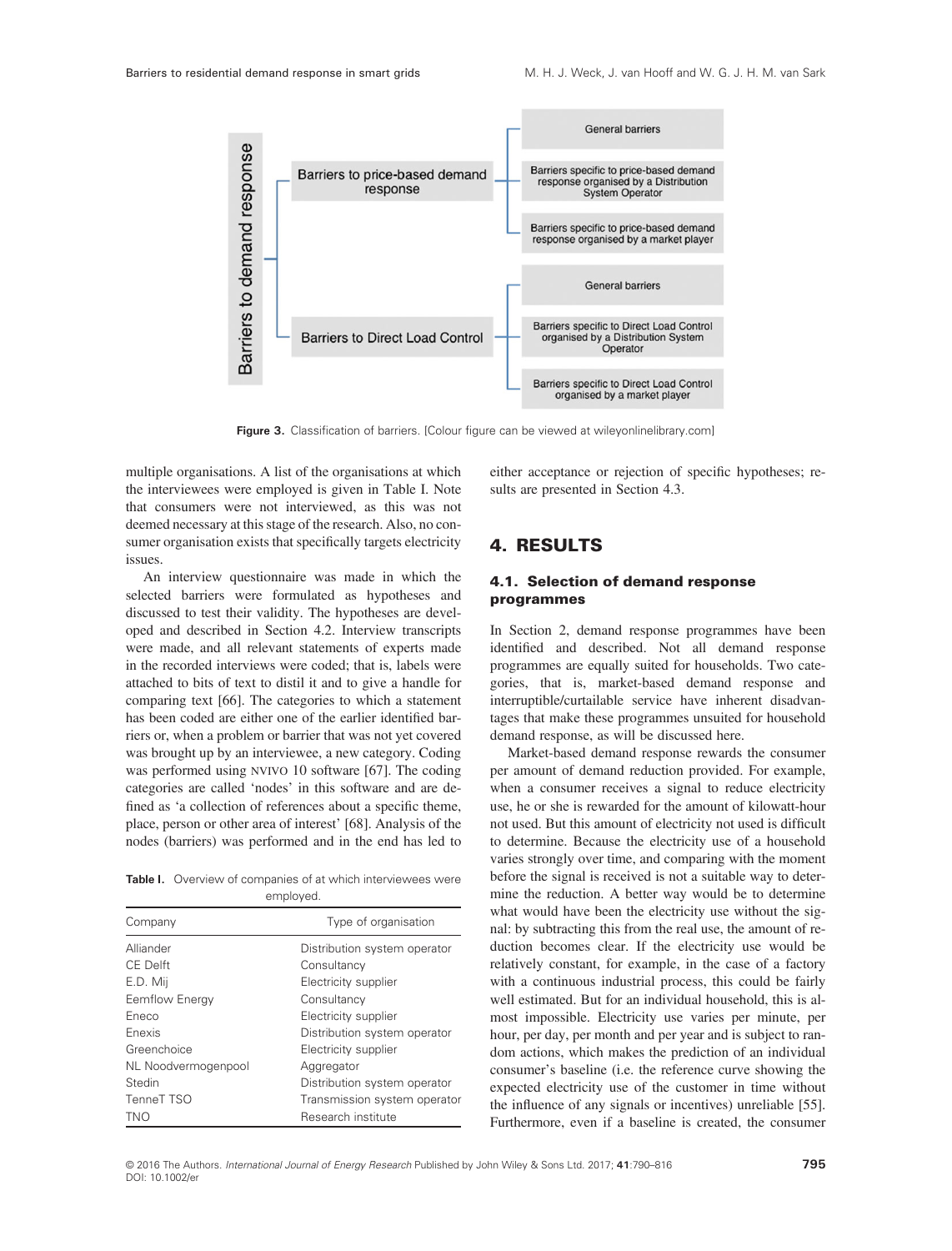can try to manipulate this baseline to increase the rewards he or she will obtain for reducing demand, for example by creating an artificially increased baseline.

Field experiments to determine how much consumers have reduced their electricity use after they received a signal to do so confirmed the difficulty of establishing a baseline on the individual household level [64]. These experiments also showed that when the experiments are continued over a long time, the baseline itself is also influenced by the experiments. Furthermore, even if a reliable baseline could be developed, it would be necessary to make a personal baseline for each participating household. Because of these reasons, market-based demand response is considered unsuited for households.

Interruptible/curtailable service has mainly been used for large industrial electricity users [43], because it has some intrinsic properties that make it less suited for household demand response programmes. As explained before, customers get rewarded for decreasing their electricity use to a predefined level. For a household, this is much more difficult than for example for a factory with several continuous processes. First of all, most households are not aware of their current power use. Secondly, this power use is highly variable and strongly influenced by events, such as electrically heating drinking water. It would be quite an effort for a household to keep electricity use below a certain threshold. Therefore, interruptible/curtailable service is considered unsuitable for households.

In conclusion, because of the inherent disadvantages of market-based demand response and interruptible/ curtailable service for households in smart grids, these two programmes are not considered to be realistic options for (Dutch) households. Therefore, only barriers to pricebased demand response and DLC will be examined.

#### 4.2. Overview of barriers

Multiple barriers to the large-scale introduction of pricebased demand response and DLC to households in smart grid environments have been identified. These barriers are presented below and formulated as hypotheses that have been tested in the interviews. First, barriers to pricebased demand response are discussed. A classification is made between three types of barriers: barriers specific to situation in which a market player initiates the programme, barriers specific to the situation in which a DSO runs the programme and general barriers (Figure 3). General barriers are barriers that apply to the situation in which the programme is organised both by a market player and by a DSO.

#### 4.2.1. Barriers to price-based demand response

Price-based demand response can be organised either by an electricity supplier or a DSO, as these two parties influence the electricity bill of consumers (via the electricity price per kilowatt-hour and the network tariff, respectively), and both have an incentive to use price-based demand response: an electricity supplier can use price-based demand response for example to have a lower demand when prices on the market for electricity are high, leading to lower average procurement costs. This financial benefit can be partially or wholly transferred to the consumer, via lower electricity prices. A DSO can use price-based demand response to reduce peaks in the grid.

An electricity supplier can introduce price-based demand response by making the electricity price per kilowatt-hour dynamic. A DSO can do this by making the presently fixed network tariff dynamic, that is, per kilowatt-hour and different per time period: a dynamic network tariff. An important difference between the dynamic electricity price from the electricity supplier and the dynamic network tariff from the DSO is that, when introduced, the latter would be mandatory for all consumers. This then prevents that only small electricity users would choose this option to pay per kilowatt-hour while the large users would choose the option of a fixed amount independent of the electricity use.

So because an electricity supplier is the only market player able to influence the electricity price, the distinction between a market player and DSO is replaced by a distinction between an electricity supplier and DSO in the case of price-based demand response. This has influence on the barriers: some barriers are only applicable to the case in which the DSO organises the demand response programme (dynamic network tariffs), while other barriers are only applicable to situations in which an electricity supplier is responsible for the programme (dynamic electricity prices). Therefore, a further classification of barriers is made: first, general barriers are discussed, which are barriers that are independent of the organiser of the demand response programme. Hereafter, barriers that are specific to dynamic network tariffs or specific to dynamic electricity prices are discussed. For each barrier, a hypothesis is formulated. The hypotheses related to price-based demand response are given the letter P and numbered from 1 to 12. They are shown in Table II and are further discussed in the following.

#### 4.2.1.1. General barriers

4.2.1.1.1. Barrier 1: benefit to consumers uncertain. While the benefits of price-based demand response to the electricity market and system are clear, it is essential for its success that consumers also benefit from the programme. However, many researchers have described possible negative aspects or consequences of dynamic tariffs, and it is doubted if the financial benefits from price-based demand response would be enough to persuade customers. Not only may savings be limited, they are also uncertain [52].

Furthermore, while research showed that most customers benefit financially from dynamic tariffs, this is not the case for all customers. Customers who use a larger share of their electricity use during high-price periods than the average customer and do not change their usage pattern may have to pay more than they did before [69]. This can be especially problematic for low-income households that have difficulties to change their consumption pattern [58],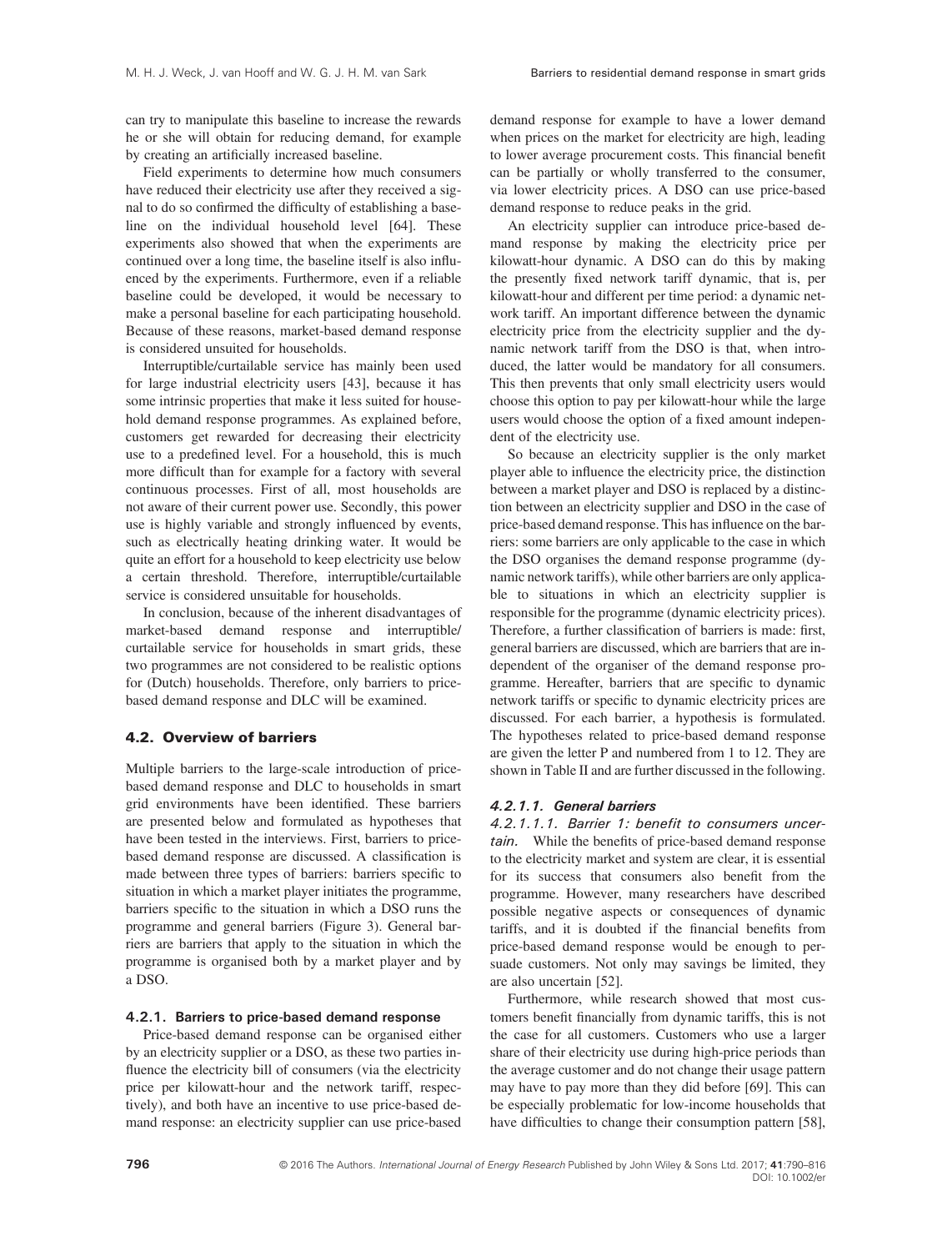| Number                                          | Barrier                                               | Label         |
|-------------------------------------------------|-------------------------------------------------------|---------------|
| General barriers                                |                                                       |               |
| P <sub>1</sub>                                  | Benefit to consumers uncertain                        | Customer      |
| P <sub>2</sub>                                  | Uncertainty in forecasting and balancing              | Technical     |
| P <sub>3</sub>                                  | Smart meter required                                  | Technical     |
| <b>P4</b>                                       | New system required for consumer billing              | Technical     |
| <b>P5</b>                                       | New system required for allocation and reconciliation | Regulatory    |
| P <sub>6</sub>                                  | No access to data due to privacy concerns             | Customer      |
| P7                                              | New demand peaks                                      | Technical     |
| P <sub>8</sub>                                  | Different interests electricity supplier and DSO      | Institutional |
| Barriers specific to dynamic network tariffs    |                                                       |               |
| P <sub>9</sub>                                  | Higher costs for large users                          | Customer      |
| P <sub>10</sub>                                 | Not allowed by regulation                             | Regulatory    |
| P <sub>11</sub>                                 | Uncertain income distribution system operator         | Institutional |
| Barriers specific to dynamic electricity prices |                                                       |               |
| P <sub>12</sub>                                 | Consumers are not interested                          | Customer      |

Table II. Overview of barriers to price-based demand response.

and this redistribution across customers may be the most difficult barrier to the roll out of dynamic pricing [69]. Thus, as the electricity price becomes variable, the benefit to consumers of price-based demand response is uncertain. This creates a barrier to the introduction of price-based demand response, as formulated in the following:

Hypothesis P1. The uncertain benefit to consumers forms a barrier to price-based demand response for households in the Netherlands.

4.2.1.1.2. Barrier 2: uncertainty in forecasting and balancing. At the moment, balance responsible parties (BRPs) and the transmission system operator (TSO) are able to make a reliable forecast of the electricity demand of households over the day using standard demand profiles. Demand forecasting does not take responsiveness to shortterm price variations into account [70]. The introduction of price-based demand response will change this situation. It is thus argued that demand forecasting has to change to include price-responsive demand [57].

Without this improved forecasting, price-responsive demand will create an imbalance between supply and demand, because household demand will be different than expected. Predicting the changes due to price-based demand response in demand is difficult because the demand function is unknown [71]. This uncertainty in forecasting and balancing forms a barrier to DSOs or electricity suppliers to introduce price-based demand response. Therefore, Hypothesis 2 is formulated as follows:

Hypothesis P2. The negative consequences for demand forecasting and balancing form a barrier to price-based demand response for households.

4.2.1.1.3. Barrier 3: smart meter required. Dynamic pricing programmes require a smart meter to be able to determine the electricity use in each separate tariff

period, as many authors noted [32,52,62]. In the Netherlands, the large-scale smart meter rollout has started in January 2015 and should be completed by the end of 2020 [72], meaning it will take 6 years for all households to have a smart meter installed. If a consumer would choose to have a dynamic tariff before 2020, while a smart meter has not yet been installed, a fee of around €70 is charged for meter replacement, while the financial benefits of price-based demand response to a consumer are uncertain as noted before. This forms a barrier to electricity suppliers and DSOs to introduce demand response in the Netherlands as formulated in the following:

Hypothesis P3. The limited number of households with a smart meter and the cost for installing a smart meter form a barrier to price-based demand response for households.

4.2.1.1.4. Barrier 4: new system required for consumer billing. At the moment, calculating the final electricity costs of a household is easy: because the network tariff and the electricity price per kilowatt-hour are fixed, only the yearly electricity use is needed. A dynamic tariff that can vary per day, per period or per hour requires new billing systems that are able to determine the final network or electricity costs for the consumers for each period and in total [9,62,73]. The cost of creating such a system forms a barrier to the party organising the price-based demand response programme; hence, we hypothesise the following:

Hypothesis P4. The need for new billing systems forms a barrier to price-based demand response for households.

4.2.1.1.5. Barrier 5: new system required for allocation and reconciliation. In the current system, a BRP has to make sure enough electricity is bought to meet the expected electricity demand of its customers for each 15-min period (known as programme time unit (PTU)) of the day. Afterwards, this is compared with the actual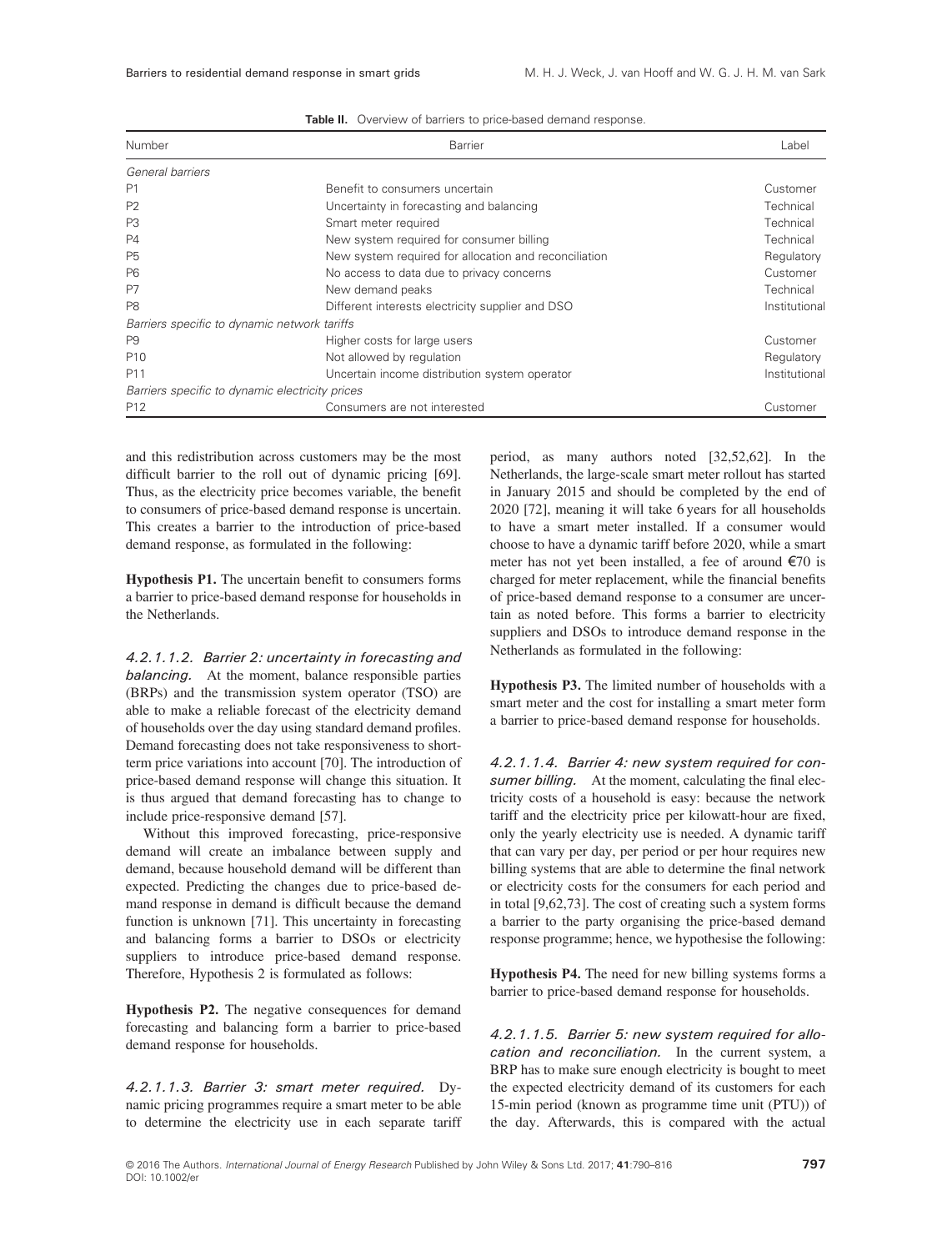electricity use of its customers as measured by the DSOs, which can be higher or lower than expected. The difference is calculated for each of these periods, and the BRP either has to pay (in case electricity use was higher than expected during that period) or receives money back (in case electricity use was lower than expected during that period). Note that for each period the electricity price can be different, because the price that is used in this process is the one determined on the Amsterdam Power Exchange [74], the Dutch electricity spot market. This process is called reconciliation. The difficulty is that the actual electricity use of a household in each PTU is not known. Instead, the actual electricity use is estimated based on profiles, which is called allocation. An example of such a profile is shown in Figure 4 for a day in January.

In case an electricity supplier introduces price-based demand response, it will buy less electricity in advance for the peak periods and more for non-peak periods, because it expects its customers to shift electricity use from peak periods to the non-peak periods. However, if allocation is still based on the standard household profile, in which the reaction of a consumer to a dynamic tariff is not included, the electricity supplier will in the end (wrongfully) have to pay extra during reconciliation, because according to the allocation based on the standard profile, electricity use was higher during peak periods and lower during non-peak periods than the electricity supplier expected. In other words, with the current allocation process, the electricity supplier will not see any financial benefit from price-based demand response. This forms a barrier to electricity suppliers to introduce price-based demand response; hence, we hypothesise the following:

Hypothesis P5. The current allocation and reconciliation process forms a barrier to price-based demand response for households.

4.2.1.1.6. Barrier 6: no access to data owing to privacy concerns. The introduction of smart meters in the Netherlands has led to concerns and discussions about privacy [75,76], and this issue might resurface when dynamic tariffs are introduced. In order to create a correct bill for the customer, the electricity supplier or DSO needs access to the data from the smart meter. At the moment, a consumer needs to give explicit permission to make this possible [72]. Introduction of dynamic tariffs may be hampered, as consumers might not be willing to share a smart meter for privacy reasons. Thus, it will be impossible for the DSO or electricity supplier to create a correct bill. This forms a barrier to price-based demand response for households to DSOs or electricity suppliers, as formulated in the following:

Hypothesis P6. Privacy concerns about data sharing form a barrier to price-based demand response for households.

4.2.1.1.7. Barrier 7: new demand peaks. One of the most important goals of demand response is to reduce peaks in electricity demand. Dynamic tariffs do reduce peak demand, but research also revealed that dynamic tariffs could create new peaks in demand, potentially because automatically operating load-shifting appliances [53,57,62,77]. As electrification in households is expected to strongly increase, new demand peaks may be expected in the future [77]. These new peaks can cause problems on the grid and higher prices on the market. This forms a barrier to price-based demand response for an electricity supplier or DSO, as stated in the following:

Hypothesis P7. The creation of new demand peaks forms a barrier to price-based demand response for households.

4.2.1.1.8. Barrier 8: different interests of electricity supplier and distribution system operator. Even though both a DSO and an electricity supplier could profit from price-based demand response, this does not necessarily mean that both would benefit at the same time [9,32,42]. An example of a situation in which such a



Figure 4. Profile of a household on 5 January 2015; daily use of 11.8 kWh is 0.33% of annual use. [Colour figure can be viewed at [wileyonlinelibrary.com](http://wileyonlinelibrary.com)]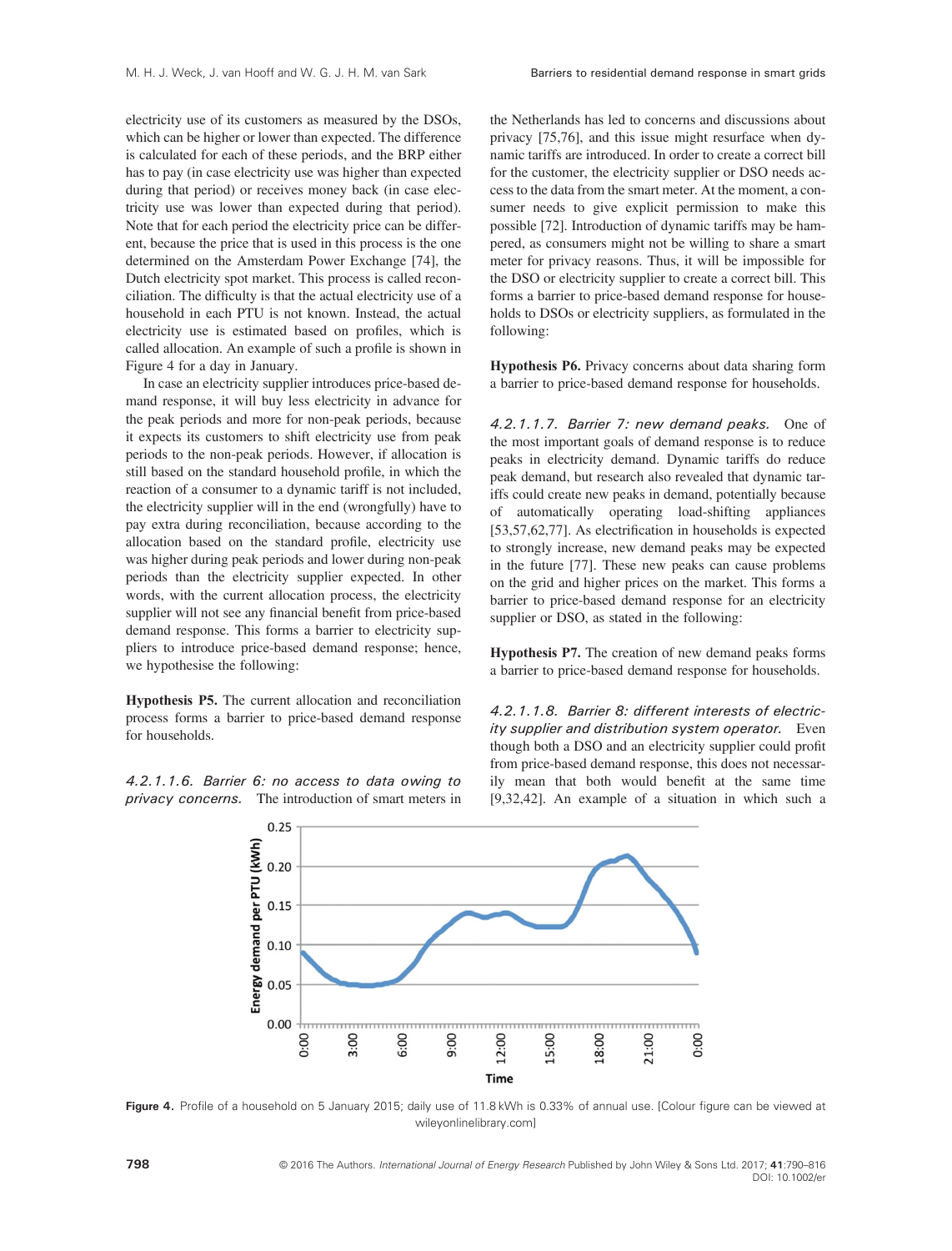conflict could arise is when the load on the grid is very high because of a high demand. If consumers are on an RTP programme and at the same time wholesale electricity prices are decreasing, an electricity supplier would lower its prices. This lower price could lead to even more consumer demand and aggravate the grid problems for the DSO. Furthermore, a situation could arise in which both parties have a price-based demand response programme: not only would a complex situation for the consumer arise when for example one party chooses to use RTP while the other chooses CPP, but as interests differ, a situation could arise in which one party tries to increase demand while at the same time the other party tries to decrease demand. The fact that a programme from an electricity supplier could have negative consequences for a DSO and vice versa creates a barrier to electricity suppliers and DSOs; hence, we hypothesise the following:

Hypothesis P8. The different interests of DSOs and electricity suppliers form a barrier to price-based demand response for households.

#### 4.2.1.2. Barriers specific to dynamic network tariffs

#### 4.2.1.2.1. Barrier 9: higher costs for large users.

At the moment, all households have to pay the same fixed network tariff. Introducing a dynamic network tariff based on the amount of kilowatt-hour used would change this situation and would create a situation in which large differences per household arise [9]. Large users would end up paying much more than small users. While this would reward energy savings and small users would profit from this new system, it has negative consequences. First and foremost, because there is a large spread in electricity use per household [78], many households with a relatively large electricity use would end up paying much more.

Furthermore, at the moment, adding extra electric appliances to a household has no influence on the network tariff, as it is fixed. Because of a new dynamic tariff per kilowatthour, large electric appliances will become much more expensive to use. Estimates showed that a new tariff would lead to an increase in annual electricity costs for a heat pump of around  $\epsilon$ 600 [9]. This will have a negative influence on for example the diffusion of heat pumps and EVs, while at present especially EVs are strongly supported by the government [79,80]. This barrier to DSOs to introduce price-based demand response programmes is stated in the following:

Hypothesis P9. The negative consequences for large electricity users of an increase in the price per kilowatt-hour form a barrier to dynamic network tariffs for households.

#### 4.2.1.2.2. Barrier 10: not allowed by regulation. European Union legislation creates some room for pricebased demand response. The EU directive 2012/27/EU demands that '…member states shall ensure the removal of

those incentives in transmission and distribution tariffs that (…) might hamper participation of demand response' [81]. In addition, a recent report prepared for the European Commission states that 'network tariffs should promote peak demand management and aim to reduce infrastructure cost for peak demand' and 'tariffs should encourage system flexibility, e.g. distributed generation, demand response and energy efficiency' [82]. This was already advocated by EURELECTRIC (Union of the Electricity Industry), who wrote 'alternative pricing options that allocate the additional costs of network reinforcement and grid losses to the network customers responsible for creating those costs (more closely following marginal costs) should be explored' and therefore argued for 'network tariffs that penalise energy use at peak hours' [83].

However, a variable network tariff is not allowed for Dutch consumers at the moment [84]. Since 2009, the Electricity Act demands that the tariffs of a DSO should be based on capacity [85]. The main reasons are that a capacity tariff reflects costs adequately, because users with a larger capacity have to pay more and that a capacity tariff is simple to administrate [9,83]. But the Act leaves no room for a dynamic network tariff. So even though developments on the European level create room for demand response, the Dutch law prohibits it, at this moment. This forms a barrier to DSOs to introduce price-based demand response as described in the following:

Hypothesis P10. Dutch law forms a barrier to dynamic network tariffs for households.

4.2.1.2.3. Barrier 11: uncertain income distribution system operator. Dutch DSOs are paid a fixed amount per consumer, based on the capacity of the consumer. This creates a stable annual income for the DSOs. If a DSO would introduce a dynamic network tariff per kilowatt-hour, the income for the DSO would become dependent on the annual electricity use and also on the amount of electricity used per period. This creates uncertainty for the DSO and may lead to lower revenues than expected which possibly may not be enough to cover DSO costs. Because revenue adequacy is key to DSOs [83], this uncertainty in income forms a barrier to the introduction of dynamic network tariffs by DSOs. Therefore, the following hypothesis has been formulated:

Hypothesis P11. The uncertainty about the income of a DSO forms a barrier to dynamic network tariffs.

#### 4.2.1.3. Barriers specific to dynamic electricity price

4.2.1.3.1. Barrier 12: consumers are not interested. Electricity is considered a low-interest good, abstract, invisible, untouchable, not consumed directly but rather indirectly via various energy services [86]. Consumers regard electricity as a necessity while they expect security of supply, and its costs usually are an important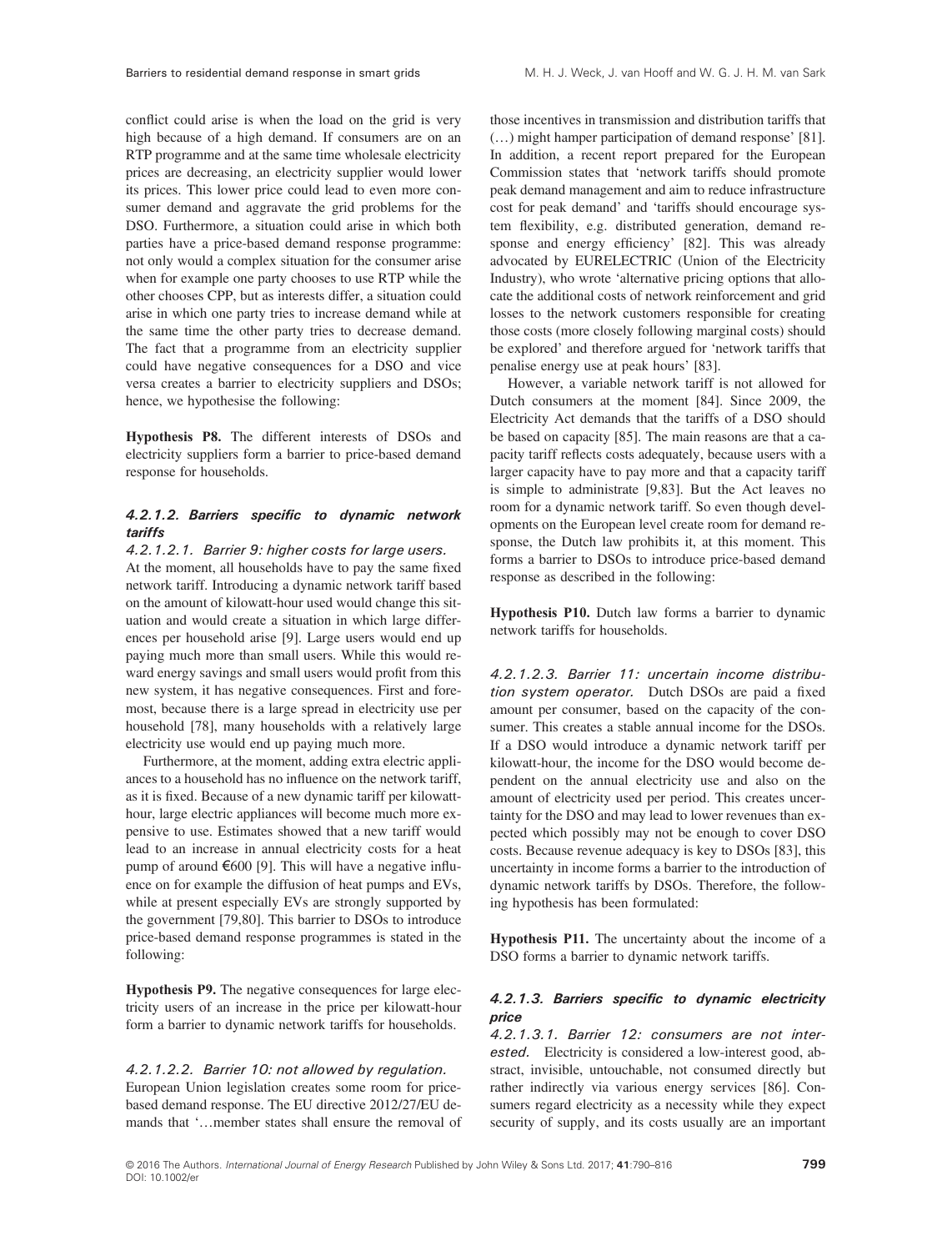share of the budget of a household. It has been noted that this lack of interest to electricity could form a barrier to dynamic electricity prices [32]. As consumers presently lack experience in dynamic pricing schemes, they would not like to see the flat rates changed. Also, if costs would constitute a small part of the budget for residential and small commercial customers, no one would consider trying to understand dynamic pricing schemes [32].

To overcome this barrier and increase the number of consumers with a dynamic electricity price, it would be an option to offer it by default instead of letting consumers choose for dynamic electricity prices, while offering an opt-out possibility. This has been carried out in the USA, and results show the opt-out rates are low: for example, results from a study in California revealed that only 2–7% of the default customers opted out before the start of the programme and only 4–8% dropped out of the programme in the first 2 years [29]. However, there is no retail competition in the electricity market of the USA, meaning consumers cannot leave their utility [50]. In the Netherlands, however, the electricity market is liberalised and consumers can easily switch to another electricity supplier. So electricity suppliers might not dare to offer all their customers a new dynamic pricing plan as default option, because they fear some of their customers will switch to another electricity supplier. This could mean that customers would need to actively choose for a dynamic tariff, while they are not interested in electricity [50]. Therefore, we hypothesise the following:

Hypothesis P12. The lack of interest of consumers forms a barrier to dynamic electricity prices for households.

#### 4.2.2. Barriers to direct load control

Similar to the situation in Section 4.2.1, barriers are divided in general barriers and barriers specific to either DLC organised by a DSO or by market players. The latter category includes all parties that could use this flexibility on a market, such as electricity suppliers and aggregators. Again, for each barrier, a hypothesis is formulated. The hypotheses regarding DLC are labelled with the letter D and numbered 1 to 5. An overview of all identified barriers to DLC for Dutch households is given in Table III, with labels added. Details are described as follows.

#### 4.2.2.1. General barriers

4.2.2.1.1. Barrier 13: lack of large suitable appliances. The most common household appliances used for DLC are water heaters, air conditioners and swimming pool pumps [62]. Because of the large electric load, these appliances have a much larger impact on peak use than small appliances. In the Netherlands, electricity use of households is relatively low compared to other Western countries [87], because there are not many large electricity-using appliances. Not many households use large air conditioners, electric water heaters or swimming pumps, nor do many households use other large electric appliances. This could form a barrier to the introduction of DLC by DSOs or electricity suppliers in the Netherlands.

Some electric appliances that are widespread in Dutch households have been identified to be suited for DLC, such as tumble dryers, dish washers and washing machines [10,53,88]. But recent research showed the potential of these appliances is limited [23]. Besides the fact that the electricity use of these appliances is lower than the use of for example air conditioners or water heater, these appliances have two other important drawbacks. First, they have been found to be highly asymmetrical [65], meaning that when these appliances are controlled, it is much easier to suddenly increase demand than to decrease demand. This is caused by the fact that appliances are not often switched on all at the same time, so neither can they be all switched off at the same time. In other words, the coincidence factor described by Strbac is low [62]. Also, these appliances are not designed to be switched off during their use, and doing so could have negative consequences. This asymmetry limits their usefulness for demand response. The second limitation is that because of energy efficiency demands and technical improvements, newer versions will have a much lower electricity use than older versions. As a consequence, they will be less suited for demand response because of their lower electricity use. This will create a barrier to organisations that want to organise DLC programmes. Another interesting appliance could be the refrigerator/freezer, but the latter limitation also applies to this appliance.

However, in recent years, two types of large appliances have become more popular to households: heat pumps and

| <b>TADIC III.</b> VYCIVICYV VI DATIICIS IV UIICUI IVAU UVIIIIVI. |                                                                                      |               |  |
|------------------------------------------------------------------|--------------------------------------------------------------------------------------|---------------|--|
| Number                                                           | Barrier                                                                              | Label         |  |
| General barriers                                                 |                                                                                      |               |  |
| D <sub>1</sub>                                                   | Lack of large suitable appliances                                                    | Technical     |  |
|                                                                  | barriers specific to direct load control organised by a distribution system operator |               |  |
| D <sub>2</sub>                                                   | Value to the distribution system operator uncertain                                  | Institutional |  |
| D <sub>3</sub>                                                   | Regulation obstructs the distribution system operator                                | Regulatory    |  |
|                                                                  | Barriers specific to direct load control organised by market players                 |               |  |
| D <sub>4</sub>                                                   | Not enough value to market players                                                   | Institutional |  |
| D <sub>5</sub>                                                   | Unsuited for the regulating market                                                   | Regulatory    |  |

Table III. Overview of barriers to direct load control.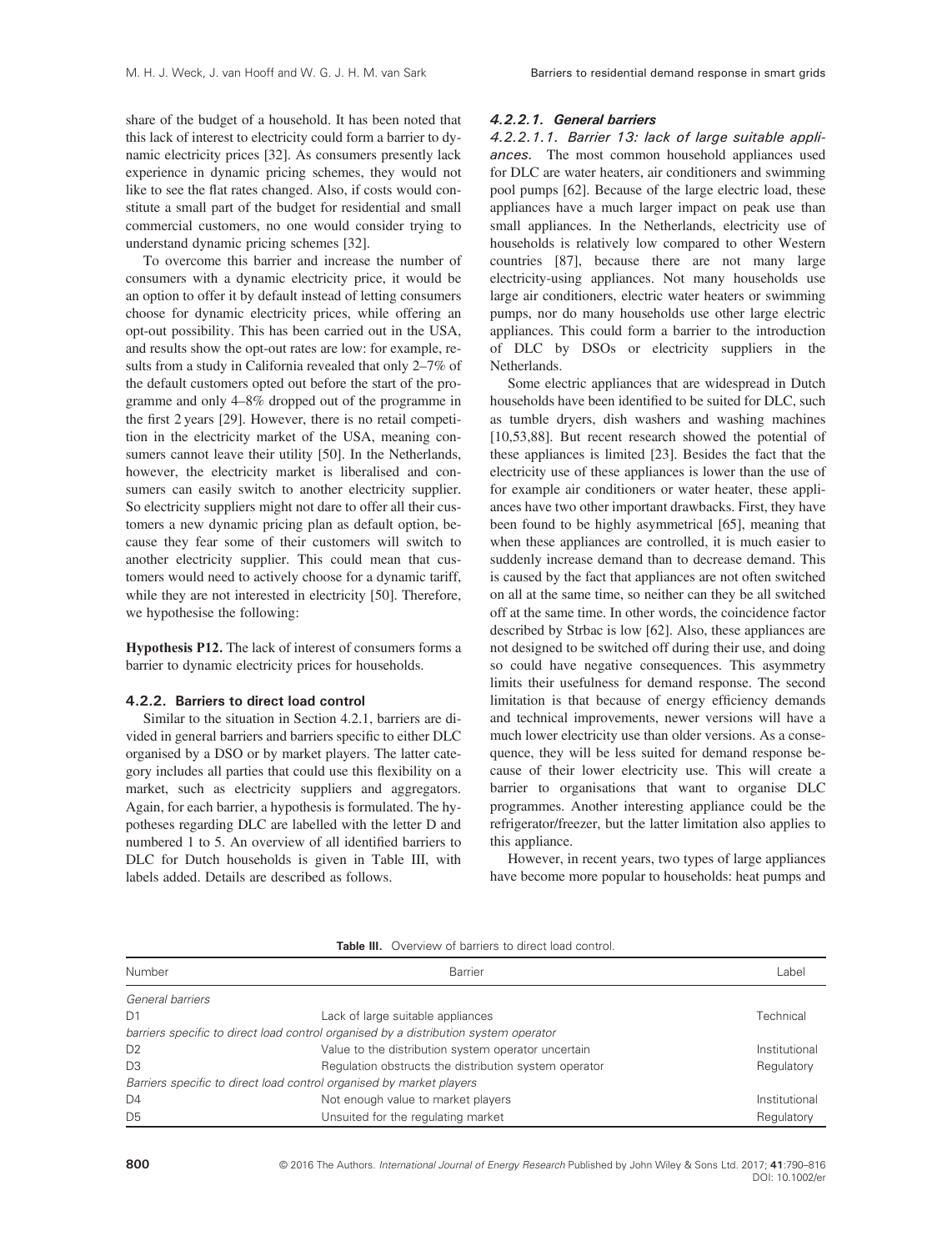EVs. These two types of appliances have a large electricity use and can be controlled. In the Netherlands, the number of installed heat pumps using air was around 30 000 units per year in three consecutive years, 2011, 2012 and 2013, and the number of installed heat pumps using water was almost 6000 per year in 2011 and 2012 but decreased to around 3000 in 2013 [89]. The number is expected to increase further: the Dutch Heat Pump Association set a target of 500 000 heat pumps in 2020 [90]. The number of electric cars in the Netherlands increased rapidly in recent years and was around 35 000 in the first half of 2014 [7], of which the majority was a plug-in hybrid or included a range extender. In 2020, this number is estimated to reach 200 000, which is the target of the government [79].

It would be very beneficial for DLC if these expectations are met and these two types of appliances become widespread in the Netherlands, but this is uncertain. So at the moment, the lack of appliances might form a barrier to DLC for DSOs or market players. The first hypothesis about DLC for households in the Netherlands is therefore as follows:

Hypothesis D1. At the moment, the lack of suitable appliances forms a barrier to DLC in the Netherlands.

#### 4.2.2.2. Barriers specific to direct load control organised by a distribution system operator

4.2.2.2.1. Barrier 14: value to the distribution system operator uncertain. The fact that in the USA many utilities offer DLC programmes shows that a viable business case can be made for this demand response programme. However, DLC has value to these companies not only because of the effect on the grid but also because the reduced demand lowers the amount of electricity these companies have to buy for their customers during these (extremely) high-price periods. Because in the Netherlands the operation of the grid is split (by law) between production and distribution of electricity, Dutch DSOs do not have this second incentive. Therefore, Dutch DSOs will benefit less from demand response.

The monetary value of a lower household peak use was estimated for the New Zealand grid to be less than a  $\epsilon$ 100/year [91], but it is unknown how these outcomes apply to the Dutch case. A study by the Dutch consultancy Ecofys estimated the value of peak reduction to be between €200 and €740/kW per household for the Dutch situation [92], showing that it is highly dependent on local differences in the capacity of the current grid and the household density. A DLC programme only has value to the DSO if the cost of the programme, including the installation of control equipment and the payments to participants, is less than the cost of the current solution, that is, enlarging the capacity of the grid. It is reported that in 2050 DLC with heat pumps and EVs can be cheaper than enlarging the capacity, but only between €5 and €23 per household per year, assuming customers participate for free and without taking inflation into account [92]. Therefore, the financial benefit of DLC is uncertain, which creates a barrier to

Dutch DSOs, as formulated in the second hypothesis about DLC for households:

Hypothesis D2. The uncertainty of the benefit to the DSO forms a barrier to DLC in the Netherlands.

4.2.2.2.2. Barrier 15: regulation obstructs the distribution system operator. Dutch DSOs are regulated by the state, and some regulations have implications for DLC. Dutch law states that a DSO should abstain from any form of discrimination between consumers [85]. This could imply that the DSO is not allowed to reward some consumers (for example, with a fee or via a discount on their bill) for participation in a DLC programme if this offer is not extended to all consumers. However, most consumers will not be living in areas with possible grid constraint, so the DSO has no incentive to offer DLC to those consumers. If it would be mandatory to offer it to all consumers, the DLC programme would become much larger and much more expensive, while having no extra benefits to the DSO. This regulation forms a barrier to the DSO:

Hypothesis D3. Regulation forbidding Dutch DSOs to offer DLC only to some consumers forms a barrier to DLC in the Netherlands.

#### 4.2.2.3. Barriers specific to direct load control organised by market players

4.2.2.3.1. Barrier 16: not enough value to market players. For an electricity supplier or BRP, DLC could be interesting if the flexibility could be used on a market, for example, the imbalance market organised by the Dutch TSO TenneT [93]. Instead of increasing electricity production to balance the system (upwards regulation), DLC could be used to decrease demand, and vice versa. Research showed that this imbalance market is a highly interesting market for residential demand response because of the relatively high potential revenues [94]. However, the business case is uncertain. The price paid by TenneT on the imbalance market for downwards regulation is usually less than  $\epsilon$ 100/MWh [95]. In the past years, the price has been more than €300/MWh only around 20 times per year [95]. TenneT pays more often for upwards regulation, so more money can be earned here. For example, during 12% of the periods in 2012 and 2013, TenneT paid more than €100/MWh for extra electricity production. But prices never exceeded €600/MWh. Furthermore, the number of times TenneT had to use regulating power decreased over the last 5 years, irrespective of upward or downward regulation.

Even when it is taken into account that because the increasing share of renewables in the energy system imbalance could increase and prices could become higher in the future, the price paid for flexibility in the Netherlands is low compared to the 23 eurocents a household usually pays or receives per kilowatt-hour (in the present net metering scheme). The average price in 2014 was €69/MWh for upward regulating power and €19/MWh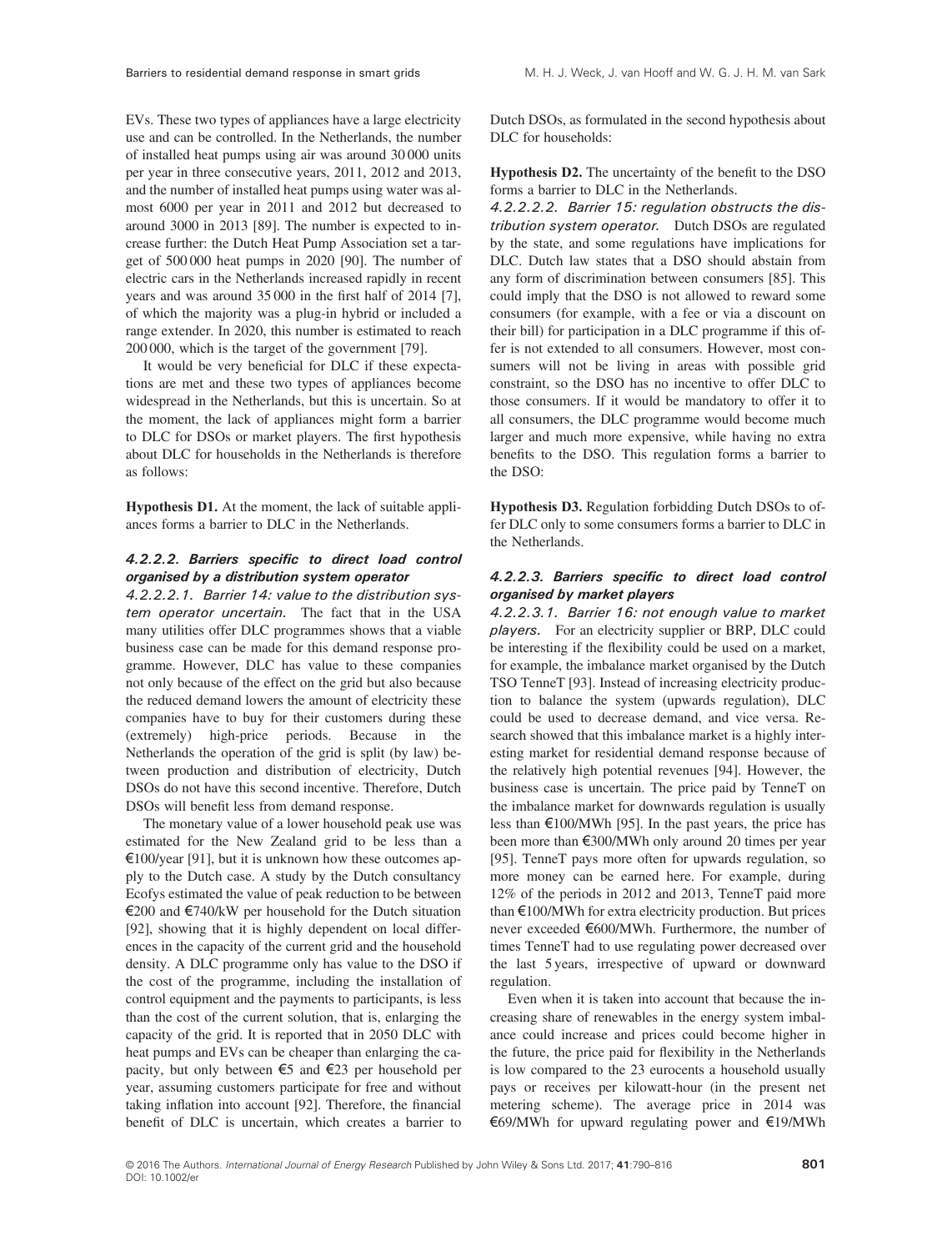for downward regulating power. These price differences are low compared to the 23 cents/kWh, which forms a barrier to DLC for market players; hence, we hypothesise the following:

Hypothesis D4. The low prices on the balancing market form a barrier to DLC programmes of market players in the Netherlands.

4.2.2.3.2. Barrier 17: unsuited for the regulating market. In the USA, DLC can be used on electricity markets, including the regulatory market, via aggregators called Curtailment Service Provider [48,96]. In the Netherlands, TenneT controls the balancing market and is the only buyer on the market. TenneT contracts 300 MW of regulatory power in advance, but regulatory power can also be offered on the spot. If an electricity supplier wants to use its DLC programme to offer regulating power on this market, there are requirements that must be met, such as a minimum amount of a single bid of 4 MW [97]. In order to compare this scale with a household, it should be noted that the peak use of an average Dutch household is 0.8 kW on an average winter day and its night use is 0.2 kW [9]. However, peak use and the load available for flexibility are expected to increase in the coming years because of the introduction of heat pumps and EVs. Still, in order to actively participate in this market, aggregators controlling appliances of thousands of households will be needed.

Furthermore, regulating power must be able to be directed by the national frequency power regulator of TenneT, and TenneT demands that regulating power can be continuously regulated in discrete steps of 1 MW [97]. Finally, there are requirements for the minimum regulating rate and reaction time. If the electricity supplier contracts enough appliances, it might be able to conform to these requirements. However, it is unknown if TenneT accepts households DLC on the imbalance market, which forms a barrier to market players to introduce DLC. Thus, we hypothesise the following:

Hypothesis D5. The criteria of the imbalance market form a barrier to DLC programmes of market players in the Netherlands.

#### 4.3. Assessment of barriers

The analysis of the interview data revealed that the experts recognised some of the barriers, while other barriers were not considered to be relevant to the Dutch situation. Expert opinions are summarised below and are used to accept or reject hypotheses, while detailed transcripts can be found elsewhere [98]. The results are discussed for each barrier; results are summarised in Tables IV and V.

|  |  | Table IV. Overview of accepted and rejected hypotheses about price-based demand response. |  |  |  |  |  |  |
|--|--|-------------------------------------------------------------------------------------------|--|--|--|--|--|--|
|--|--|-------------------------------------------------------------------------------------------|--|--|--|--|--|--|

| Number          | <b>Hypothesis</b>                                                                                                                                                   | Accepted/<br>rejected | Category                   |
|-----------------|---------------------------------------------------------------------------------------------------------------------------------------------------------------------|-----------------------|----------------------------|
| P1              | The uncertain benefit to consumers forms a barrier to price-based demand<br>response for households in the Netherlands.                                             | Accepted              | Dynamic electricity prices |
| P <sub>2</sub>  | The negative consequences for demand forecasting and balancing form a<br>barrier to price-based demand response for households.                                     | Rejected              | N/A                        |
| P <sub>3</sub>  | The limited number of households with a smart meter and the cost for<br>installing a smart meter form a barrier to price-based demand response<br>for households.   | Rejected              | N/A                        |
| <b>P4</b>       | The need for new billing systems form a barrier to price-based demand<br>response for households.                                                                   | Accepted              | Dynamic network tariffs    |
| <b>P5</b>       | The current allocation and reconciliation process forms a barrier to<br>price-based demand response for households.                                                 | Accepted              | Dynamic electricity prices |
| P <sub>6</sub>  | Privacy concerns about data sharing form a barrier to price-based demand<br>response for households.                                                                | Accepted              | Dynamic network tariffs    |
| P7              | The creation of new demand peaks forms a barrier to price-based demand<br>response for households.                                                                  | Accepted              | Dynamic network tariffs    |
| P <sub>8</sub>  | The different interests of distribution system operators and electricity<br>suppliers form a barrier to price-based demand response for households.                 | Rejected              | N/A                        |
| P <sub>9</sub>  | The negative consequences of an increase in the price per kilowatt-hour for<br>large electricity users form a barrier to dynamic network tariffs for<br>households. | Rejected              | N/A                        |
| P <sub>10</sub> | Dutch law forms a barrier to dynamic network tariffs for households.                                                                                                | Accepted              | Dynamic network tariffs    |
| P11             | The uncertainty about the income of a distribution system operator forms<br>a barrier to dynamic network tariffs.                                                   | Rejected              | N/A                        |
| P <sub>12</sub> | The lack of interest of consumers forms a barrier to dynamic electricity<br>prices for households.                                                                  | Accepted              | Dynamic electricity prices |

N/A, not applicable.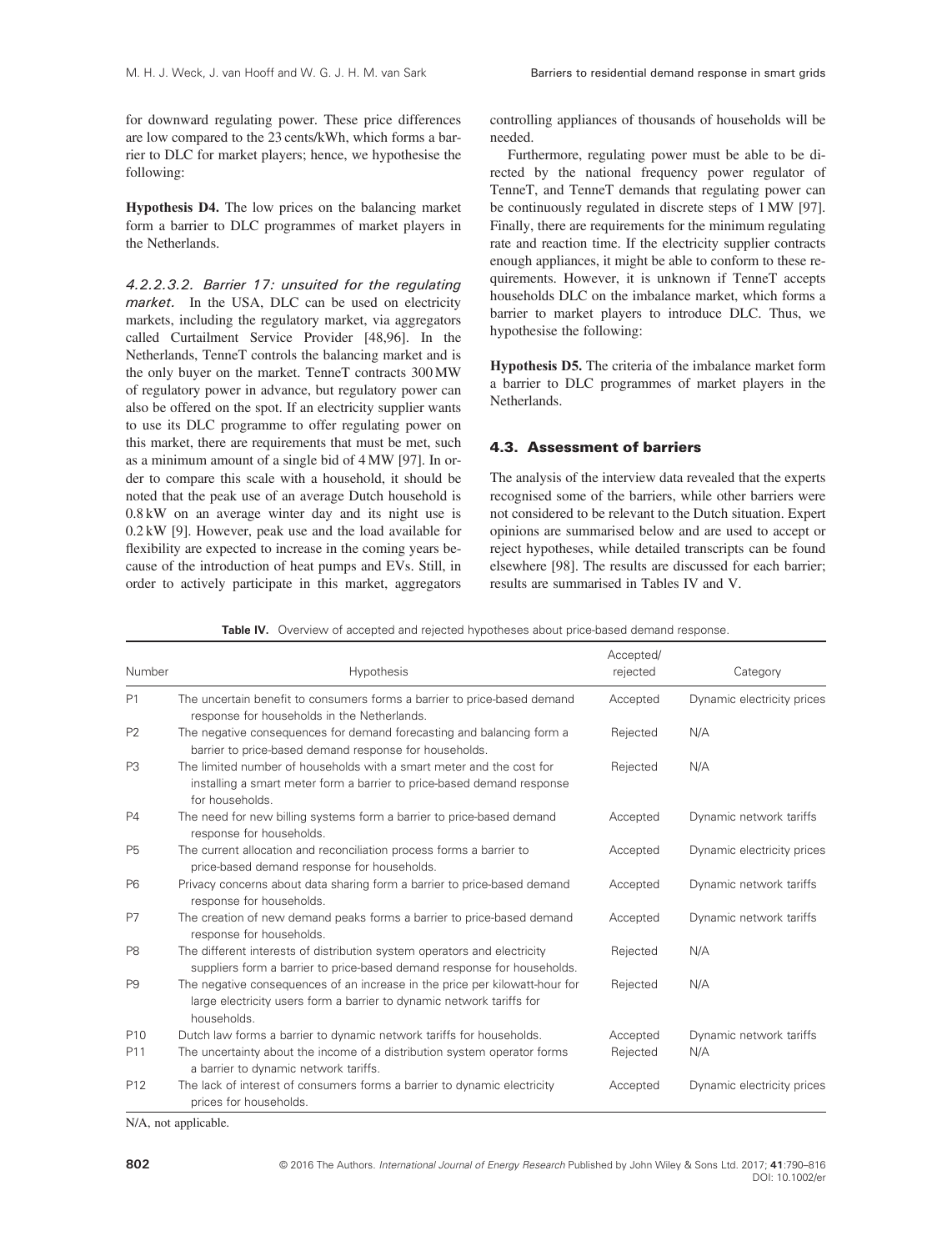| Number         | <b>Hypothesis</b>                                                                                                                                                              | Accepted/<br>rejected | Organiser                    |
|----------------|--------------------------------------------------------------------------------------------------------------------------------------------------------------------------------|-----------------------|------------------------------|
| D <sub>1</sub> | At the moment, the lack of suitable appliances forms a barrier to direct load<br>control in the Netherlands.                                                                   | Rejected              | N/A                          |
| D <sub>2</sub> | The uncertainty of the benefit to the distribution system operator forms a barrier Accepted<br>to direct load control in the Netherlands.                                      |                       | Distribution system operator |
| D <sub>3</sub> | Regulation forbidding Dutch distribution system operators to offer direct load<br>control only to some consumers forms a barrier to direct load Control in the<br>Netherlands. | Accepted              | Distribution system operator |
| D <sub>4</sub> | The low prices on the balancing market form a barrier to direct load control<br>programmes of market players in the Netherlands.                                               | Accepted              | Market player                |
| D <sub>5</sub> | The criteria of the imbalance market form a barrier to direct load control<br>programmes of market players in the Netherlands.                                                 | Rejected              | N/A                          |

Table V. Overview of accepted and rejected hypotheses about direct load control.

N/A, not applicable.

#### 4.3.1. Barriers to price-based demand response 4.3.1.1. General barriers

4.3.1.1.1. Barrier 1: benefit to consumers uncertain. The majority of experts believed that the uncertain financial consequences of a dynamic tariff for a household would form a barrier to price-based demand response. Consumers might not like the inherent uncertainty of a dynamic electricity price, as it could mean people will have to pay more than they do in the current system. Savings result from changing behaviour and reacting to the prices. When consumers do not react properly, they might have to pay more. One expert added that this barrier was not properly understood, as in most pilot projects either the price was virtual instead of real or consumers were protected by a maximum tariff, making sure they could not lose money.

Two out of the 13 experts did not consider the uncertainty to be a barrier, referring to the large number of people in the Netherlands who uses the so-called day and night tariffs. The price difference between the day and night tariffs is small (about 1 eurocent/kWh), and the system is simple: consumers know in each moment what the electricity price is and what it will be later. Economic benefits are doubtful, or at least minimal, as the fixed tariff for night use is lower than that for day use.

Two other experts, both employed at an electricity supplier, brought up another argument against this barrier: in the current system, the consumer has a fixed price so is protected from possible price increases. In exchange, the consumer has to pay a "fee," which is included in the price. Because in dynamic pricing this risk is transferred from the electricity supplier to the consumer, the consumer does not have to pay this fee and receives on average a lower price. This reduces the chance that consumers end up paying more than they did before with their fixed price. However, it is uncertain if the financial benefit resulting from the on average lower price is large enough to compensate users who use more than average during higher-price periods. It is also not known if it is enough for consumers to compensate for the uncertainty.

Another argument against this barrier was the possibility of introducing a cap: a maximum price. This could

protect consumers against high prices in case a real-time tariff would be introduced. However, even though it somewhat reduces the risk, consumers who use more than average during higher-price periods could still end up paying more.

Finally, an expert added that this might not be a barrier to all people: some will most likely not have problems with the uncertainty, as influencing a certain percentage of the consumers may already lead to a large impact on the network and on electricity production. However, this percentage is uncertain and even when the uncertainty is not a problem to all consumers, the uncertain benefit to consumers forms a barrier to price-based demand response organised by an electricity supplier for most households in the Netherlands. For price-based demand response organised by a DSO, it does not form a barrier because the tariffs are regulated and consumers have no possibility to choose. Therefore, we conclude that Hypothesis P1 is accepted, while it is not a general barrier but rather a barrier to dynamic electricity prices.

4.3.1.1.2. Barrier 2: uncertainty in forecasting and balancing. Experts on this subject agreed that dynamic prices for households have an effect on forecasting and balancing by BRPs, which at the moment is based on a standard profile for all households. Because dynamic pricing will make consumers change their electricity use, BRPs must change the way they make predictions. However, the experts did not consider it to be a barrier, as they believe the BRPs are very well able to adapt. One expert, employed at a TSO, explained that a BRP will experience large imbalance at first, after which the BRP has to change its estimations, thus quickly gaining experience, leading to good predictions of electricity demand.

Another expert, employed at an electricity supplier, suggested that when RTP is introduced, the extra costs incurred for creating imbalance could be made part of the dynamic electricity price. In other words, the consumers could pay the real costs, including the price paid for creating imbalance. In this situation, the consequences of the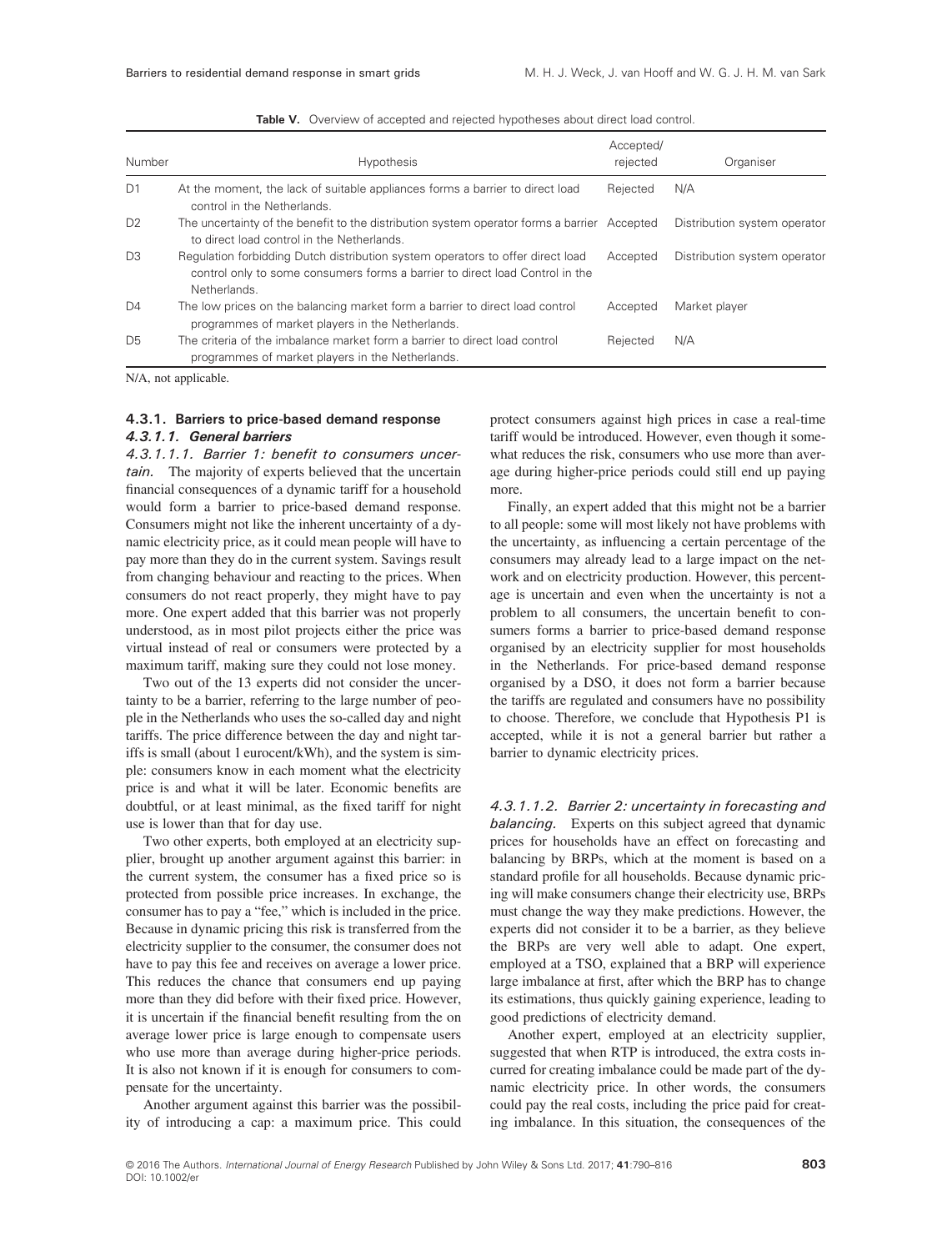wrong predictions would be attributed to the consumer. Thus, it would not form a barrier to the BRP, while the consumer would be compensated with lower prices, as explained earlier.

So the negative consequences of price-based demand response for demand forecasting and balancing are limited, because BRPs are expected to be able to adapt and make new, better projections, and the possible costs can be passed on to the consumer. Therefore, it does not form a barrier to price-based demand response for households and Hypothesis P2 is rejected.

4.3.1.1.3. Barrier 3: smart meter required. The interviewed experts had different opinions about the statement that the lack of smart meters in the Netherlands forms a barrier to households demand response. While multiple experts believed that today not enough smart meters are installed, two experts, both employed at an electricity supplier, stated that there are already enough smart meters. One of them noted that between 10% and 15% of his company's customers has a smart meter already and because he did not expect electricity suppliers to offer the product straight away to every customer, this will be enough to start offering dynamic tariffs. Another expert, employed at a consultancy, added that because it is possible for consumers to buy a smart meter right away instead of waiting until it will be installed for free, he did not consider it to be a barrier at the moment.

The large majority of experts noted that the lack of smart meters would disappear in a few years, and therefore, they did not consider it to be a barrier to dynamic tariffs. An expert employed at a DSO noted that even though public opinion could turn against the smart meter (possibly because of privacy concerns), obstructing its diffusion, in the most likely scenario, every household will have been offered a smart meter by 2020, meaning there will be enough smart meters. One of the experts added that because he expected it will take some years to change the allocation and reconciliation process, which is essential as described at barrier 5, there will be enough smart meters by the time it is even possible to offer dynamic tariffs on a large scale. Thus, because of the planned large-scale rollout of smart meters, a large majority of experts stated that the requirement of a smart meter is not barrier; Hypothesis P3 is rejected.

4.3.1.1.4. Barrier 4: new system required for customer billing. Not all experts agreed with each other on the subject of the need for a new billing system. While some agreed that the difficulty of creating a system capable of working with dynamic electricity prices forms a barrier, others stated that some companies already had developed a billing system able to work with dynamic electricity prices and dynamic network tariffs. It thus would not be a problem to calculate the average price that the customer would have to pay for the electricity used, based on the electricity use of a customer in each different

pricing period. Some issues remain, such as required computational power, in case dynamic electricity prices would be applied on a large scale, and missing smart meter data.

However, in case a DSO introduces dynamic network tariffs, more is needed for consumer billing than just a new system to calculate the final price for a consumer. At the moment, the DSO has no direct contact or contract with households. The network tariff is a fixed amount that is collected by the electricity supplier and passed on to the DSO. The fact that the DSO has no direct contact with consumers could be problematic when the bill is different for each consumer or for example when the consumer disagrees with the bill he or she receives via the electricity supplier. Experts considered this system to be much more difficult than the current system, while two other experts, both employed at a DSO, referred to the cost of implementing a new system on such a large scale, which could be in the range of tens of millions of euro.

Overall, even though not all experts agreed on this subject, the need for a new billing system for an electricity supplier is not considered to be a barrier because multiple experts who are working or have worked with dynamic electricity prices claimed to already have such a system. However, because of the extra system changes needed, it is considered a barrier for a DSO that wants to introduce a price-based demand response programme. Consequently, Hypothesis P4 is accepted as a barrier to dynamic network tariffs, and not as a general barrier.

4.3.1.1.5. Barrier 5: new system required for allocation and reconciliation. All interviewed experts considered the current allocation and reconciliation process to be a barrier to price-based demand response. This means that even if households move part of their electricity use to cheaper periods, the electricity suppliers cannot profit from this development. They cannot buy less electricity during expensive periods because in the end, it is still assumed that households followed the standard profile, meaning according to an expert 'that it is impossible to make money'. To prove the household is behaving differently, allocation based on the smart meter is essential. An expert, employed at an electricity supplier, explained that customers should not be included in the profile if they take part in a dynamic tariff scheme.

One expert denoted price-based demand response as 'useless' without this change in the allocation and reconciliation process. It should be noted that change is in progress, regarding abolishing the reconciliation process and using data from the smart meter instead for direct allocation on the household level [99].

Using the data from the smart meter means the smart meter is essential not only for billing, as described at barrier 4, but also for the allocation process. Consumers that do not want a smart meter or do not want to share their data cannot participate in a price-based demand response programme. This is discussed in more detail at barrier 6.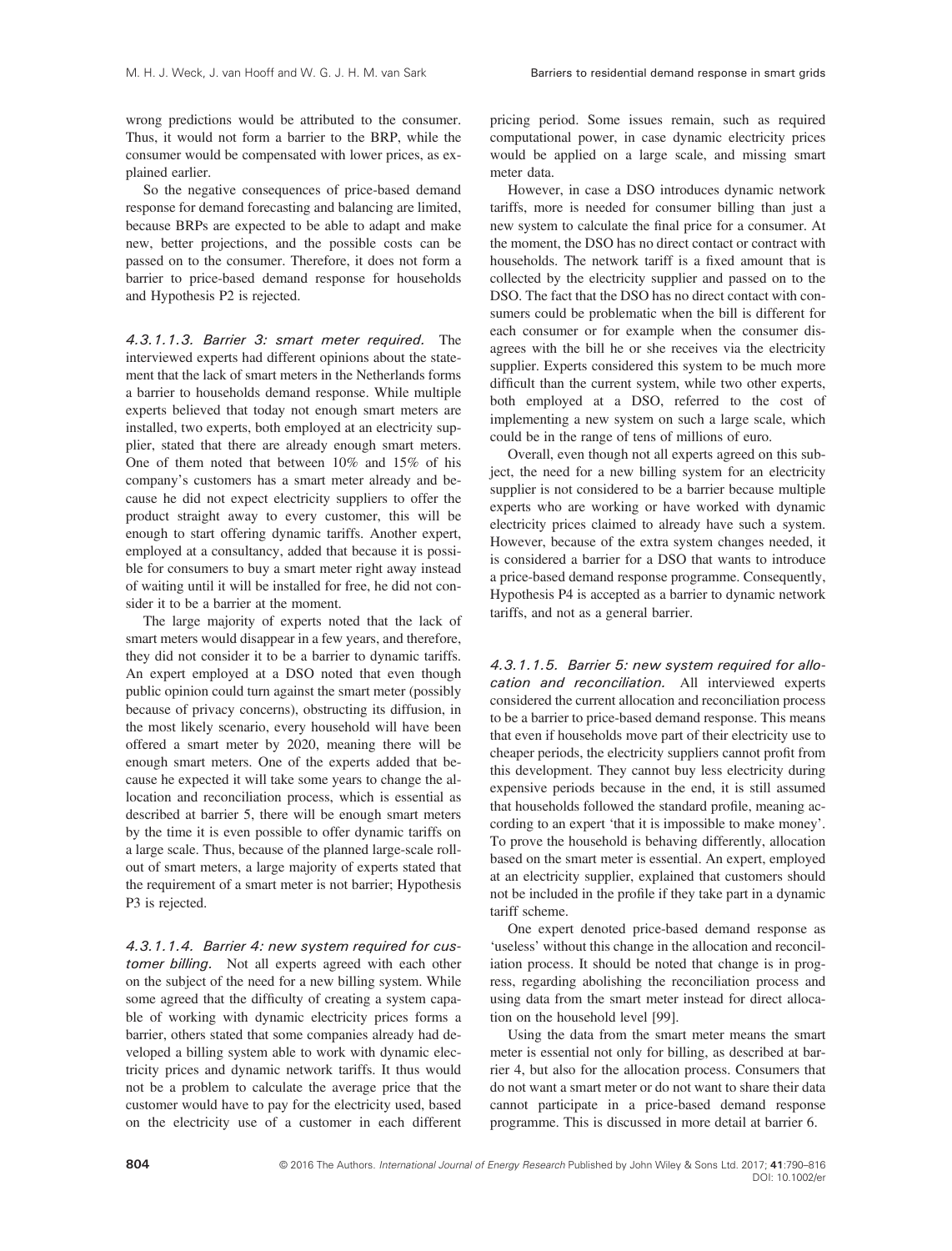While DSOs are involved in the allocation and reconciliation process, the way of allocating electricity use is irrelevant for dynamic network tariffs. For a DSO, it would be enough to collect and process the data as described earlier at barrier 4. So the current allocation process does not form a barrier to dynamic network tariffs.

So based on the fact that electricity suppliers cannot make a profit with dynamic pricing as long as the electricity use of households is allocated using the standard profile, the current allocation and reconciliation process is considered a barrier to price-based demand response organised by an electricity supplier. Therefore, Hypothesis P5 is accepted as a barrier specific to dynamic electricity prices, not as a general barrier.

4.3.1.1.6. Barrier 6: no access to data owing to privacy concerns. The interviewed experts more or less agree that privacy concerns form a barrier to consumers to share the data collected by the smart meter and thereby form a barrier to dynamic tariffs. However, the experts believe this is not an issue for the majority of households. Some experts noted that they believed the attention that was given to this issue in politics or in the media does not reflect the opinion of the majority of the general public. Nevertheless, in order to get the collection of data accepted, multiple experts mentioned two issues that would be critical. The first is to offer a clear benefit in exchange, while the second is to be transparent to the consumer on the use of the data.

However, many believed there still would be a small group objecting to the collection of data. One expert suggested independent trusted third parties to take over the billing process. Another expert suggested that, because an electricity supplier needs the data for billing but does not need real-time data, the data from the smart meter could be transferred with a delay of for instance 1 week. This could remove the fear that the data reveal whether the consumer is at home or what he or she is doing at the moment. Another expert added that opt-out possibilities should be offered as well. The downside of this is that it would lead to 'gaming': users would pick the cheapest tariff. For example, households with a lower electricity use would opt for a tariff based on the amount of kilowatt-hour used, while large users would pick the fixed tariff. This would lead to a loss of income for the DSO.

Because of the aforementioned reasons and because not every household is needed, privacy concerns about data sharing do not form a barrier to price-based demand response programmes organised by an electricity supplier. But in case the programme is organised by a DSO, it does form a barrier because these tariffs are regulated and all households have to participate. Therefore, Hypothesis P6 is accepted as a barrier to dynamic network tariffs, not as a general barrier.

4.3.1.1.7. Barrier 7: new demand peaks. The majority of experts acknowledged that dynamic tariffs could create new demand peaks. One expert explained that they already found such a situation in a pilot project with an industrial company. Most experts came up with suggestions to overcome this problem. In the case the dynamic tariff would be combined with DLC, the experts expected it would be possible to prevent new demand peaks by letting a central system take this effect into account and start appliances one by one instead of all together. However, in case dynamic tariffs are introduced without DLC, so without central coordination, the majority of the experts considered the creation of new demand peaks not only to be a possibility but also a problem, at least in case consumers introduce automation in their home.

Two experts suggested the possibility of introducing different tariff structures for different households in the same neighbourhood. But introducing multiple programmes and making sure customers in the same neighbourhood choose differently would make introducing demand response much more difficult for electricity suppliers or DSOs. Another expert proposed adding a random function into smart appliances, so the appliance would not react instantly to a price signal but only after a random period of time. But this would require the producers of smart appliances to collaborate on implementing this.

It has become clear that the creation of new demand peaks is a problem. For an electricity supplier, creating new peaks is not a problem, because the electricity supplier is not responsible for the grid. Furthermore, it would be unlikely that these new peaks are so large compared to the total national electricity use that they would have a significant impact on the electricity market. It is therefore unlikely that this problem would form a barrier to the electricity supplier to introduce dynamic tariffs. However, for a DSO, reducing peaks in the grid is the main reason to introduce price-based demand response, and therefore, the creation of new peaks does form a barrier to introducing dynamic network tariffs. It is thus concluded that the creation of new demand peaks only forms a barrier to pricebased demand response for households in case it is organised by a DSO. Therefore, Hypothesis P7 is confirmed as a barrier to dynamic network tariffs, not as a general barrier.

#### 4.3.1.1.8. Barrier 8: different interests of electricity suppliers and distribution system operators.

While all interviewed experts recognised that a price-based demand response programme by an electricity supplier could work against the interests of a DSO and vice versa, only two experts considered this to be a barrier. Even though conflicting situations could arise, for example, when an electricity supplier wants to increase electricity demand while at the same time a DSO wants to decrease it, this would happen only occasionally. Furthermore, it was expected that when an electricity supplier would try to lower the price while a DSO would try to raise, it this would lead to a sub-optimal outcome for at least one of the parties, but this would not be problematic: as long as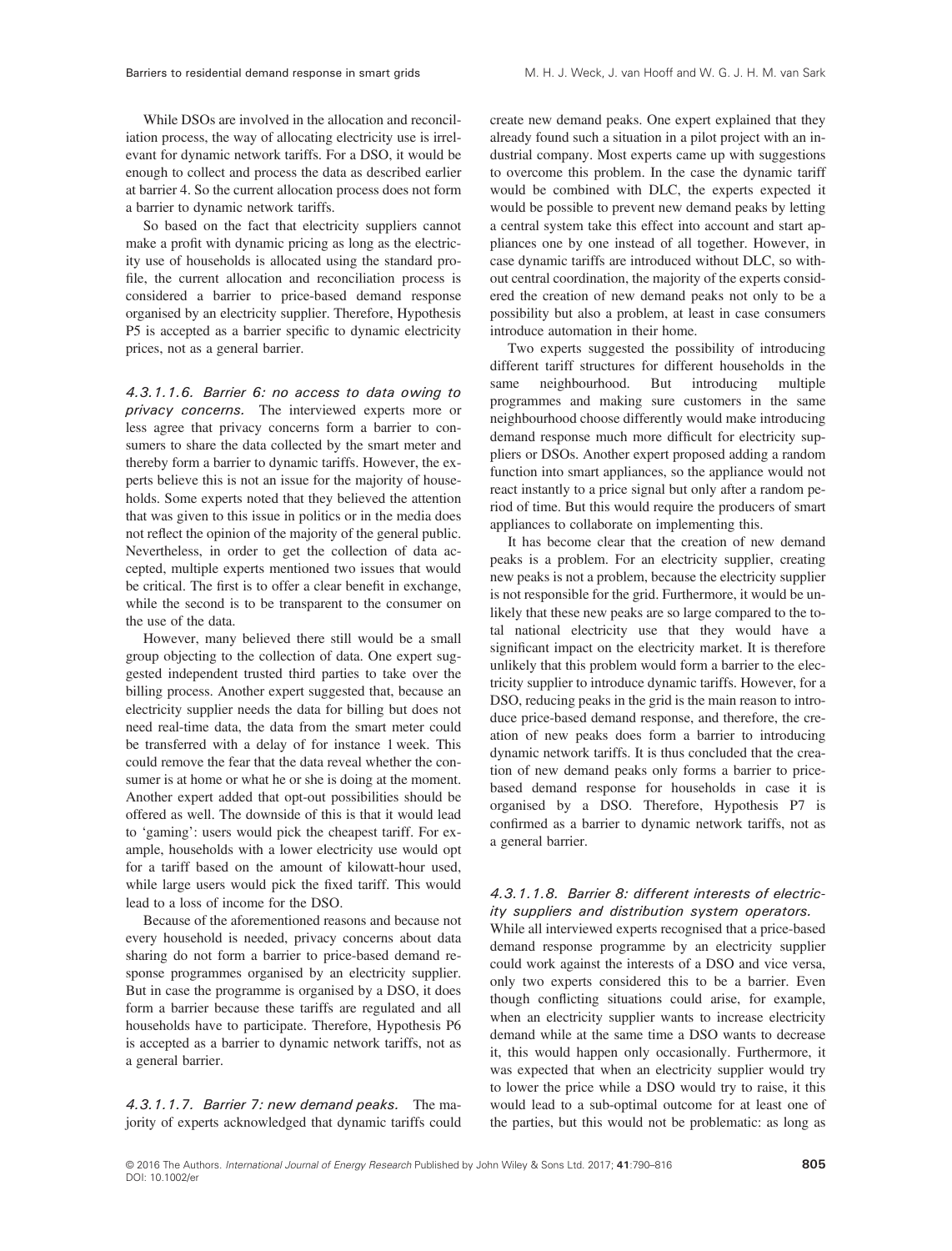the price incentive of the DSO would be strong enough to prevent demand reaching the maximum capacity of the grid, the consequences would be limited. It could even be argued that for the system as a whole, an optimal price is reached, as the interests of both parties are included in the final price. So even though the interest of an electricity supplier and DSO could be conflicting, the consequences would be limited and most likely it would seldom happen. Therefore, it is concluded that the different interests of DSOs and electricity suppliers do not form a barrier to price-based demand response for households. Consequently, Hypothesis P8 is rejected.

#### 4.3.1.2. Barriers specific to dynamic network tariffs

#### 4.3.1.2.1. Barrier 9: higher costs for large users.

The interviewed experts all recognised that a dynamic network tariff based on the amount of kilowatt-hours would lead to higher costs for large users but disagreed whether this is a barrier to price-based demand response. For most experts, the subject was strongly related to the question of whether this would be fair or not. Some of the experts did not consider a higher tariff for large users to be a problem, stating that this would be fairer than the current system in which almost every household pays the same amount. Two other experts added this higher price per kilowatt-hour would create a stronger incentive for energy efficiency. On the other hand, two experts, both employed at a DSO, noted that the costs for a DSO are based on the peak use in kilowatt because this determines the maximum capacity needed. So the number of kilowatt-hours used is less relevant to a DSO, making it not a fair base for the tariff.

However, even if it would be fairer than the current system, this does not mean it would not be a barrier, because it is likely households that would have to pay more would protest. Another expert expected less protest, and a third expert concluded that even when some people would protest, this would only be a minor problem. This claim is supported by the fact that the system has been changed without problems before: in 2009, the network tariffs were changed from a system based on the number of kilowatthours to a system based on the size of the needed capacity. An expert, employed at a DSO and who was involved in the change of systems in 2009, added another perspective. He explained that when the system was changed, much effort was put into making sure the transition would not have a large financial impact on many consumers. Therefore, the structure of the energy tax was also adapted: by changing the tax per kilowatt-hour and the fixed tax deduction, large increases were prevented for many consumers while keeping an incentive for energy efficiency. If the system is changed again, the energy tax could again be used to prevent large negative effects for some users.

It is likely that when dynamic network tariffs would be introduced, measures would be taken to prevent large price increases for some households. Furthermore, while even in that case the dynamic network tariff can be negative for some households, it is not considered to be serious enough.

Because of these reasons, the fact that dynamic network tariffs would lead to higher costs for some, that is, large users, is not considered to be a barrier to price-based demand response organised by a DSO, and Hypothesis P9 is rejected.

#### 4.3.1.2.2. Barrier 10: not allowed by regulation.

The current system, in which the network tariff is capacity based, is not part of the Electricity Act but part of a by-law, a so-called ministerial order, according to an interviewed expert working at a DSO. While changing such a by-law should be possible, the interviewed experts believe changing the current network tariff system will be a difficult process, which can take years. So the current regulation forms a barrier to dynamic network tariffs. But according to the experts, the principles on which the current system and regulation is based and the reasons why this system was chosen are the most important causes for this barrier, more than the time and effort it would take to change regulation as such.

An important principle here is that DSOs have to work in a non-discriminatory way towards anybody who wants access to the grid. This principle could prohibit DSOs from introducing price-based demand response only in certain network areas or only for certain connections, such as EV charging points. While offering dynamic network tariffs to all households could be possible, it is not necessary because in most network areas there are no problems with peak capacity.

Since the current capacity-based system was introduced in 2009, the reasons and arguments to choose this system are highly relevant when attempting to change the system again. One of the reasons for the choice of the current system was the fact that it is easy to administer (as discussed at barrier 4) while a new system would be more complex. Secondly, the current capacity-based tariff matches more with the costs of the DSO, which are determined by the capacity, not the amount of kilowatt-hours. Finally, privacy is safeguarded more in the current system, creating another reason not to change regulation.

So the current regulations, especially the principles behind it and the reasons why this system was introduced in 2009, form a barrier to dynamic network tariffs. Therefore, Hypothesis P10 is accepted.

4.3.1.2.3. Barrier 11: uncertain income distribution system operator. All interviewed experts confirmed that the introduction of dynamic network tariffs by a DSO would create uncertainty in the income of a DSO, with one expert noting that 'energy savings by households would lead to higher network tariffs' because DSOs would compensate for the loss of income by raising tariffs. However, most experts did not consider this to be a barrier to dynamic network tariffs. An expert, employed at a DSO, explained that the loss of income in 1 year would allow increasing tariffs the following year, provided the DSO is financially strong enough to handle those fluctuations in income. Because in the current system the tariff in a given year is based on the situation in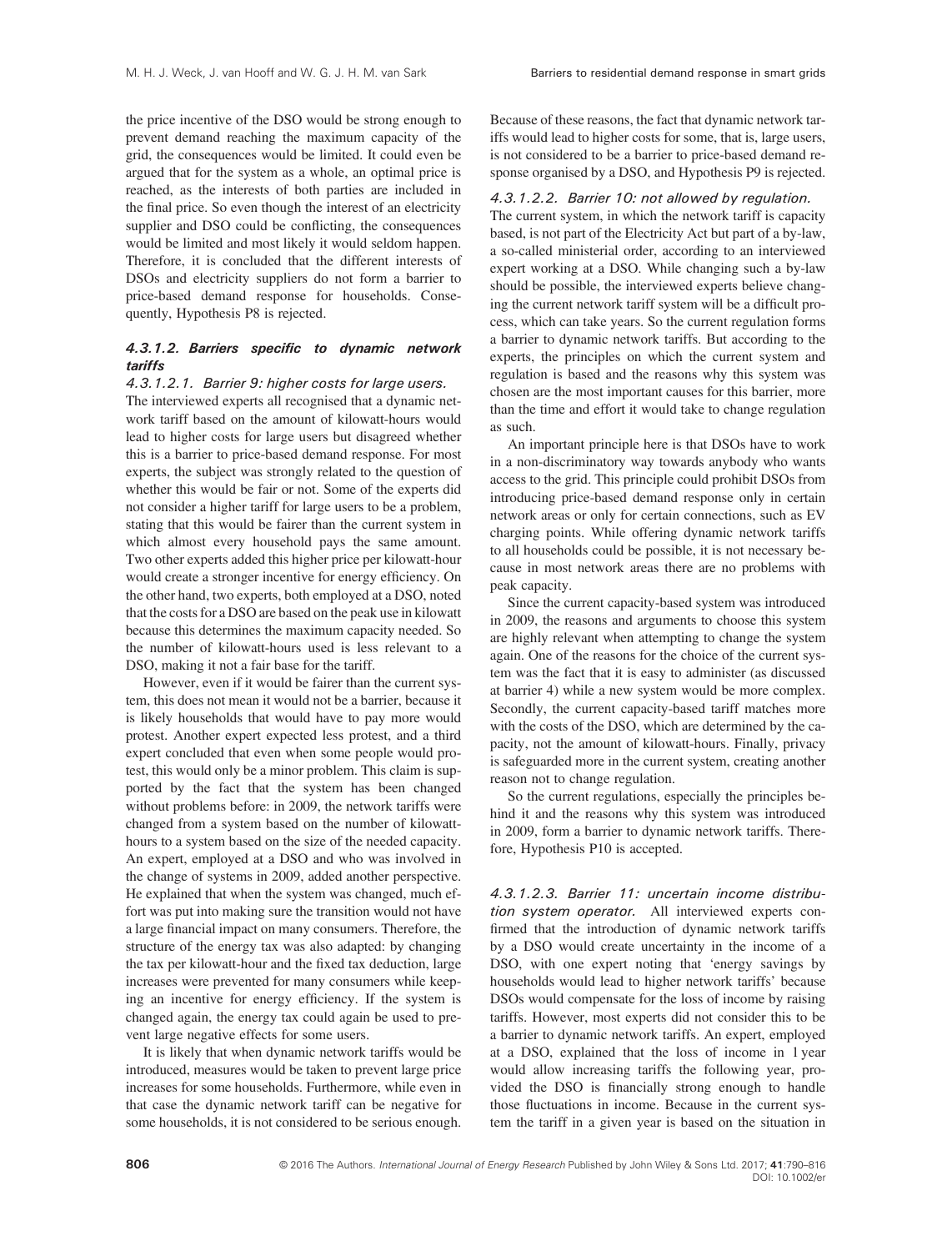three earlier years, the latter expert is correct in stating that this can be compensated in later years, even though this might not be directly and fully compensated. Also, the credit ratings of the largest three Dutch DSOs (Alliander, Enexis and Stedin) confirm his statement about the strong financial position.

Based on the possibility for Dutch DSOs to compensate for missed income in later years by raising tariffs and the strong financial position of the DSOs, the uncertainty about the income of DSOs due to a dynamic network tariff is not considered to be a barrier to price-based demand response and Hypothesis P11 is rejected.

#### 4.3.1.3. Barriers specific to dynamic electricity prices

4.3.1.3.1. Barrier 12: consumers are not interested. All interviewed experts confirmed consumers are not interested in electricity. Several experts referred to the relatively low price of electricity. It was also stated that the complexity of dynamic pricing and the effort needed to move electricity demand to other pricing periods would be an extra reason why consumers would not be interested.

However, two experts added that even though the majority of consumers are not interested, a smaller group is. One of the experts, employed at an electricity supplier, stated that a critical size of 25% of consumers would be enough to realise dynamic pricing. Besides the financial benefit, he considered the benefit to the environment to be a strong argument to reach this group. Another expert, employed at a consultancy, was more specific and considered people who invest in an electric car, in solar panels or in home automation to form an interesting niche market. A third expert added that more people might become interested when the benefits of a dynamic electricity price would become clearer to consumers, owing to a virtuous circle. However, it remains uncertain how strong this effect will be, as well as how much of the people in these niche markets are really interested.

Because these niche markets are relatively small and uncertain and all interviewed experts confirmed the lack of interest of consumers, Hypothesis P12 is accepted.

4.3.1.4. Summary of barriers to price-based demand response. Based on the interviews, five out of the 12 hypotheses have been rejected. Seven hypotheses have been accepted, of which five partially, in the sense that these hypotheses have been reclassified. Three have been reclassified as barriers to dynamic network tariff instead of general barriers. Two have been reclassified as barriers to dynamic electricity price instead of general barriers. Therefore, no general barriers remain. An overview is given in Table IV.

## 4.3.2. Barriers to direct load control

#### 4.3.2.1. General barriers

4.3.2.1.1. Barrier 13: lack of large suitable appliances. Almost all interviewed experts confirmed that at the moment not many large suitable appliances were available at households. Experts were sceptical about the wet appliances (tumble dryer, dishwasher and washing machine) as well as refrigerators and freezers and considered the available flexibility to be insufficient. In order to have a meaningful impact, either on the grid or on the market, controlling a very large number of these appliances would be required. Experts also referred to energy efficiency improvements, meaning the available load for DLC at households will decrease even further.

Many experts believed the situation would improve as heat pumps and EVs will bring a large amount of flexible load. This statement is supported by the fact that at the moment, more than 100 000 heat pumps [89] and 50 000 EVs [100] are available in the Netherlands. However, besides the already mentioned uncertain diffusion of these appliances, there are other limitations, such as availability of flexibility. Nevertheless, heat pumps and EVs offer a substantial controllable load. One company already had started offering DLC of EVs, albeit in combination with dynamic electricity prices.

One expert, employed at a DSO, explained that for DLC organised by a DSO, a lack of suitable appliances does not form a barrier, as in that case the DSO does not worry about peak electricity demand. Appliances such as the heat pump or EV can be controlled; hence, because the problem is caused by the same appliances that form the solution, for a DSO, a lack of suitable appliances does not form a barrier to DLC by a DSO.

Based on the fact that a lack of suitable appliances does not form a barrier to DLC by a DSO and the large number of heat pumps and EVs, Hypothesis D1 is rejected.

#### 4.3.2.2. Barriers specific to direct load control organised by a distribution system operator

4.3.2.2.1. Barrier 14: value to the distribution system operator uncertain. The interviewed experts do not agree on whether the value to the DSO of using DLC instead of enlarging the capacity of the grid is high enough to justify the introduction of DLC. While some experts are convinced using DLC is cheaper, citing for example the high costs involved in enlarging the capacity of the grid or referring to studies that indicate DLC might be cheaper, others believe this is not the case.

Another issue is highly relevant for the value to the DSO: reliability. One of the main arguments of the experts who believe DLC is not a viable option is the uncertainty about the reliability of DLC, for example, because of uncooperative consumers in a neighbourhood. An expert, employed at a research company, refers to the large media attention a DSO receives when the grid fails and concludes that DSOs rather enlarge cable capacity. Creating a pool of appliances, to reach a larger capacity than necessary, to compensate for moments some appliances are unavailable could reduce this uncertainty, at an increased cost though. Thus, based on the uncertainty on whether DLC is cheaper than the conventional solution of enlarging the capacity of the grid, Hypothesis D2 is accepted.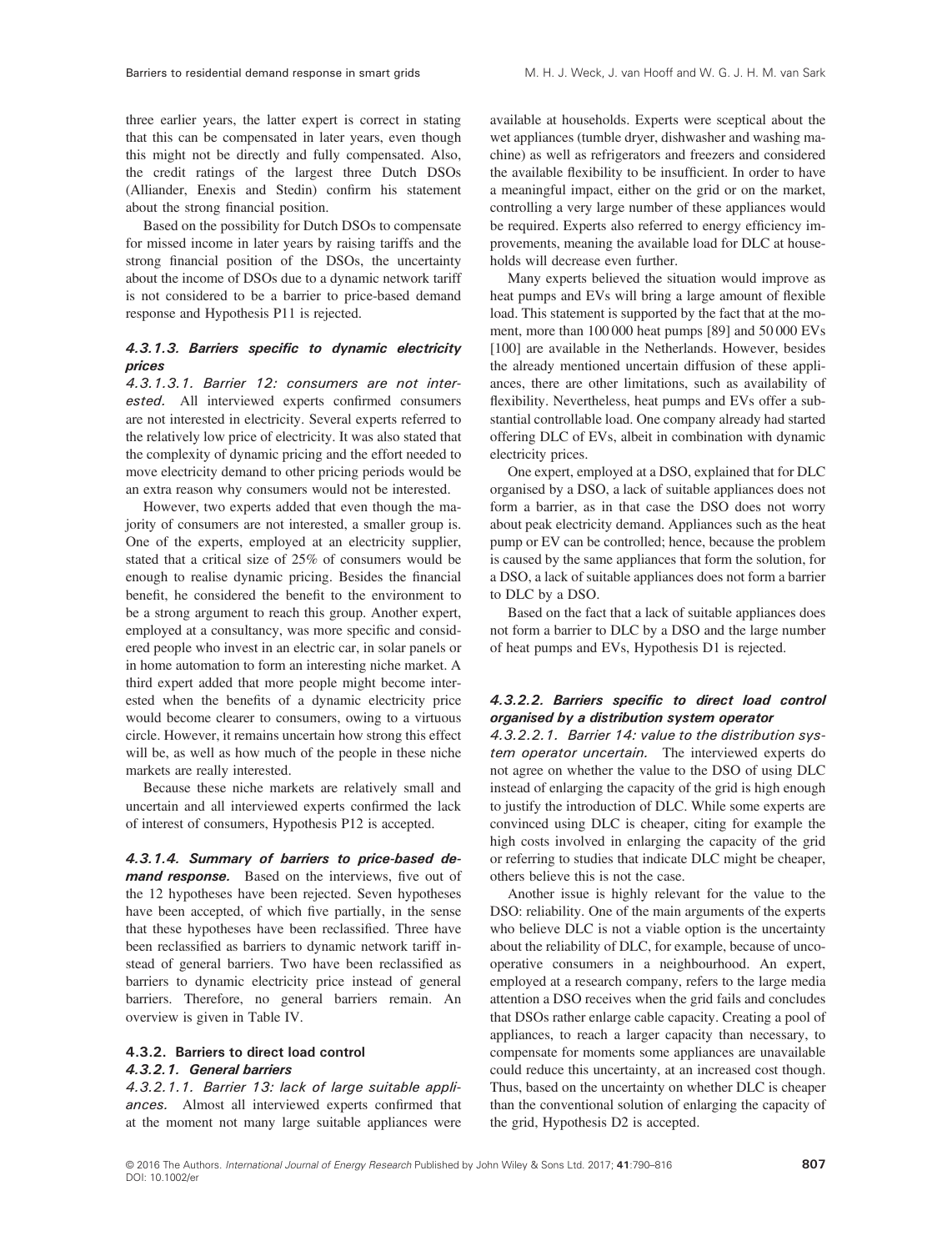4.3.2.2.2. Barrier 15: regulation obstructs the distribution system operator. The interviewed experts considered the current regulation to form a barrier to DLC programmes organised by the DSO. Besides the fact that adapting laws and regulation is a long and difficult process, two main difficulties were emphasised: (1) the interviewees confirmed that the principle to work in a nondiscriminatory way hinders not only price-based demand response, as described at barrier 10, but also DLC programmes. This requirement obstructs the DSO to offer DLC only in certain areas, while offering DLC to all households is expensive and unnecessary; (2) experts confirmed that at the moment a DSO is not allowed to do anything 'behind the meter', as that is part of the household, thus making it impossible for DSOs to control household appliances.

Because of these two regulatory demands and the difficulty of changing regulation, it is concluded that regulation obstructs the DSO and forms a barrier to DLC in the Netherlands. Therefore, Hypothesis D3 is accepted.

#### 4.3.2.3. Barriers specific to direct load control organised by market players

4.3.2.3.1. Barrier 16: not enough value to market players. Almost all interviewed experts agreed that at the moment, the monetary value of flexibility is too low. However, most experts believed the value will increase as more solar PV and wind power will be installed, as these two sources of electricity are intermittent and difficult to predict. However, it is not sure that the increase of wind and solar PV power will automatically mean the value of flexibility will increase significantly. Besides the already observed trend that even though installed solar PV and wind power increased, the use of regulating power by TenneT has decreased in the last 5 years; three extra arguments have been made.

First, an interviewed expert employed at a TSO referred to the International Grid Control Cooperation (IGCC), in which the TSOs of each country exchange current power imbalances occurring in their control zones [101], thus avoiding counterbalancing, and instead of activating regulating power, power imbalances are 'netted' (compensated) by a power imbalance in the opposite direction in other regions. This greatly reduces the need for regulating power and has a downward influence on prices. Nowadays, the IGCC includes, beside the Dutch TSO TenneT, TSOs from Germany, Denmark, Czech Republic, Switzerland and Belgium [102]. Further European expansion and deeper cooperation of the TSOs could mean the trend of less use of regulating power continues.

Second, the imbalance created by wind and solar PV power is mainly due to errors in prediction. But predictions, such as wind forecasting, have improved strongly in recent years [8]. For example, in Spain, the day-ahead errors in forecasting of the output of wind power plants have been reduced by one-third between 2008 and 2012 [103]. If predictions continue to improve, this will lead to lower prices on the balancing market.

Third, if other options, such as storage or regulation of the output of gas turbines, are cheaper to use for balancing than DLC at households, these options will be preferred. This reduces the need for TenneT to set high prices. Multiple experts also referred to demand response at the industry and commercial sector, with one expert explaining that this is preferable over households. Relative to the amount of flexibility gained, the cost at households might be higher. These costs include the costs for metering and controlling appliances, also marketing campaigns and visiting customers are expensive, which is often not taken into account.

Overall, the interviewed experts considered the value of flexibility to be too low but expected it to increase in the future because of the increase of solar PV and wind power. However, considering the decrease in the recent years, IGCC, better prediction and other options for flexibility, this is no guarantee the value will increase enough to make DLC at households possible. Therefore, the low prices on the balancing market are considered a barrier to DLC programmes of market players in the Netherlands and Hypothesis D4 is accepted.

4.3.2.3.2. Barrier 17: unsuited for the regulating market. The interview with an expert working at a TSO revealed that household demand response using DLC is not suitable for use by a TSO. In the Netherlands, the national TSO TenneT makes use of three types of reserves to balance demand and supply: regulating power, reserve power and incident reserve.

Using DLC for regulating power is not possible because it needs to be directed by the automatic frequency power regulator, meaning it should be controllable on a 4-s basis. Furthermore, it should be possible to prove that the requested power was delivered, meaning real-time metering on a 4-s basis is necessary. This is beyond the capabilities of the smart meter, so it would require extra measuring equipment. The cost needed to fulfil these requirements for control and measuring do not outweigh the benefits.

Using households for reserve power would be possible, as it does not have to be controlled directly by TenneT and a longer reaction time is permitted. However, reserve power is only used 2% or 3% of the time. Furthermore, the cheapest option is chosen first. Also, a market player would need to control hundreds or maybe thousands of appliances to reach the minimum amount of megawatts. Because of these reasons, it is highly unlikely that a market player can make a viable business case out of this.

Incident reserve is also not possible. First of all, even though it is not directly controlled by TenneT, fines are levied when the reaction of the aggregator is too slow or incomplete. Second, a minimum amount of 20 MW is required. Aggregators combining various household appliances could reach this threshold, but another interviewed expert, employed at an aggregator, added that an individual connection smaller than 500 kW was not viable to use as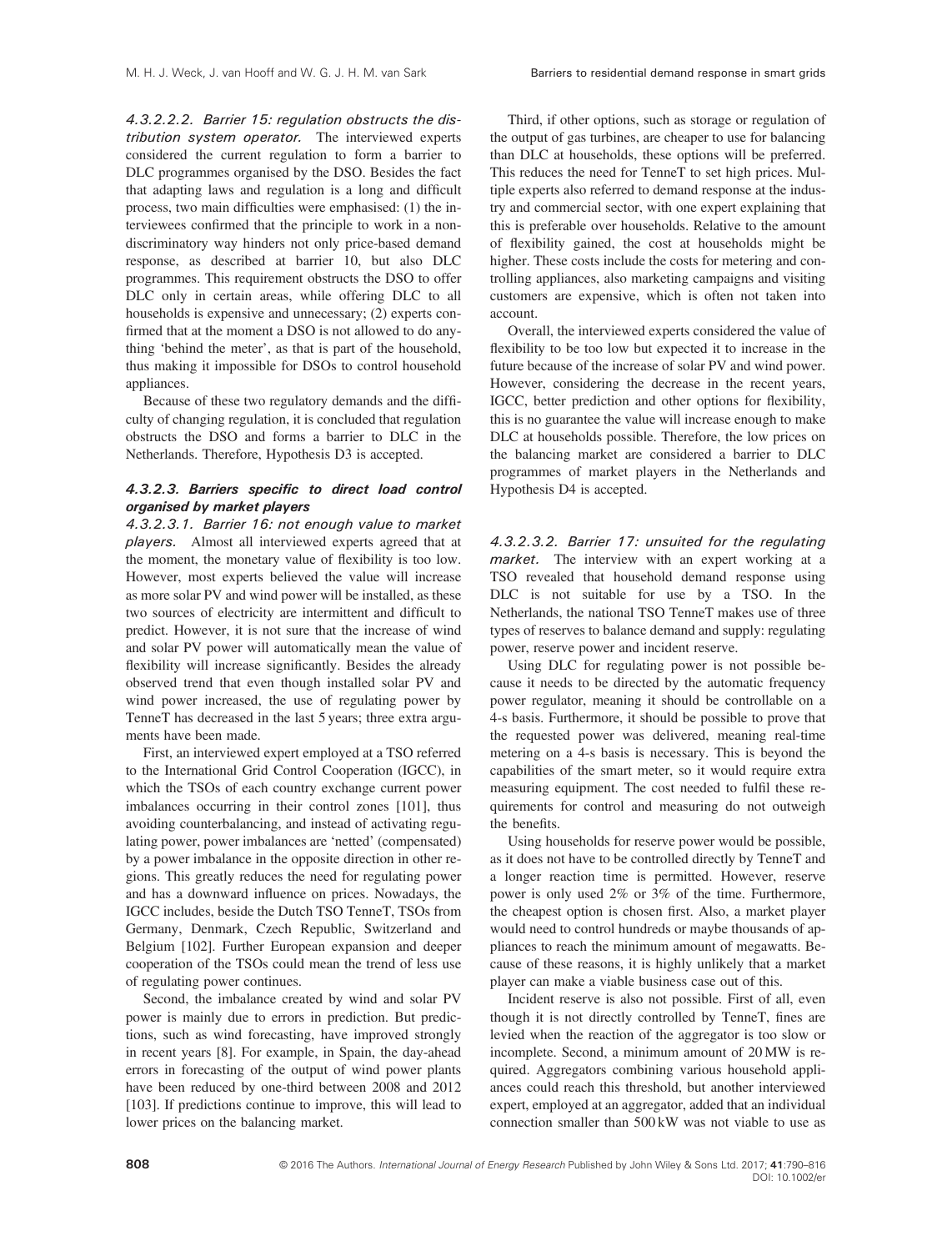incident reserve, as the costs for control and metering of each separate connection are higher than the benefits.

Multiple other interviewed experts confirmed that household demand response is not of interest to TenneT. However, TenneT is not the only party that tries to balance the system. In fact, BRPs perform the actual balancing. TenneT has 300 MW of regulatory power to control 15 000–20 000 MW; the rest is controlled by the BRPs. In this process, the price paid by TenneT is crucial. This price is paid not only to the parties that supplied regulating power but also to each party whose personal imbalance counters and thereby reduces the national imbalance. One of the interviewed experts, employed at an electricity supplier, explained that they were already using the flexibility of industrial companies to create imbalance in their own portfolio in the opposite direction of the national imbalance. This way, the BRP helps to balance the system and is paid by TenneT. So the system is largely balanced 'passively' by the BRPs, instead of 'actively' by TenneT.

So the criteria of TenneT make the use of DLC at households for 'active' balancing impossible, but BRPs can still use the flexibility for 'passive' balancing. Therefore, the criteria and regulation do not form a barrier to the use of DLC on the imbalance market and Hypothesis D5 is rejected.

4.3.2.4. Summary of barriers to direct load control. Based on the interviews, three out of the five hypotheses about DLC have been accepted. Two hypotheses have been rejected. An overview is given in Table V.

#### 4.3.3. New barriers

Many experts considered the technology needed to control appliances to be a barrier to DLC. At the moment, smart appliances are scarce: almost all household appliances cannot be controlled. In most experiments, the appliances are controlled with smart plugs, but the experts involved in pilots with these plugs are not content with their quality. Not only the quality of hardware forms a barrier but also the cost of installing the hardware, as well as the software needed to control the appliances and a clear lack of standardisation. Based on the arguments of the experts as well as the fact that more than half of the experts brought up the lack of hardware and software needed to control the appliances in the interviews, the technology is considered to be an extra barrier to DLC, both for a DSO and for a market player.

#### 4.4. Overview of results

Based on the interviews, several hypotheses formulated after the literature study have been rejected. In total, seven out of the 17 hypotheses have been rejected. Furthermore, an extra barrier has been added. Finally, two hypotheses describe similar barriers: Hypotheses P10 and D3, which were both accepted, described how regulation obstructs a DSO to introduce demand response programmes. Therefore, these two hypotheses form one barrier. In total, this has led to the identification and confirmation of 10 different barriers to the introduction of demand response. An overview of the final results is given in Table VI.

| Type                   | <b>Barriers</b>                                                                                                                                                                | Label                  | Organiser                                      |
|------------------------|--------------------------------------------------------------------------------------------------------------------------------------------------------------------------------|------------------------|------------------------------------------------|
| Price-based<br>demand  | The uncertain benefit to consumers forms a barrier to price-based<br>demand response for households in the Netherlands.                                                        | Customer               | Market player                                  |
| response               | The need for new billing systems forms a barrier to price-based<br>demand response for households.                                                                             | Technical              | Distribution system operator                   |
|                        | The current allocation and reconciliation process forms a barrier to<br>price-based demand response for households.                                                            | Regulatory             | Market player                                  |
|                        | Privacy concerns about data sharing form a barrier to price-based<br>demand response for households.                                                                           | Customer               | Distribution system operator                   |
|                        | The creation of new demand peaks forms a barrier to price-based<br>demand response for households.                                                                             | Technical              | Distribution system operator                   |
|                        | Dutch law forms a barrier to dynamic network tariffs for households.<br>The lack of interest of consumers forms a barrier to dynamic electricity<br>prices for households.     | Regulatory<br>Customer | Distribution system operator<br>Market player  |
| Direct load<br>control | The uncertainty of the benefit to the distribution system operator forms Institutional Distribution system operator<br>a barrier to direct load control in the Netherlands.    |                        |                                                |
|                        | Regulation forbidding Dutch distribution system operators to offer<br>direct load control only to some consumers forms a barrier to direct<br>load control in the Netherlands. | Regulatory             | Distribution system operator                   |
|                        | The low prices on market form a barrier to direct load control<br>programmes of market players in the Netherlands.                                                             | Institutional          | Market player                                  |
|                        | Technology to control appliance                                                                                                                                                | Technical              | Market player, distribution<br>system operator |

Table VI. Overview of final barriers.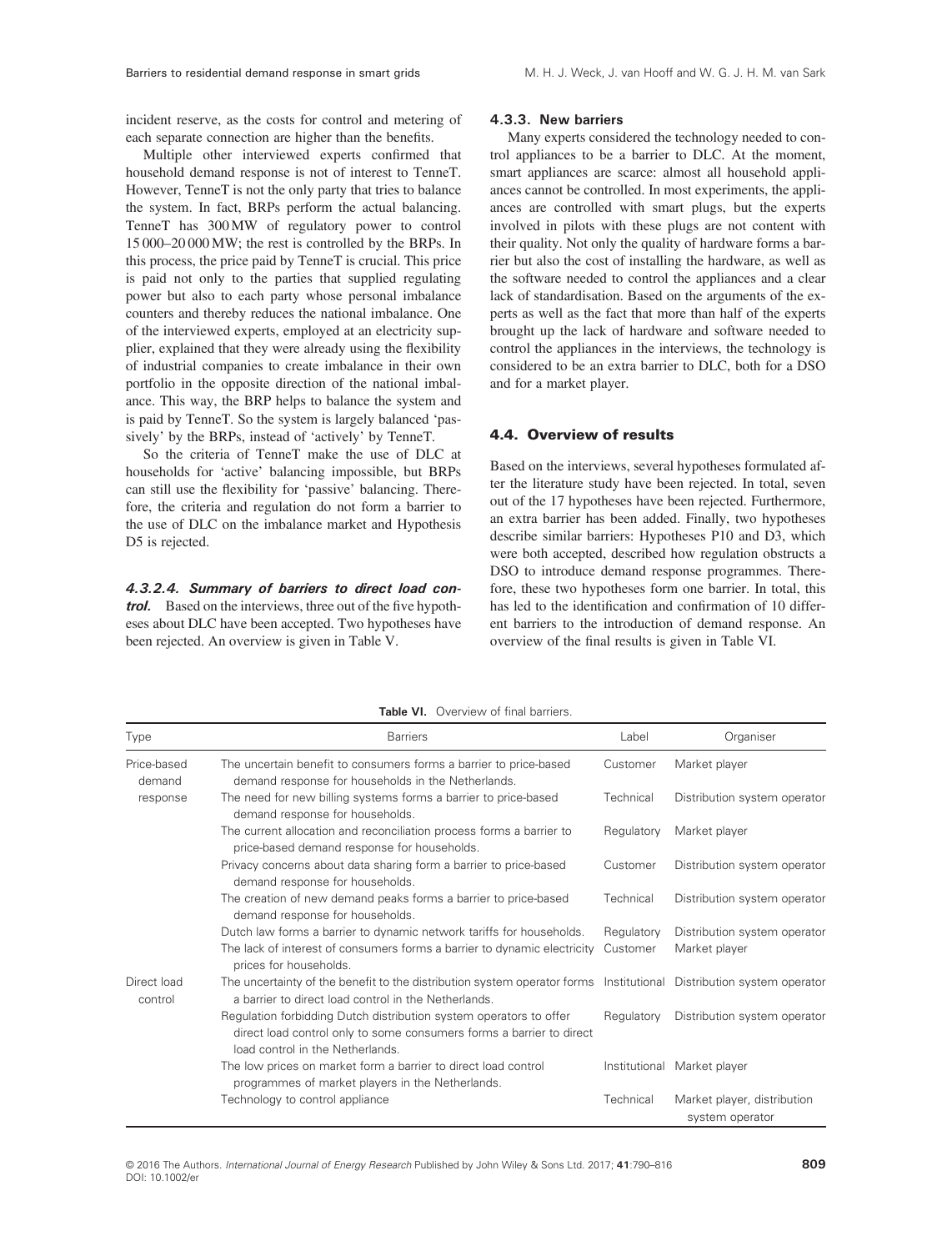## 5. DISCUSSION

#### 5.1. Implications and recommendations

By identifying the barriers to the introduction of demand response, in particular to Dutch households, this research contributes to both theory and practice. It fills a gap in the literature about demand response by shedding light on the specific situation of Dutch households and by giving a clear and extensive overview of what obstructs the introduction of residential demand response in this particular case. Furthermore, the identification of barriers has value to society for two reasons. First of all, the identification of barriers can give direction to which steps have to be taken in order to overcome these barriers and introduce demand response at households. This way, it can contribute to the introduction of new products or services for consumers and ultimately to more renewable electricity in the Netherlands. Second, because four demand response options were examined (based on two possible categories and two possible organising parties), it gives information on which of these options is the most viable to introduce.

Based on the results, some recommendations regarding the best demand response option can be made. The results have revealed there are many barriers to demand response programmes by a DSO, both to price-based demand response and to DLC. This includes doubt about the advantages, for example, the financial benefit and the effect on reducing peaks in the network, as well as difficulties in implementation, due to regulation, costs and technical issues. There are fewer barriers to demand response programmes organised by market players, and these are most likely easier to overcome than barriers to programmes organised by a DSO. This suggests that to successfully introduce demand response to Dutch households, the focus should first be on demand response organised by market players.

#### 5.2. Limitations

The chosen research methods do have some limitations, which could impact the outcomes of this research. First of all, the literature study, which constituted the first part of the methodology, has been extensive but may not have been exhaustive, which might have had a negative effect on the reliability of the research. Nevertheless, collecting an extensive amount of articles as well as adding a second step to the research, that is, the interviewing of experts, has reduced the potential negative effect of this limitation on the reliability of this research.

The second part of the methodology, the interviews, has a similar limitation. The selection of experts can be considered to be somewhat arbitrary. The selection approach was unstructured: some experts were selected because in their field, they were the easiest to get in contact with. Also, some experts declined to be interviewed. This could mean some experts with a different view or more expertise have been missed, influencing the reliability of the process in which the hypotheses were either rejected or accepted.

The potential consequences of this limitation have been reduced by interviewing a broad spectrum of experts, both in function and in organisation. Still, the research might have benefited from a more structured approach to the selection of experts for interviews.

Third, the research design, in which first a literature study was carried out to identify barriers and second experts were interviewed to examine the earlier found barriers, might have been too narrow. Some barriers might not yet have been described in the literature and thereby missed. A more open design, in which first unstructured, open interviews were conducted to let the experts freely identify barriers, which would later be checked by a study of literature, could have led to the identification of new barriers. The potential consequences have been limited by conducting a broad literature study, leading to a relatively large number of barriers. Furthermore, interviewees were asked if they believed other barriers existed besides the ones identified in the literature in this research. In fact, only one new barrier was identified in this way.

Even when these limitations to the research are taken into account, possible other explanations of why the introduction of residential demand response in the Netherlands is obstructed can be rejected. The structured approach of the research leads to high internal validity, because possible other explanations, that is, other barriers, have been taken into account but have been rejected after discussion with the experts in interviews.

#### 5.3. Recommendation for further research

Based on the outcomes of this research, three interesting directions for further research can be identified. First of all, further research could focus on how the identified barriers could be overcome. Overcoming the barriers and introducing demand response in the Netherlands could reduce the fluctuation and high prices on the electricity market. By mitigating these negative consequences of renewable energy, further research could contribute to more renewable energy in the Netherlands.

Second, this research has focused on the Dutch situation. Further research could focus on different countries, to identify if similar barriers apply. Identifying barriers in other countries could give valuable information about which country would be the most suitable to introduce residential demand response first.

Third, this research has limited its focus on demand response categories in which consumers are rewarded financially for their participation. Some interviewees referred to possible changes in consumer's behaviour, that is, changes in electricity demand, for other than financial motives. However, not much is known about the effectiveness of these methods and little information is available in literature. Further research could examine if these methods face different barriers and maybe barriers that are easier to overcome. This way, further research could examine an underdeveloped field of research and contribute to the introduction of demand response.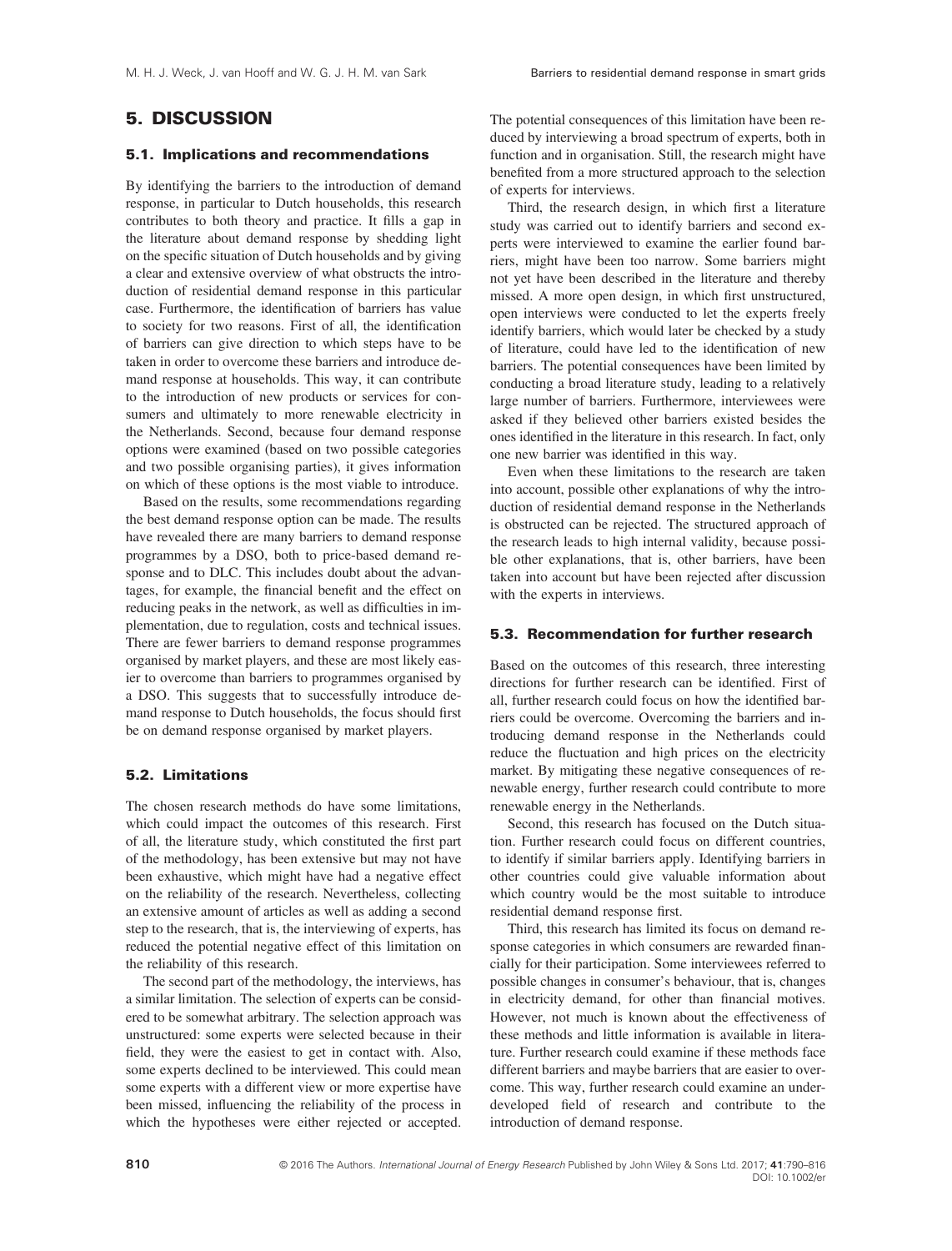|                             | Market player                         | Distribution system operator                                   |
|-----------------------------|---------------------------------------|----------------------------------------------------------------|
| Price-based demand response | Allocation and reconciliation process | Need for new billing systems                                   |
|                             | Uncertain benefit to consumers        | Privacy concerns about data sharing                            |
|                             | Lack of interest of consumers         | The creation of new demand peaks                               |
|                             |                                       | Regulation                                                     |
| Direct load control         | Low prices on market                  | Uncertainty of the benefit to the distribution system operator |
|                             | Technology to control appliance       | Regulation                                                     |
|                             |                                       | Technology to control appliance                                |

Table VII. Barriers to demand response for each category and organiser.

#### 6. CONCLUSION

Based on the results from the literature study and the interviewing of experts, the barriers that may obstruct the introduction of residential demand response programmes in the Netherlands have been identified. They are summarised in Table VII. Barriers depend on who introduces the programme, which can be either a DSO or a market player such as an electricity supplier. It also depends on which demand response programme is introduced: the two most likely options for households are price-based demand response and DLC. With price-based demand response, the electricity price per kilowatt-hour is not fixed anymore but changes in time. With DLC, consumers receive a fixed reward in exchange for giving a DSO or market player the ability to remotely control appliances at home.

A DSO can introduce price-based demand response by changing its fixed network tariff into a tariff per kilowatthour, which changes in time: a dynamic network tariff. The literature study and expert interviews revealed four barriers to a dynamic network tariff. The first barrier is the need to change the current billing system, as a new system is needed to bill all consumers. The second barrier is formed by privacy concerns, which make it impossible to make dynamic network tariffs mandatory for every Dutch household. Third, even though price-based demand response can reduce peaks in the demand, it can also create new demand peaks, which limits the effectiveness of the programme. Finally, regulation, especially the requirement to work in a nondiscriminatory way (while grid problems are a local issue), forms a barrier. So the need for a new billing system, privacy concerns, new demand peaks and regulation form barriers to price-based demand response organised by a DSO.

An electricity supplier can introduce price-based demand response by changing its fixed electricity price per kilowatt-hour into a price that changes in time. When this dynamic electricity price is introduced, three different issues form a barrier. The first is the current allocation and reconciliation process, in which electricity suppliers have to pay for the assumed electricity demand by their residential customers instead of the real electricity demand and thereby limits their ability to reward customers for shifting demand. Second, the financial benefit to a household depends on their ability to shift demand, which is uncertain and can be limited. Third, consumers are not really interested in electricity and therefore most likely also not really interested in a dynamic electricity price. So the three barriers to price-based demand response organised by an electricity supplier are the current allocation and reconciliation process, the uncertain benefit to consumers and the lack of interest from consumers.

Direct load control faces different barriers than that faced by price-based demand response. Three barriers obstruct a DLC programme introduced by a DSO. First of all, it is uncertain if a DSO will benefit financially from using DLC instead of using the current solution, which is to enlarge the capacity of the grid. Second, similar to the price-based demand response by a DSO, regulation obstructs the DSO, especially the requirement to work in a non-discriminatory way and the limited role behind the meter. Finally, at the moment, the hardware and software needed to control appliances is unsatisfactory. So the three barriers are the uncertainty of the benefit to a DSO, regulation and the hardware to control appliances.

The last barrier to DLC organised by a DSO, the hardware to control appliances, also applies to the situation in which the programme is organised by a market player. Second, the financial reward for flexibility is too low to compensate for the costs of installing and running a residential demand response programme and it is uncertain if these prices will increase. So the hardware and software as well as the limited financial benefit form a barrier to DLC organised by a market player.

In conclusion, in total, 10 different barriers have been identified that potentially obstruct the introduction of demand response programmes for households in the Netherlands. Further research is necessary on how to overcome these barriers.

### NOMENCLATURE

- BRP: = balance responsible party
- $CPP:$  = critical peak pricing
- DLC: = direct load control
- DSO: = distribution system operator
- EU: = European Union
- $EV:$  = electric vehicle
- IGCC: = International Grid Control Cooperation
- PTU: = programme time unit
- PV: = photovoltaic
- $RTP:$  = real-time pricing
- TSO: = transmission system operator
- TOU:  $=$  time of use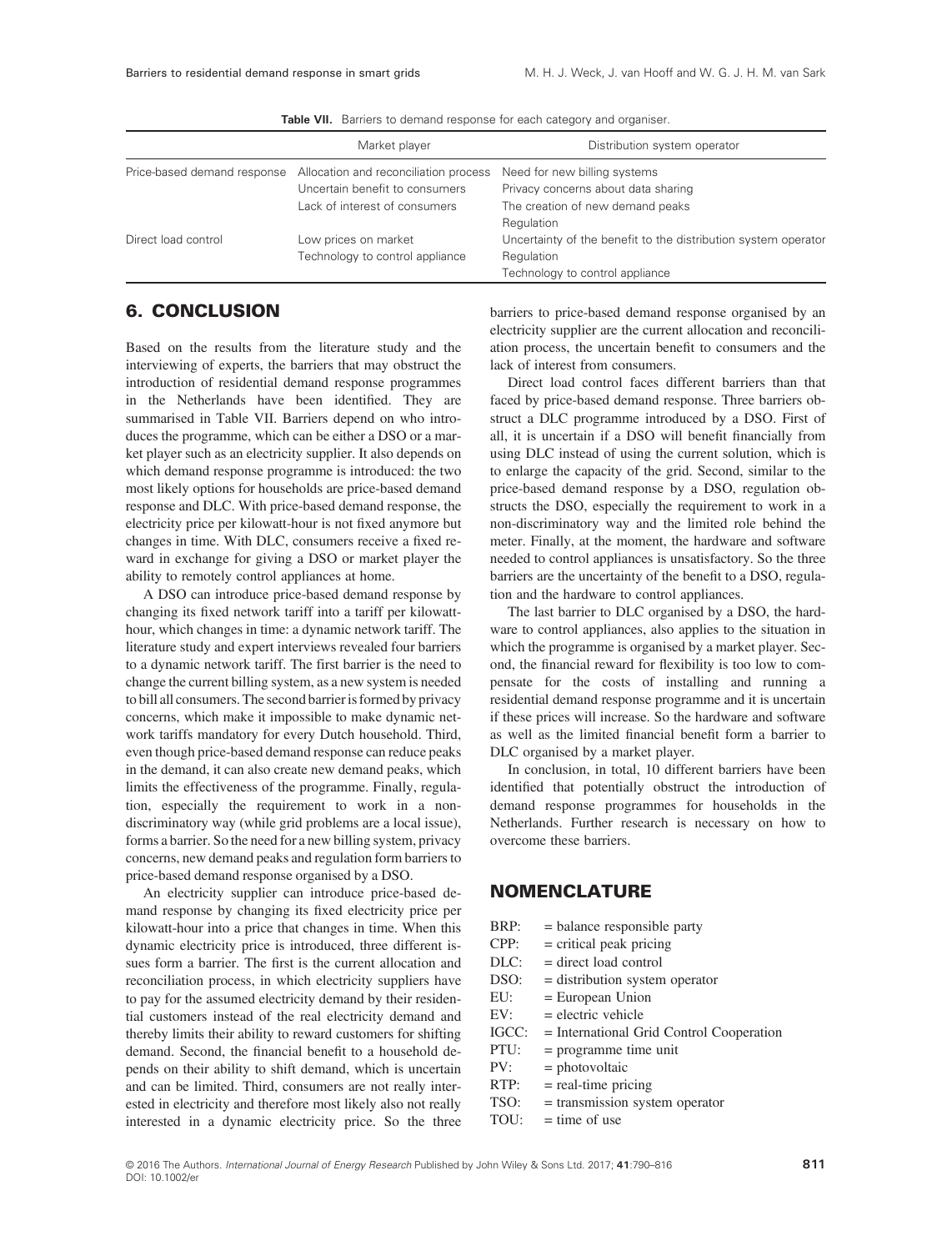#### ACKNOWLEDGEMENTS

The authors gratefully acknowledge the many experts who were willing to be interviewed during the course of this research.

## **REFERENCES**

- 1. International Energy Agency. Tracking Clean Energy Progress 2014. IEA: Paris, 2014 Available from: [http://www.iea.org/publications/freepublications/](http://www.iea.org/publications/freepublications/publication/Tracking_clean_energy_progress_2014.pdf) [publication/Tracking\\_clean\\_energy\\_progress\\_2014.](http://www.iea.org/publications/freepublications/publication/Tracking_clean_energy_progress_2014.pdf) [pdf](http://www.iea.org/publications/freepublications/publication/Tracking_clean_energy_progress_2014.pdf) (last accessed 4 October 2016).
- 2. European Commission. An Energy Policy for Europe, Communication from the Commission to the European Council and the European Parliament,  $\langle$ SEC(2007) 12 $\rangle$ . EC: Brussels, 2007 Available from: [http://eur-lex.europa.eu/legal-content/EN/TXT/PDF/](http://eur-lex.europa.eu/legal-content/EN/TXT/PDF/?uri=CELEX:52007DC0001&from=EN) [?uri=CELEX:52007DC0001&from=EN](http://eur-lex.europa.eu/legal-content/EN/TXT/PDF/?uri=CELEX:52007DC0001&from=EN) (last accessed 4 October 2016)..
- 3. European Commission, A policy framework for climate and energy in the period from 2020 to 2030, Communication from the Commission to the European Parliament, the Council, the European Economic and Social Committee and the Committee of the Regions, COM/2014/015, EC: Brussels, 2014. European Commission, Brussels (2014). Available from: [http://eur-lex.europa.eu/legal-content/EN/TXT/](http://eur-lex.europa.eu/legal-content/EN/TXT/PDF/?uri=CELEX:52014DC0015&from=ga) [PDF/?uri=CELEX:52014DC0015&from=ga](http://eur-lex.europa.eu/legal-content/EN/TXT/PDF/?uri=CELEX:52014DC0015&from=ga) (last accessed 4 October 2016).
- 4. Justus D. Case Study 5: Wind Power Integration into Electricity Systems. OECD/IEA: Paris, 2005 Available from: [https://www.oecd.org/env/cc/34878740.](https://www.oecd.org/env/cc/34878740.pdf) [pdf](https://www.oecd.org/env/cc/34878740.pdf) (last accessed 4 October 2016)..
- 5. Schaps K, Eckert V. Europe's storms send power prices plummeting to negative, Reuters, 2014. Available from: [http://www.reuters.com/article/us-europe](http://www.reuters.com/article/us-europe-power-prices-idUSBREA080S120140109)[power-prices-idUSBREA080S120140109](http://www.reuters.com/article/us-europe-power-prices-idUSBREA080S120140109) (last accessed 4 October 2016).
- 6. Houthakker HS. Electricity tariffs in theory and practice. Economics Journal 1951; 61:1–25. doi:[10.2307/](http://dx.doi.org/10.2307/2226608) [2226608.](http://dx.doi.org/10.2307/2226608)
- 7. Hekkenberg M, Verdonk M. Nationale Energieverkenning 2014. ECN: Petten, 2014 Available from: [http://www.pbl.nl/sites/default/](http://www.pbl.nl/sites/default/files/cms/publicaties/pbl-2014-nationale-energieverkenning-2014_01364.pdf)files/cms/ [publicaties/pbl-2014-nationale-energieverkenning-](http://www.pbl.nl/sites/default/files/cms/publicaties/pbl-2014-nationale-energieverkenning-2014_01364.pdf)[2014\\_01364.pdf](http://www.pbl.nl/sites/default/files/cms/publicaties/pbl-2014-nationale-energieverkenning-2014_01364.pdf) (last accessed 4 October 2016).
- 8. Vonk D. Electricity Networks: Infrastructure and Operations. IEA/OECD: Paris, 2013 Available from: [https://www.iea.org/publications/insights/insightpub](https://www.iea.org/publications/insights/insightpublications/ElectricityNetworks2013_FINAL.pdf)[lications/ElectricityNetworks2013\\_FINAL.pdf](https://www.iea.org/publications/insights/insightpublications/ElectricityNetworks2013_FINAL.pdf) (last accessed 4 October 2016).
- 9. Bles M, Smit ME, Rooijers FJ. Variabilisering transporttarieven—Effecten voor de consument, netbeheerder en samenleving. CE: Delft, 2013 Available from: [http://www.ce.nl/publicatie/variabilisering](http://www.ce.nl/publicatie/variabilisering_transporttarieven/1345) [\\_transporttarieven/1345](http://www.ce.nl/publicatie/variabilisering_transporttarieven/1345) (last accessed 4 October 2016).
- 10. Kok K. The PowerMatcher: smart coordination for the smart electricity grid. PhD Thesis, Vrije Universiteit Amsterdam, 2013. Available from: [https:](https://www.cs.vu.nl/en/Images/Koen_Kok_4jul2013_tcm210-342361.pdf) [//www.cs.vu.nl/en/Images/Koen\\_Kok\\_4jul2013\\_](https://www.cs.vu.nl/en/Images/Koen_Kok_4jul2013_tcm210-342361.pdf) [tcm210-342361.pdf](https://www.cs.vu.nl/en/Images/Koen_Kok_4jul2013_tcm210-342361.pdf) (last accessed 4 October 2016).
- 11. Mahmood A, Javaid N, Khan MA, Razzaq S. An overview of load management techniques in smart grid. International Journal of Energy Research 2015; 39:1437–1450. doi:[10.1002/er.3350.](http://dx.doi.org/10.1002/er.3350)
- 12. Mesaric P, Krajcar S. Home demand side management integrated with electric vehicles and renewable energy sources. *Energy and Buildings* 2015; 108:1–9. doi[:10.1016/j.enbuild.2015.09.001.](http://dx.doi.org/10.1016/j.enbuild.2015.09.001)
- 13. Gellings CW, Samotyl M. Smart grid as advanced technology enabler of demand response. Energy Efficiency 2013; 6:685–694. doi:[10.1007/s12053-013-](http://dx.doi.org/10.1007/s12053-013-9203-0) [9203-0.](http://dx.doi.org/10.1007/s12053-013-9203-0)
- 14. Lunde M, Røpke I, Heiskanen E. Smart grid: hope or hype. *Energy Efficiency* 2015; 9:545–562. doi:[10.1007/s12053-015-9385-8.](http://dx.doi.org/10.1007/s12053-015-9385-8)
- 15. Darby S, Strömback J, Wilks M. Potential carbon impacts of smart grid development in six European countries. Energy Efficiency 2013; 6:725-739. doi:[10.1007/s12053-013-9208-8.](http://dx.doi.org/10.1007/s12053-013-9208-8)
- 16. Van der Kam M, Van Sark W. Smart charging of electric vehicles with photovoltaic power and vehicle-to-grid technology in a microgrid; a case study. Applied Energy 2015; 152:20–30. doi:[10.1016/j.apenergy.2015.04.092.](http://dx.doi.org/10.1016/j.apenergy.2015.04.092)
- 17. International Energy Agency. World Energy Investment Outlook. IEA: Paris, 2014 Available from: [https://www.iea.org/publications/freepublications/](https://www.iea.org/publications/freepublications/publication/WEIO2014.pdf) [publication/WEIO2014.pdf](https://www.iea.org/publications/freepublications/publication/WEIO2014.pdf) (last accessed 4 October 2016).
- 18. International Energy Agency. Technology Roadmap Energy Storage. IEA: Paris, 2014 Available from: [https://www.iea.org/publications/freepublications/](https://www.iea.org/publications/freepublications/publication/TechnologyRoadmapEnergystorage.pdf) [publication/TechnologyRoadmapEnergystorage.pdf](https://www.iea.org/publications/freepublications/publication/TechnologyRoadmapEnergystorage.pdf) (last accessed 4 October 2016).
- 19. Coalition SED. Mapping Demand Response in Europe Today. SEDC: Brussels, 2014 Available from: [http://smartenergydemand.eu/wp-content/up](http://smartenergydemand.eu/wp-content/uploads/2014/04/SEDC-Mapping_DR_In_%3c?A3B2 thyc=10?%3eEurope%3c?A3B2 thyc=5?%3e-2014-04111.pdf)[loads/2014/04/SEDC-Mapping\\_DR\\_In\\_Europe-2014-](http://smartenergydemand.eu/wp-content/uploads/2014/04/SEDC-Mapping_DR_In_%3c?A3B2 thyc=10?%3eEurope%3c?A3B2 thyc=5?%3e-2014-04111.pdf) [04111.pdf](http://smartenergydemand.eu/wp-content/uploads/2014/04/SEDC-Mapping_DR_In_%3c?A3B2 thyc=10?%3eEurope%3c?A3B2 thyc=5?%3e-2014-04111.pdf) (last accessed 4 October 2016).
- 20. Corradi O, Ochsenfeld H, Madsen H, Pinson P. Controlling electricity consumption by forecasting its response to varying prices. IEEE Transactions on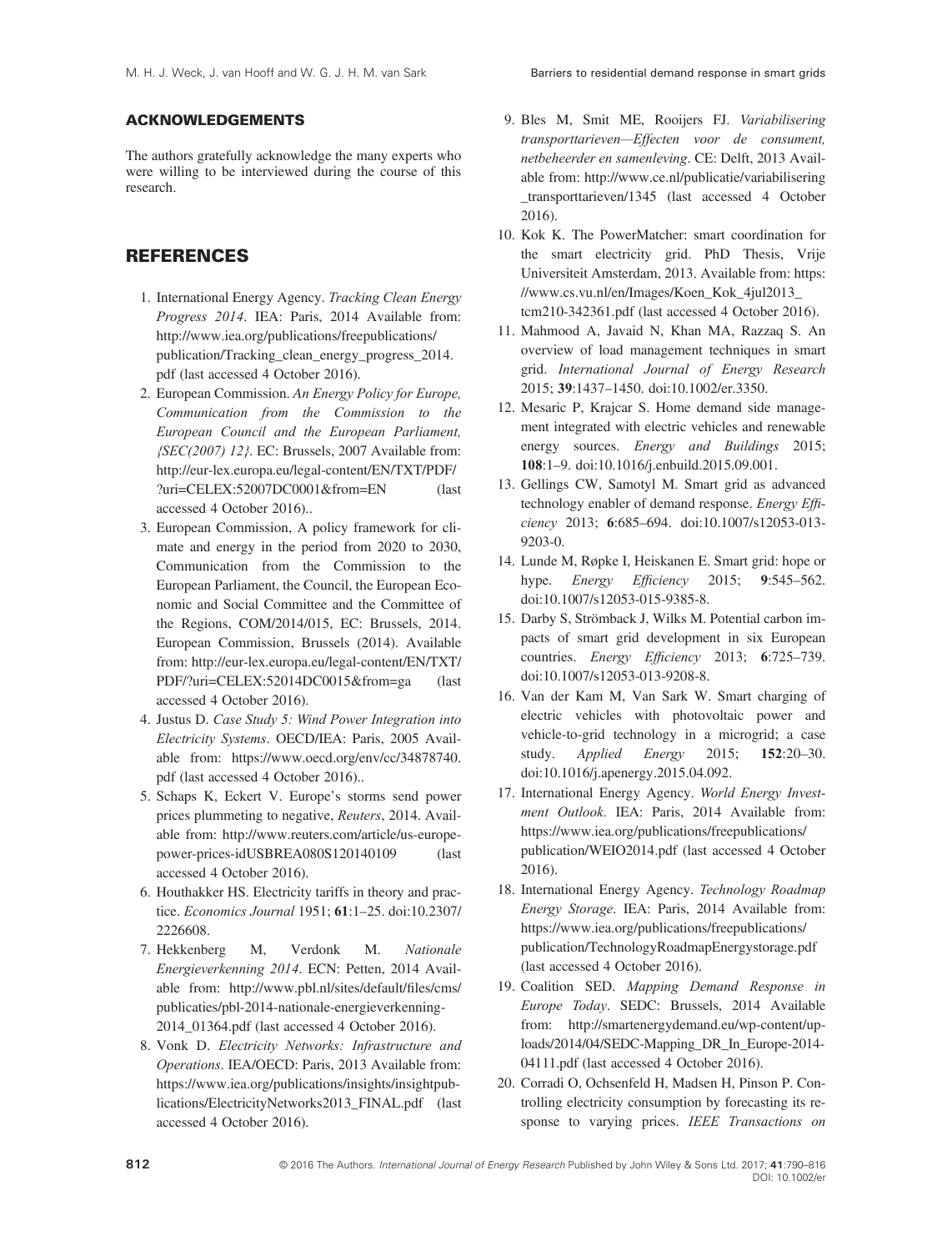Barriers to residential demand response in smart grids M. H. J. Weck, J. van Hooff and W. G. J. H. M. van Sark

Power Systems 2013; 28:421–429. doi:[10.1109/](http://dx.doi.org/10.1109/TPWRS.2012.2197027) [TPWRS.2012.2197027.](http://dx.doi.org/10.1109/TPWRS.2012.2197027)

- 21. De Jonghe C. Short term demand response in electricity generation planning and scheduling. PhD Thesis, Katholieke Universiteit Leuven, Heverlee, 2011. Available from: [https://lirias.kuleuven.be/handle/](https://lirias.kuleuven.be/handle/123456789/317162) [123456789/317162](https://lirias.kuleuven.be/handle/123456789/317162) (last accessed 4 October 2016).
- 22. Veldman E, Gibescu M, Slootweg HJG, Kling WL. Scenario-based modelling of future residential electricity demands and assessing their impact on distribution grids. Energy Policy 2013; 56:233–247. doi:[10.1016/j.enpol.2012.12.078.](http://dx.doi.org/10.1016/j.enpol.2012.12.078)
- 23. Staats M, De Boer-Meulman P, Van Sark WGJHM. Can wet appliances be used for demand side management in a smart grid environment. Sustainable Energy Grids and Networks, 2016.
- 24. Mazur C, Goater A. Electricity demand-side response. POSTnote 2014; 452:1–4.
- 25. Peacock AD, Owens EH. Assessing the potential of residential demand response systems to assist in the integration of local renewable energy generation. Energy Efficiency 2014; 7:547–558. doi:[10.1007/](http://dx.doi.org/10.1007/s12053-013-9236-4) [s12053-013-9236-4.](http://dx.doi.org/10.1007/s12053-013-9236-4)
- 26. Breukers SC, Mourik RM. The End-users as Starting Point for Designing Dynamic Pricing Approaches to Change Household Energy Consumption Behaviours. Duneworks: Arnhem, 2013 Available from: [http://](http://nbn-assets.netbeheernederland.nl/p/32768/files/Duneworks%20Deel%201%20Engelse%20rapportage%20Final.pdf) [nbn-assets.netbeheernederland.nl/p/32768/](http://nbn-assets.netbeheernederland.nl/p/32768/files/Duneworks%20Deel%201%20Engelse%20rapportage%20Final.pdf)files/Dune[works%20Deel%201%20Engelse%20rapportage%20](http://nbn-assets.netbeheernederland.nl/p/32768/files/Duneworks%20Deel%201%20Engelse%20rapportage%20Final.pdf) [Final.pdf](http://nbn-assets.netbeheernederland.nl/p/32768/files/Duneworks%20Deel%201%20Engelse%20rapportage%20Final.pdf) (last accessed 4 October 2016).
- 27. Stromback J, Dromacque C, Yassin MH. The Potential of Smart Meter Enabled Programs to Increase Energy and Systems Efficiency: A Mass Pilot Comparison. VaasaETT: Helsinki, 2011. Available from: [http://esmig.eu/sites/default/](http://esmig.eu/sites/default/files/2011.10.12_empower_demand_report_final.pdf)files/2011.10.12\_ [empower\\_demand\\_report\\_](http://esmig.eu/sites/default/files/2011.10.12_empower_demand_report_final.pdf)final.pdf (last accessed 4 October 2016).
- 28. Lee MP, Aslam O, Foster B, Kathan D, Young C. Assessment of Demand Response and Advanced Metering. Federal Energy Regulatory Commission: Washington DC, 2014 Available from: [http://www.](http://www.ferc.gov/legal/staff-reports/2014/demand-response.pdf) [ferc.gov/legal/staff-reports/2014/demand-response.](http://www.ferc.gov/legal/staff-reports/2014/demand-response.pdf) [pdf](http://www.ferc.gov/legal/staff-reports/2014/demand-response.pdf) (last accessed 4 October 2016).
- 29. Delurey D, George S, Potter J, Farrell M. Demand response: now that we can measure it, why not price it? Presented at the national summit on Smart Grid and Climate Change, 2014, Washington DC. Available from: [http://www.demandresponsesmartgrid.org/Re](http://www.demandresponsesmartgrid.org/Resources/Documents/Webinar%20Presentations/ADS%20Pricing%20Webinar%20Slides%2014.09.30.pdf)[sources/Documents/Webinar%20Presentations/ADS](http://www.demandresponsesmartgrid.org/Resources/Documents/Webinar%20Presentations/ADS%20Pricing%20Webinar%20Slides%2014.09.30.pdf) [%20Pricing%20Webinar%20Slides%2014.09.30.pdf](http://www.demandresponsesmartgrid.org/Resources/Documents/Webinar%20Presentations/ADS%20Pricing%20Webinar%20Slides%2014.09.30.pdf) (last accessed 4 October 2016).
- 30. Wolsink M. Wind power for the electricity supply of houses. Netherlands Journal of Housing and

Environmental Research 1987; 2:195–214. doi:[10.1007/BF02497872.](http://dx.doi.org/10.1007/BF02497872)

- 31. Wolsink M. New experimental electricity tariff systems for household end use. ECEEE Summer Study Proceedings, Panel 1997; 2:1–13 Available from: <http://dare.uva.nl/document/2/2583> (last accessed 4 October 2016).
- 32. Greening LA. Demand response resources: who is responsible for implementation in a deregulated market? Energy 2010; 35:1518–1525. doi[:10.1016/j.](http://dx.doi.org/10.1016/j.energy.2009.12.013) [energy.2009.12.013.](http://dx.doi.org/10.1016/j.energy.2009.12.013)
- 33. Hirst E. Barriers to Price-responsive Demand in Wholesale Electricity Markets. Edison Electric Institute: Washington DC, 2002 Available from: [https://](https://www.hks.harvard.edu/hepg/Papers/Hirst_Barriers_PRD_6-02.pdf) [www.hks.harvard.edu/hepg/Papers/Hirst\\_Barriers\\_](https://www.hks.harvard.edu/hepg/Papers/Hirst_Barriers_PRD_6-02.pdf) [PRD\\_6-02.pdf](https://www.hks.harvard.edu/hepg/Papers/Hirst_Barriers_PRD_6-02.pdf) (last accessed 4 October 2016).
- 34. Stromback J. Demand response market drivers and barriers. International Workshop on Potential and Programmes to Foster Demand Response in Europe, Ispra, 2010. Available from: [http://iet.jrc.ec.europa.](http://iet.jrc.ec.europa.eu/energyefficiency/sites/energyefficiency/files/events/2010_Demand-response-Ispra/2_stromback.pdf) eu/energyeffi[ciency/sites/energyef](http://iet.jrc.ec.europa.eu/energyefficiency/sites/energyefficiency/files/events/2010_Demand-response-Ispra/2_stromback.pdf)ficiency/files/events/ [2010\\_Demand-response-Ispra/2\\_stromback.pdf](http://iet.jrc.ec.europa.eu/energyefficiency/sites/energyefficiency/files/events/2010_Demand-response-Ispra/2_stromback.pdf) (last accessed 4 October 2016).
- 35. Smart Energy Demand Coalition. The Demand Response Snap Shot. SEDC: Brussels, 2011 Available from: [http://smartenergydemand.eu/wp-content/up](http://smartenergydemand.eu/wp-content/uploads/2011/09/SEDC-DR-Snap-Shot.-FINAL-20112.pdf)[loads/2011/09/SEDC-DR-Snap-Shot.-FINAL-20112.](http://smartenergydemand.eu/wp-content/uploads/2011/09/SEDC-DR-Snap-Shot.-FINAL-20112.pdf) [pdf](http://smartenergydemand.eu/wp-content/uploads/2011/09/SEDC-DR-Snap-Shot.-FINAL-20112.pdf) (last accessed 4 October 2016).
- 36. Wolsink M. The research agenda on social acceptance of distributed generation in smart grids: renewable as common pool resources. Renewable and Sustainable Energy Reviews 2012; 16:822–835. doi:[10.1016/j.rser.2011.09.006.](http://dx.doi.org/10.1016/j.rser.2011.09.006)
- 37. Conchado A, Linares P. The economic impact of demand response programs on power systems. A survey on the state of the art. In Handbook of Networks in Power Systems I. Springer: Heidelberg, 2012; 281–301.
- 38. Cooke D. Empowering Customer Choice in Electricity Markets. IEA: Paris, 2011 Available from: [https://www.iea.org/publications/freepublications/](https://www.iea.org/publications/freepublications/publication/Empower.pdf) [publication/Empower.pdf](https://www.iea.org/publications/freepublications/publication/Empower.pdf) (last accessed 4 October 2016).
- 39. Kathan D, Aldina R, Lee MP, Medearis L, Sporborg P, Tita M, Wight D, Wilkerson A, Kreger F, Richardson V, Gifford W, Elsner C. Assessment of Demand Response and Advanced Metering. Federal Energy Regulatory Commission: Washington DC, 2012 Available from: [https://www.ferc.gov/legal/staff-re](https://www.ferc.gov/legal/staff-reports/12-20-12-demand-response.pdf)[ports/12-20-12-demand-response.pdf](https://www.ferc.gov/legal/staff-reports/12-20-12-demand-response.pdf) (last accessed 4 October 2016).
- 40. Albadi MH, El-Saadany EF. A summary of demand response in electricity markets. Electric Power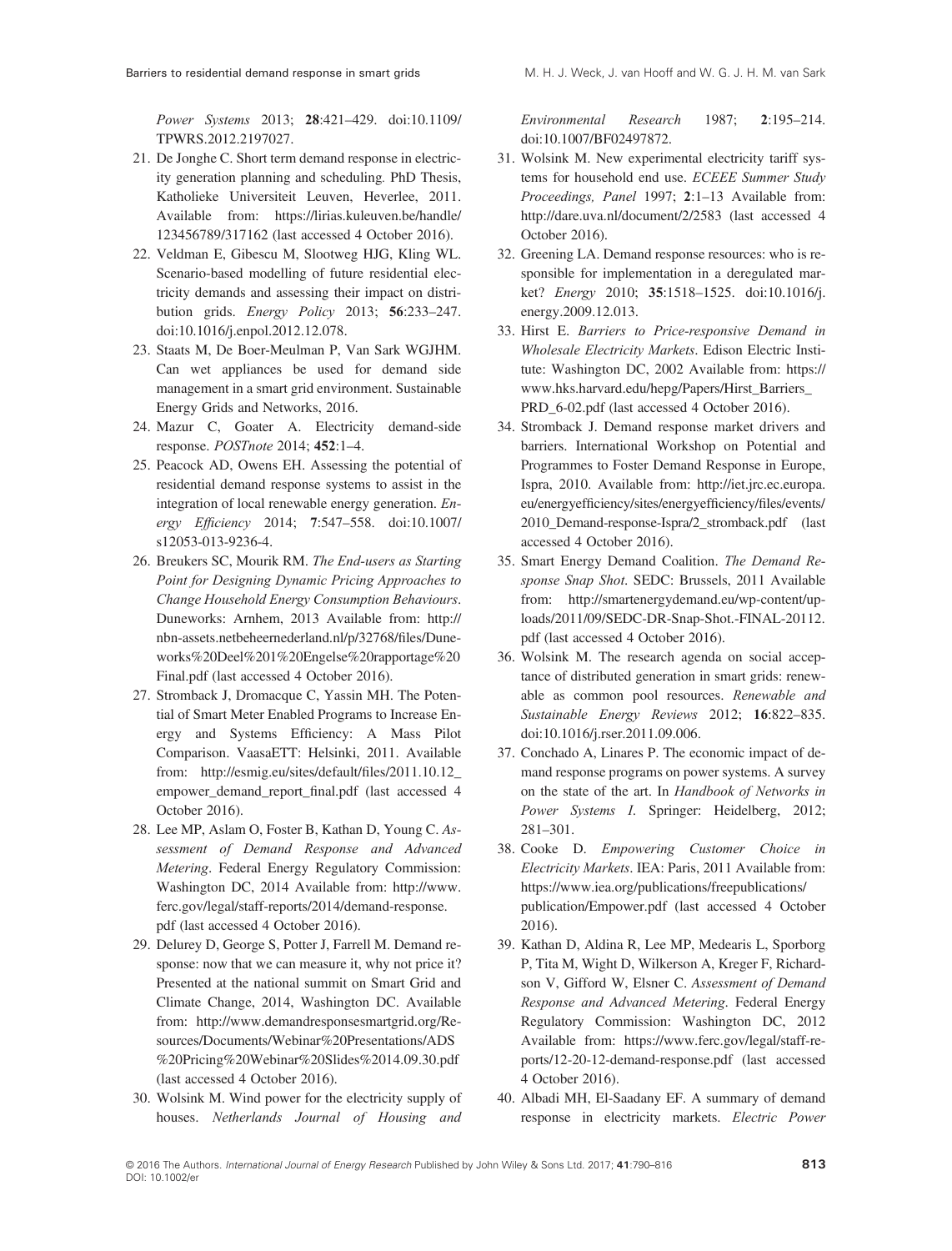Systems Research 2008; 78:1989–1996. doi:[10.1016/](http://dx.doi.org/10.1016/j.epsr.2008.04.002) [j.epsr.2008.04.002.](http://dx.doi.org/10.1016/j.epsr.2008.04.002)

- 41. Parsa Moghaddam M, Abdollahi A, Rashidinejad M. Flexible demand response programs modeling in competitive electricity markets. Applied Energy 2011; 88:3557–3569. doi[:10.1016/j.apenergy.2011.02.039.](http://dx.doi.org/10.1016/j.apenergy.2011.02.039)
- 42. Aalami HA, Moghaddam MP, Yousefi GR. Demand response modelling considering interruptible/ curtailable loads and capacity market programs. Applied Energy 2010; 87:243–250. doi[:10.1016/j.](http://dx.doi.org/10.1016/j.apenergy.2009.05.041) [apenergy.2009.05.041.](http://dx.doi.org/10.1016/j.apenergy.2009.05.041)
- 43. U.S. Department of Energy. Benefits of Demand Response in Electricity Market and Recommendations for Achieving Them. Department of Energy: Washington, 2006 Available from: [http://energy.](http://energy.gov/sites/prod/files/oeprod/DocumentsandMedia/DOE_Benefits_of_Demand_Response_in_Electricity_Markets_and_Recommendations_for_Achieving_Them_Report_to_Congress.pdf) gov/sites/prod/fi[les/oeprod/DocumentsandMedia/DOE](http://energy.gov/sites/prod/files/oeprod/DocumentsandMedia/DOE_Benefits_of_Demand_Response_in_Electricity_Markets_and_Recommendations_for_Achieving_Them_Report_to_Congress.pdf) \_Benefi[ts\\_of\\_Demand\\_Response\\_in\\_Electricity\\_Mar](http://energy.gov/sites/prod/files/oeprod/DocumentsandMedia/DOE_Benefits_of_Demand_Response_in_Electricity_Markets_and_Recommendations_for_Achieving_Them_Report_to_Congress.pdf)kets and Recommendations for Achieving Them [Report\\_to\\_Congress.pdf](http://energy.gov/sites/prod/files/oeprod/DocumentsandMedia/DOE_Benefits_of_Demand_Response_in_Electricity_Markets_and_Recommendations_for_Achieving_Them_Report_to_Congress.pdf) (last accessed 4 October 2016).
- 44. Aghae J, Alizadeh M-I. Demand response in smart electricity grids equipped with renewable energy sources: a review. Renewable and Sustainable Energy Reviews 2013; 18:64–72. doi[:10.1016/j.rser.2012.09.019.](http://dx.doi.org/10.1016/j.rser.2012.09.019)
- 45. Wang J, Bloyd CN, Hu Z, Tan Z. Demand response in China. Energy 2010; 35:1592–1597. doi:[10.1016/](http://dx.doi.org/10.1016/j.energy.2009.06.020) [j.energy.2009.06.020.](http://dx.doi.org/10.1016/j.energy.2009.06.020)
- 46. Torriti J, Hassan MG, Leach M. Demand response experience in Europe: policies, programmes and implementation. Energy 2010; 35:1575–1583. doi:[10.1016/j.energy.2009.05.021.](http://dx.doi.org/10.1016/j.energy.2009.05.021)
- 47. FariaP,ValeZ.Demand responseinelectricalenergy supply: an optimal real time pricing approach. Energy 2011; 36:5374–5384. doi[:10.1016/j.energy.2011.06.049.](http://dx.doi.org/10.1016/j.energy.2011.06.049)
- 48. Spees K, Lave LB. Demand response and electricity market efficiency. The Electricity Journal 2007; 20:69–85. doi:[10.1016/j.tej.2007.01.006.](http://dx.doi.org/10.1016/j.tej.2007.01.006)
- 49. Lijesen MG. The real-time price elasticity of electricity. Energy Economics 2007; 29:249–258. doi:[10.1016/j.eneco.2006.08.008.](http://dx.doi.org/10.1016/j.eneco.2006.08.008)
- 50. Faruqui A, Sergici S. Household response to dynamic pricing of electricity: a survey of 15 experiments. Journal of Regulatory Economics 2010; 38:193–225. doi:[10.1007/s11149-010-9127-y.](http://dx.doi.org/10.1007/s11149-010-9127-y)
- 51. Newsham GR, Bowker BG. The effect of utility timevarying pricing and load control strategies on residential summer peak electricity use: a review. Energy Policy 2010; 38:3289–3296. doi[:10.1016/j.enpol.](http://dx.doi.org/10.1016/j.enpol.2010.01.027) [2010.01.027.](http://dx.doi.org/10.1016/j.enpol.2010.01.027)
- 52. Faruqui A, Harris D, Hledik R. Unlocking the €53 billion savings from smart meters in the EU: how increasing the adoption of dynamic tariffs could make or break the EU's smart grid investment. Energy

Policy 2010; 38:6222–6231. doi[:10.1016/j.](http://dx.doi.org/10.1016/j.enpol.2010.06.010) [enpol.2010.06.010.](http://dx.doi.org/10.1016/j.enpol.2010.06.010)

- 53. Gottwalt S, Ketter W, Block C, Collins J, Weinhardt C. Demand side management—a simulation of household behavior under variable prices. Energy Policy 2011; 39:8163–8174. doi:[10.1016/j.enpol.2011.10.016.](http://dx.doi.org/10.1016/j.enpol.2011.10.016)
- 54. Spees K, Lave L. Impacts of responsive load in PJM: load shifting and real time pricing. The Energy Journal 2008; 29:101–121. doi:[10.5547/ISSN0195-6574-](http://dx.doi.org/10.5547/ISSN0195-6574-EJ-Vol29-No2-6) [EJ-Vol29-No2-6.](http://dx.doi.org/10.5547/ISSN0195-6574-EJ-Vol29-No2-6)
- 55. Chao H. Price-responsive demand management for a smart grid world. The Electricity Journal 2010; 23:7–20. doi[:10.1016/j.tej.2009.12.007.](http://dx.doi.org/10.1016/j.tej.2009.12.007)
- 56. Heshmati A. Demand, customer base-line and demand response in the electricity market: a survey. Journal of Economic Surveys 2014; 28:862–888. doi:[10.1111/joes.12033.](http://dx.doi.org/10.1111/joes.12033)
- 57. Roscoe AJ, Ault GW. Supporting high penetrations of renewable generation via implementation of realtime electricity pricing and demand response. IET Renewable Power Generation 2010; 4:369–382. doi:[10.1049/iet-rpg.2009.0212.](http://dx.doi.org/10.1049/iet-rpg.2009.0212)
- 58. Darby S. The Effectiveness of Feedback on Energy Consumption. Environmental Change Institute: Oxford, UK, 2006 Available from: [http://www.eci.ox.](http://www.eci.ox.ac.uk/research/energy/downloads/smart-metering-report.pdf) [ac.uk/research/energy/downloads/smart-metering-re](http://www.eci.ox.ac.uk/research/energy/downloads/smart-metering-report.pdf)[port.pdf](http://www.eci.ox.ac.uk/research/energy/downloads/smart-metering-report.pdf) (last accessed 4 October 2016).
- 59. Barbose G, Goldman C, Neenan B. A Survey of Utility Experience with Real Time Pricing. Lawrence Berkeley National Laboratory: Berkeley, 2004 Available from: [https://emp.lbl.gov/sites/all/](https://emp.lbl.gov/sites/all/files/REPORT%20lbnl%20-%2054238.pdf)files/REPORT [%20lbnl%20-%2054238.pdf](https://emp.lbl.gov/sites/all/files/REPORT%20lbnl%20-%2054238.pdf) (last accessed 4 October 2016).
- 60. Cappers P, Goldman C, Kathan D. Demand response in U.S. electricity markets: empirical evidence. Energy 2010; 35:1526–1535 DOI: [10.1016/j.](http://dx.doi.org/10.1016/j.energy.2009.06.029) [energy.2009.06.029.](http://dx.doi.org/10.1016/j.energy.2009.06.029)
- 61. Shao S, Pipattanasomporn M, Rahman S. Development of physical-based demand response-enabled residential load models. IEEE Transactions on Power Systems 2013; 28:607–614. doi:[10.1109/](http://dx.doi.org/10.1109/TPWRS.2012.2208232) [TPWRS.2012.2208232.](http://dx.doi.org/10.1109/TPWRS.2012.2208232)
- 62. Strbac G. Demand side management: benefits and challenges. Energy Policy 2008; 36:4419–4426. doi:[10.1016/j.enpol.2008.09.030.](http://dx.doi.org/10.1016/j.enpol.2008.09.030)
- 63. Florida Power & Light. Save up to \$137 a year when you enroll in On Call, 2016. Available from: [https://](https://www.fpl.com/save/programs/on-call.html) [www.fpl.com/save/programs/on-call.html](https://www.fpl.com/save/programs/on-call.html) (last accessed 4 October 2016).
- 64. Van Vliet AJ, Attema-van Waas AR, Dromacque C. The added value of household level analysis in active demand: using psychological concepts in understanding changing electricity consumption behaviour.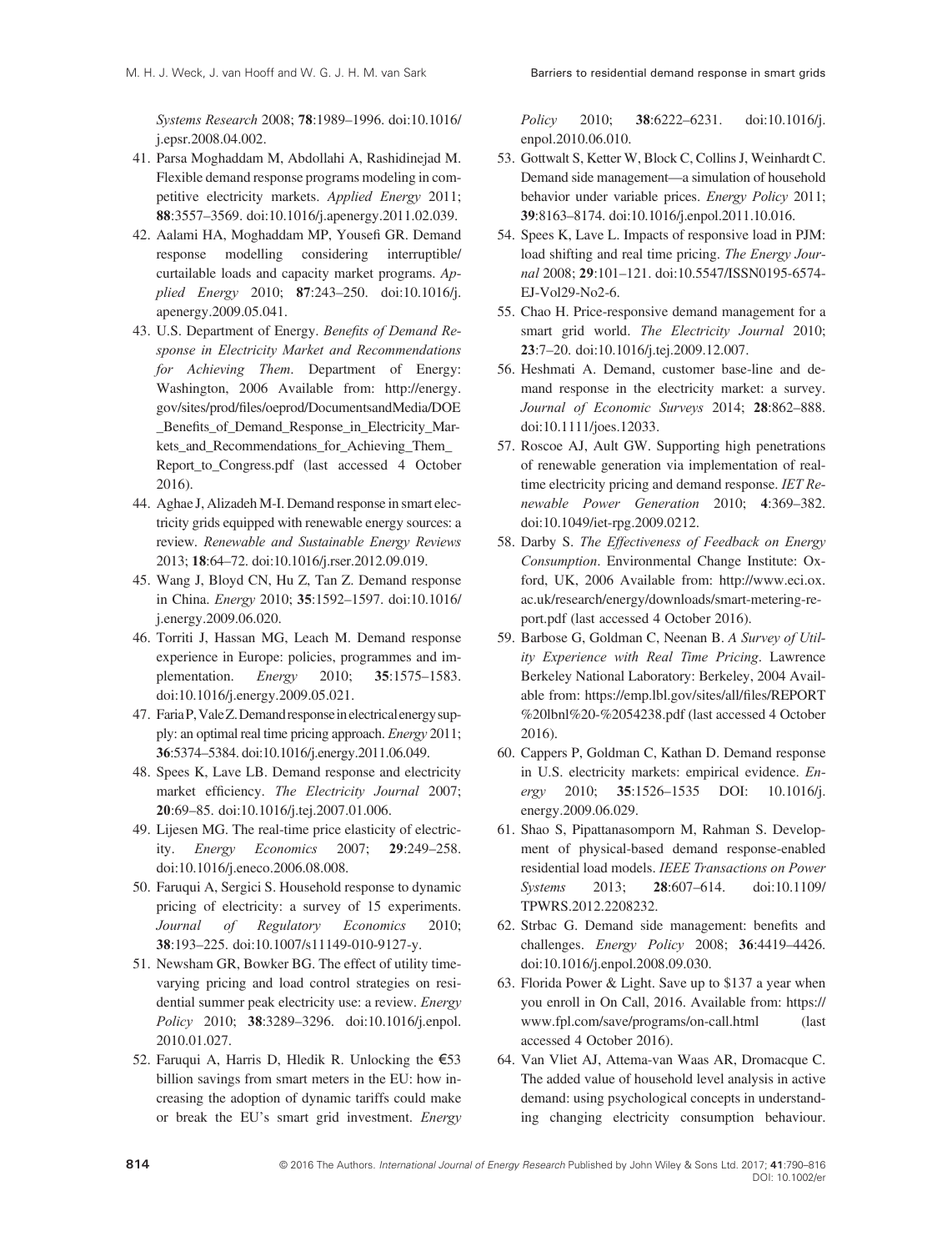CIRED Workshop, Rome, 2014. Available from: [http://www.cired.net/publications/workshop2014/pa](http://www.cired.net/publications/workshop2014/papers/CIRED2014WS_0290_final.pdf)[pers/CIRED2014WS\\_0290\\_](http://www.cired.net/publications/workshop2014/papers/CIRED2014WS_0290_final.pdf)final.pdf (last accessed 4 October 2016).

- 65. Belmans R, Beusen B, Boesmans B, Cardinaels W, Claessens B, Claessens S, Coomans P, D'hulst R, De Meyer W, Degraeve J, Develder C, Dupont B, Foubert W, Gordebeke J, Hoornaert F, Iacovella S, Jargstorf J, Jahn R, Kessels K, Labeeuw W, Muyters P, Penninck S, PonnetteR,SixD,StoffelsS,Stragier,J,StrobbeM,Van Daele K, Van Dievel P, Van Poppel P, Vanbeveren D, Vangrunderbeek C, Vanthournout K, Verbeek G, Verboven P, Vingerhoets P. Linear, The Report. Energyville, Genk, 2014. Available from: [http://www.](http://www.linear-smartgrid.be/sites/default/files/Linear%20Final%20Report%20-%20lr2.pdf) [linear-smartgrid.be/sites/default/](http://www.linear-smartgrid.be/sites/default/files/Linear%20Final%20Report%20-%20lr2.pdf)files/Linear%20Final [%20Report%20-%20lr2.pdf](http://www.linear-smartgrid.be/sites/default/files/Linear%20Final%20Report%20-%20lr2.pdf) (last accessed 4 October 2016).
- 66. Silverman D. Interpreting Qualitative Data (Fifth). Sage: London, 2015.
- 67. QSR International. NVivo, 2012. Available from: <http://www.qsrinternational.com/nvivo-product> (last accessed 4 October 2016).
- 68. Bryman A. Social Research Methods (Third). Oxford University Press: Oxford, 2008.
- 69. Joskow PL, Wolfram CD. Dynamic pricing of electricity. American Economic Review 2012; 102:381–385. doi[:10.1257/aer.102.3.381.](http://dx.doi.org/10.1257/aer.102.3.381)
- 70. Centolella P. The integration of price responsive demand into regional transmission organization (RTO) wholesale power markets and system operations. Energy 2010; 35:1568–1574. doi:[10.1016/j.energy.](http://dx.doi.org/10.1016/j.energy.2009.06.046) [2009.06.046.](http://dx.doi.org/10.1016/j.energy.2009.06.046)
- 71. Yousefi S, Parsa Moghaddam M, Johari Majd V. Optimal real time pricing in an agent-based retail market using a comprehensive demand response model. Energy 2011; 36:5716–5727. doi:[10.1016/j.energy.](http://dx.doi.org/10.1016/j.energy.2011.06.045) [2011.06.045.](http://dx.doi.org/10.1016/j.energy.2011.06.045)
- 72. Kamp HGJ. Besluit grootschalige uitrol slimme meters. Tweede Kamer: Den Haag, 2014. Available from: https://zoek.offi[cielebekendmakingen.nl/kst-](https://zoek.officielebekendmakingen.nl/kst-29023-160.html)[29023-160.html](https://zoek.officielebekendmakingen.nl/kst-29023-160.html) (last accessed 4 October 2016).
- 73. Hess S, Tieman R, Trip J, Overbeek J, Roossien B, De Waard-Pels Y, Scipio A. Werkgroep Topsector Energie: Voorselectie focusonderwerpen. Energo: Den Haag, 2011. Available from: [https://www.goo](https://www.google.nl/url?sa=t&rct=j&q=&esrc=s&source=web&cd=1&ved=0ahUKEwjEsLq46cXPAhUIK8AKHdLpDgcQFggcMAA&url=https%3A%2F%2Fwww.energygo.nl%2FPublications%2FDownload%2F11%2Froutekaart-ict-2030-achtergrond-bebouwde-omgeving&usg=AFQjCNHK4Aitoq1zSKOabki1mXVzu7Bk2A&bvm=bv.134495766,d.ZGg)[gle.nl/url?sa=t&rct=j&q=&esrc=s&source=web&cd](https://www.google.nl/url?sa=t&rct=j&q=&esrc=s&source=web&cd=1&ved=0ahUKEwjEsLq46cXPAhUIK8AKHdLpDgcQFggcMAA&url=https%3A%2F%2Fwww.energygo.nl%2FPublications%2FDownload%2F11%2Froutekaart-ict-2030-achtergrond-bebouwde-omgeving&usg=AFQjCNHK4Aitoq1zSKOabki1mXVzu7Bk2A&bvm=bv.134495766,d.ZGg) [=1&ved=0ahUKEwjEsLq46cXPAhUIK8AKHdLpD](https://www.google.nl/url?sa=t&rct=j&q=&esrc=s&source=web&cd=1&ved=0ahUKEwjEsLq46cXPAhUIK8AKHdLpDgcQFggcMAA&url=https%3A%2F%2Fwww.energygo.nl%2FPublications%2FDownload%2F11%2Froutekaart-ict-2030-achtergrond-bebouwde-omgeving&usg=AFQjCNHK4Aitoq1zSKOabki1mXVzu7Bk2A&bvm=bv.134495766,d.ZGg) [gcQFggcMAA&url=https%3A%2F%2Fwww.energy](https://www.google.nl/url?sa=t&rct=j&q=&esrc=s&source=web&cd=1&ved=0ahUKEwjEsLq46cXPAhUIK8AKHdLpDgcQFggcMAA&url=https%3A%2F%2Fwww.energygo.nl%2FPublications%2FDownload%2F11%2Froutekaart-ict-2030-achtergrond-bebouwde-omgeving&usg=AFQjCNHK4Aitoq1zSKOabki1mXVzu7Bk2A&bvm=bv.134495766,d.ZGg)[go.nl%2FPublications%2FDownload%2F11%2Frou](https://www.google.nl/url?sa=t&rct=j&q=&esrc=s&source=web&cd=1&ved=0ahUKEwjEsLq46cXPAhUIK8AKHdLpDgcQFggcMAA&url=https%3A%2F%2Fwww.energygo.nl%2FPublications%2FDownload%2F11%2Froutekaart-ict-2030-achtergrond-bebouwde-omgeving&usg=AFQjCNHK4Aitoq1zSKOabki1mXVzu7Bk2A&bvm=bv.134495766,d.ZGg)[tekaart-ict-2030-achtergrond-bebouwde-omgeving&](https://www.google.nl/url?sa=t&rct=j&q=&esrc=s&source=web&cd=1&ved=0ahUKEwjEsLq46cXPAhUIK8AKHdLpDgcQFggcMAA&url=https%3A%2F%2Fwww.energygo.nl%2FPublications%2FDownload%2F11%2Froutekaart-ict-2030-achtergrond-bebouwde-omgeving&usg=AFQjCNHK4Aitoq1zSKOabki1mXVzu7Bk2A&bvm=bv.134495766,d.ZGg) [usg=AFQjCNHK4Aitoq1zSKOabki1mXVzu7Bk2-](https://www.google.nl/url?sa=t&rct=j&q=&esrc=s&source=web&cd=1&ved=0ahUKEwjEsLq46cXPAhUIK8AKHdLpDgcQFggcMAA&url=https%3A%2F%2Fwww.energygo.nl%2FPublications%2FDownload%2F11%2Froutekaart-ict-2030-achtergrond-bebouwde-omgeving&usg=AFQjCNHK4Aitoq1zSKOabki1mXVzu7Bk2A&bvm=bv.134495766,d.ZGg) [A&bvm=bv.134495766,d.ZGg](https://www.google.nl/url?sa=t&rct=j&q=&esrc=s&source=web&cd=1&ved=0ahUKEwjEsLq46cXPAhUIK8AKHdLpDgcQFggcMAA&url=https%3A%2F%2Fwww.energygo.nl%2FPublications%2FDownload%2F11%2Froutekaart-ict-2030-achtergrond-bebouwde-omgeving&usg=AFQjCNHK4Aitoq1zSKOabki1mXVzu7Bk2A&bvm=bv.134495766,d.ZGg) (last accessed 4 October 2016).
- 74. Amsterdam Power Exchange, APX, 2016. Available from:<https://www.apxgroup.com> (last accessed 4 October 2016).
- 75. Lee, M.P., Aslam, O., Foster, B., Kathan, D., Kwok, J., Medearis, L., Palmer, R., Sporborg, P., Tita, M.: Assessment of demand response and advanced metering. , Washington D.C. (2013).
- 76. Kamp HGJ. Stand van zaken uitrol slimme meters. Tweede Kamer: Den Haag, 2013. Available from: https://zoek.offi[cielebekendmakingen.nl/kst-29023-](https://zoek.officielebekendmakingen.nl/kst-29023-140.html) [140.html](https://zoek.officielebekendmakingen.nl/kst-29023-140.html) (last accessed 4 October 2016).
- 77. Ramchurn SD, Vytelingum P, Rogers A, Jennings NR. Agent-based control for decentralised demand side management in the smart grid. Proceedings of the 10th International Conference on Autonomous Agents and Multiagent Systems—Innovative Applications Track, Taipei, 2011 pp. 5–12. Available from: [https://pdfs.](https://pdfs.semanticscholar.org/46e0/faacf50c8053d38fb3cf2da7fbbfb2932977.pdf) [semanticscholar.org/46e0/faacf50c8053d38fb3cf2da7fb](https://pdfs.semanticscholar.org/46e0/faacf50c8053d38fb3cf2da7fbbfb2932977.pdf) [bfb2932977.pdf](https://pdfs.semanticscholar.org/46e0/faacf50c8053d38fb3cf2da7fbbfb2932977.pdf) (last accessed 4 October 2016).
- 78. Gerdes J, Marbus S, Boelhouwer M. Energietrends 2014. ECN: Petten, 2014 Available from: [https://](https://www.ecn.nl/publicaties/PdfFetch.aspx?nr=ECN-O--14-041) [www.ecn.nl/publicaties/PdfFetch.aspx?nr=ECN-O--](https://www.ecn.nl/publicaties/PdfFetch.aspx?nr=ECN-O--14-041) [14-041](https://www.ecn.nl/publicaties/PdfFetch.aspx?nr=ECN-O--14-041) (last accessed 4 October 2016).
- 79. Eurlings CMPS, Van der Hoeven MJA. Brief van de Ministers van Verkeer en Waterstaat en van Economische Zaken. Tweede Kamer: Den Haag, 2009 Available from: https://zoek.offi[cielebekendma](https://zoek.officielebekendmakingen.nl/h-tk-20082009-7377-7382.pdf) [kingen.nl/h-tk-20082009-7377-7382.pdf](https://zoek.officielebekendmakingen.nl/h-tk-20082009-7377-7382.pdf) (last accessed 4 October 2016).
- 80. Verhagen MJM, Atsma JJ, Donner JPH. Elektrisch rijden in de versnelling. Tweede Kamer: Den Haag, 2011 Available from: [https://zoek.of](https://zoek.officielebekendmakingen.nl/blg-133623)ficielebe[kendmakingen.nl/blg-133623](https://zoek.officielebekendmakingen.nl/blg-133623) (last accessed 4 October 2016).
- 81. Directive 2012/27/EU of the European Parliament and of the Council of 25 October 2012 on energy efficiency. Official Journal of the European Union 14.11.2015 L 315/1-56, 2012. Available from: [http://eur-lex.europa.eu/LexUriServ/LexUriServ.do?](http://eur-lex.europa.eu/LexUriServ/LexUriServ.do?uri=OJ:L:2012:315:0001:0056:en:PDF) [uri=OJ:L:2012:315:0001:0056:en:PDF](http://eur-lex.europa.eu/LexUriServ/LexUriServ.do?uri=OJ:L:2012:315:0001:0056:en:PDF) (last accessed 4 October 2016).
- 82. RefE, AF-Mercados, Indra. Study on Tariff Design for Distribution Systems. European Commission DG Energy: Brussels, 2015. Available from: [https://ec.](https://ec.europa.eu/energy/sites/ener/files/documents/20150313%20Tariff%20report%20fina_revREF-E.PDF) [europa.eu/energy/sites/ener/](https://ec.europa.eu/energy/sites/ener/files/documents/20150313%20Tariff%20report%20fina_revREF-E.PDF)files/documents/20150313 [%20Tariff%20report%20](https://ec.europa.eu/energy/sites/ener/files/documents/20150313%20Tariff%20report%20fina_revREF-E.PDF)fina\_revREF-E.PDF (last accessed 4 October 2016).
- 83. Rodrigues Da Costa M, Aldea I, Boubert J, et al. Network Tariff Structure for a Smart Energy System. Eurelectric: Brussels, 2013 Available from: [http://](http://www.eurelectric.org/media/80239/20130409_network-tariffs-paper_final_to_publish-2013-030-0409-01-e.pdf) [www.eurelectric.org/media/80239/20130409\\_network](http://www.eurelectric.org/media/80239/20130409_network-tariffs-paper_final_to_publish-2013-030-0409-01-e.pdf)tariffs-paper\_fi[nal\\_to\\_publish-2013-030-0409-01-e.pdf](http://www.eurelectric.org/media/80239/20130409_network-tariffs-paper_final_to_publish-2013-030-0409-01-e.pdf) (last accessed 4 October 2016).